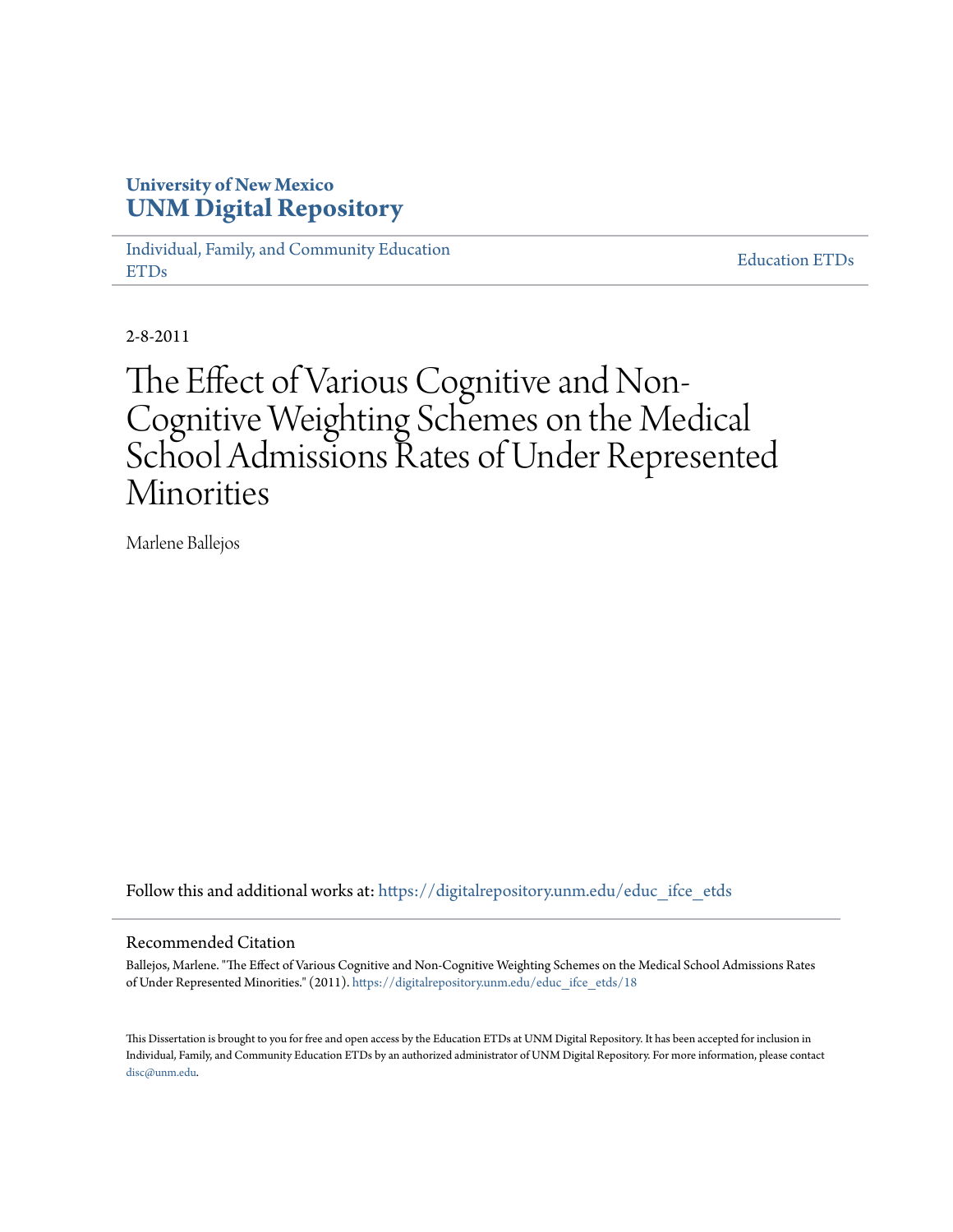| Marlene Ballejos |  |  |
|------------------|--|--|
|                  |  |  |

Candidate

Individual, Family and Community Education Department

This dissertation is approved, and it is acceptable in quality and form for publication:

Approved by the Dissertation Committee:

Jay Parkes, PhD Chairperson Jan Armstrong, PhD , Member David G. Bear, PhD , Member , Member Valerie Romero-Leggott, MD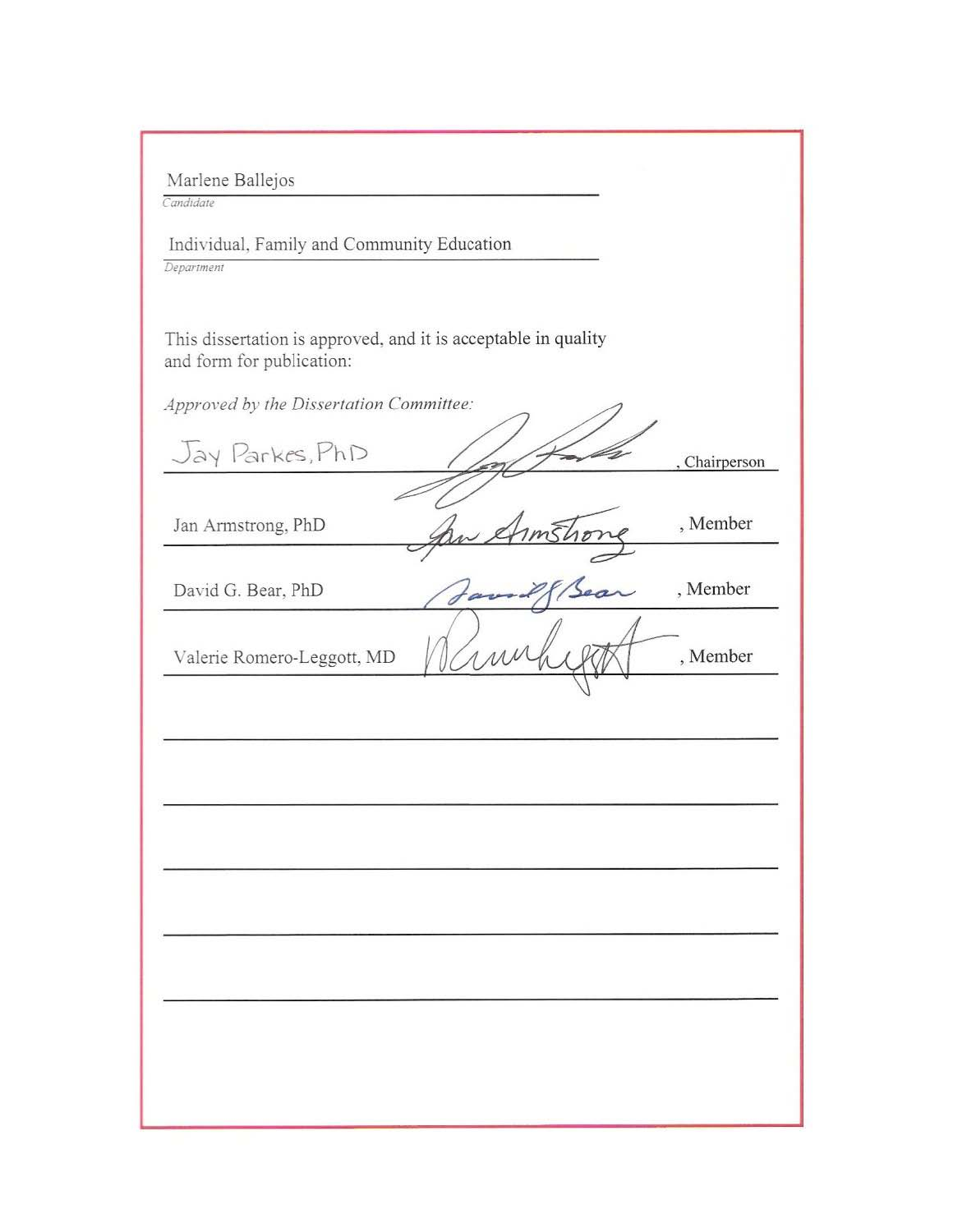# **THE EFFECT OF VARIOUS COGNITIVE AND NON-COGNITIVE WEIGHTING SCHEMES ON THE MEDICAL SCHOOL ADMISSIONS RATES OF UNDER REPRESENTED MINORITIES**

**BY**

### **MARLENE BALLEJOS**

B.S., Business Administration, College of Santa Fe, 1987 MPA, University of New Mexico, 2002

## DISSERTATION

Submitted in Partial Fulfillment of the Requirements for the Degree of

> **Doctor of Philosophy Educational Psychology**

The University of New Mexico Albuquerque, New Mexico

**December, 2010**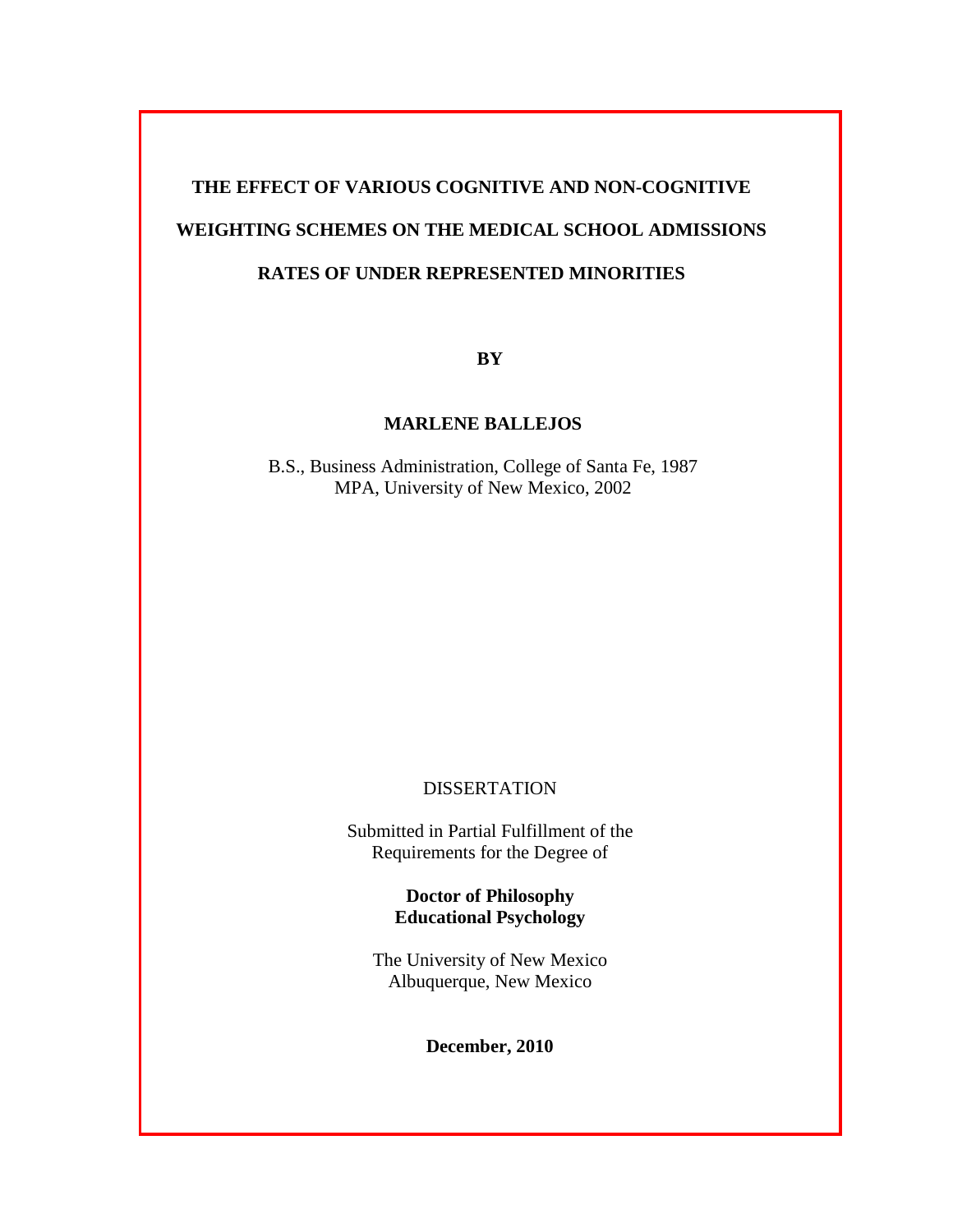### **Dedication**

In memory of my beloved son, Luke, whom I love with all my heart. You taught me so much in your brief time on this earth and I will continue to strive to "Live life to the fullest" as you did, with each day being adventurous and cherished. You will continue to be my guardian angel and be with me in spirit in all that I do and accomplish. I am so blessed to have had such a wonderful, thoughtful and vibrant son. I love you Luke.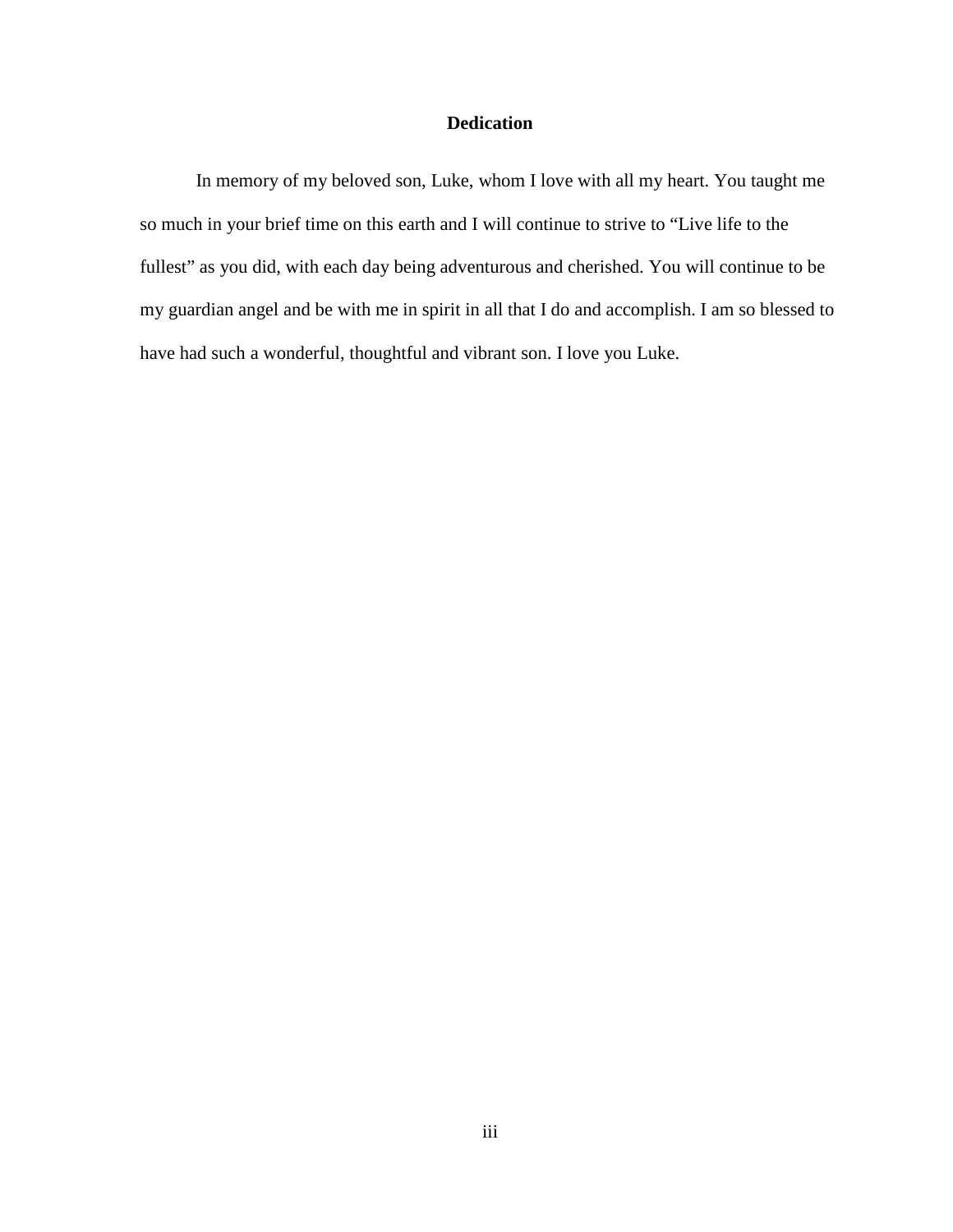#### **Acknowledgements**

I wholeheartedly acknowledge Jay Parkes, PhD, my advisor and dissertation chair, for continuing to encourage me through the years of classroom teachings and the long number of months writing and rewriting these chapters. His guidance and professional style will remain with me as I continue my career.

I also thank my committee members; Jan Armstrong, PhD, for her guidance and motivation to continue to pursue excellence in my research and publication endeavors, Valerie Romero-Leggott, MD, for her continuous mentorship and leadership assistance in my professional development, and last but not least to David Bear, PhD, for all of the discussion sessions, valuable recommendations pertaining to this study and the efforts to improve on my critical thinking endeavors in my profession. He has been the single most important support person that has allowed me to pursue my education and promote my professional growth.

To Randy Wright, Senior Data Base Administrator, for the data and reports for this analysis and Hollie Constant for the excellent editing effort, thank you.

To my brothers and sisters, Pearl, Prescilla, Marty, Manuel and Johnny, who gave me immeasurable support throughout my life time. Your encouragement is greatly appreciated. To my loving son Brandon, it is for you that I continue to live each day to the fullest.

And finally, to my husband, Adam, your support, love, patience and compassion have been the greatest gift of all and I could have never done this without you!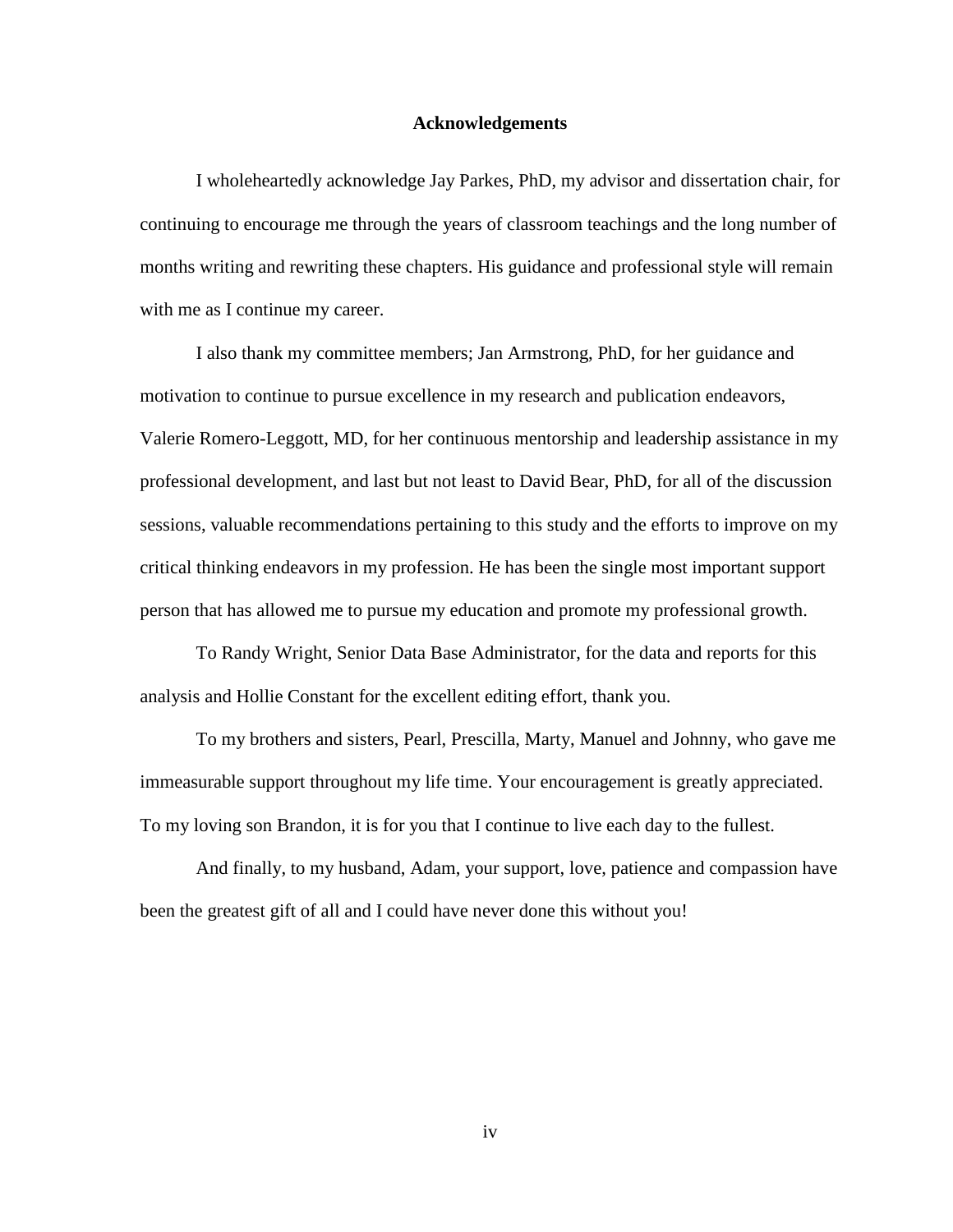# **THE EFFECT OF VARIOUS COGNITIVE AND NON-COGNITIVE WEIGHTING SCHEMES ON THE MEDICAL SCHOOL ADMISSIONS RATES OF UNDER REPRESENTED MINORITIES**

**BY**

### **MARLENE BALLEJOS**

## ABSTRACT OF DISSERTATION

Submitted in Partial Fulfillment of the Requirements for the Degree of

> **Doctor of Philosophy Educational Psychology**

The University of New Mexico Albuquerque, New Mexico

**December, 2010**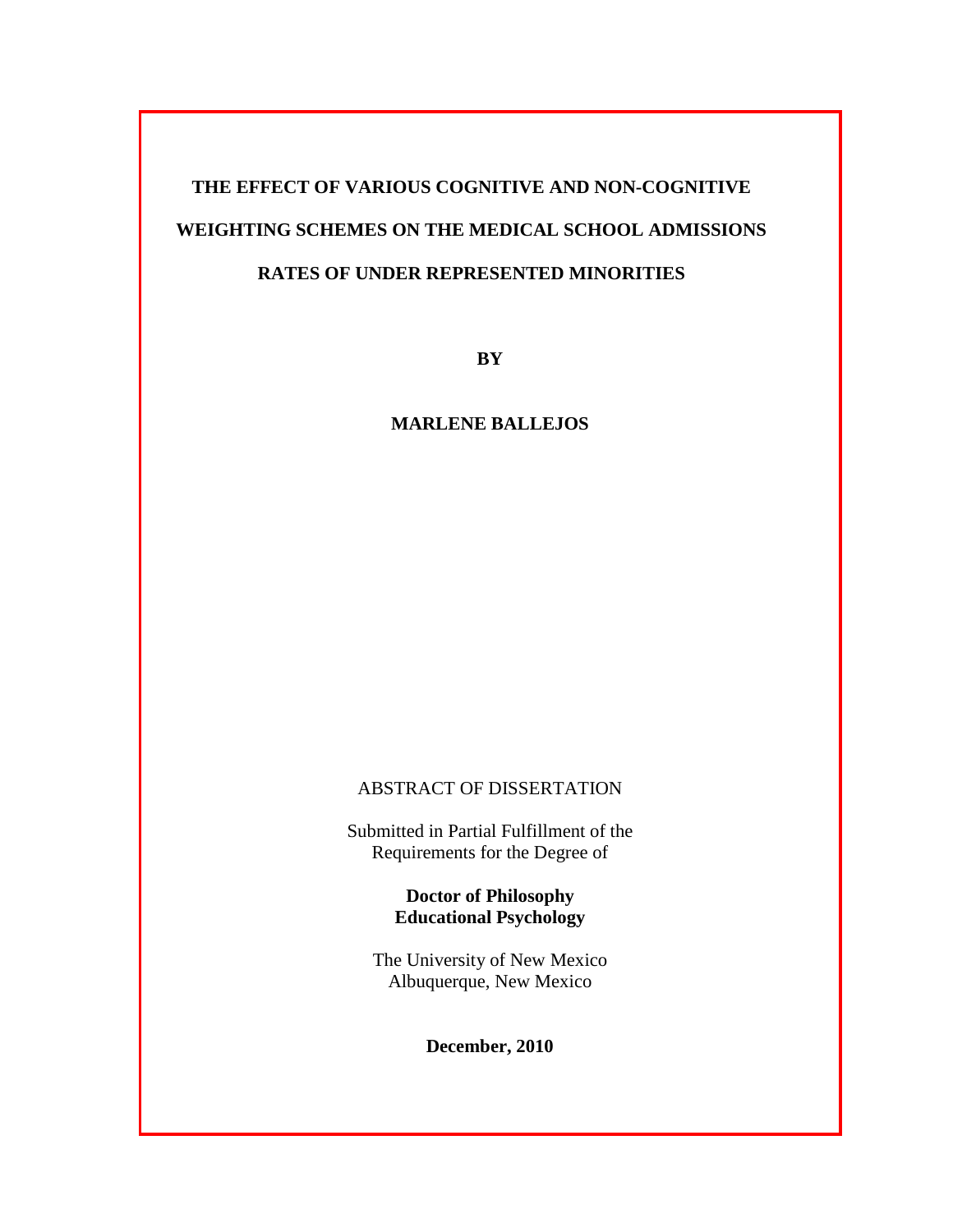# **THE EFFECT OF VARIOUS COGNITIVE AND NON-COGNITIVE WEIGHTING SCHEMES ON THE MEDICAL SCHOOL ADMISSIONS RATES OF UNDER REPRESENTED MINORITIES**

BY

#### **Marlene Ballejos**

B.S., Business Administration, College of Santa Fe, 1987 MPA, University of New Mexico, 2002 PhD, Educational Psychology, University of New Mexico, 2010

#### **ABSTRACT**

This study investigated the cognitive and non-cognitive weighting schemes of the medical school admissions process and the effect they had on the rate of under-represented minority applicants being accepted to medical school. Non-cognitive characteristics were explored to ascertain which subcategory was the best predictor in determining the final overall non-cognitive score and whether the gender and/or race and ethnicity background of the interviewer had an influence on subcategory scoring. The sub scores used to derive the final non-cognitive score were based on four content areas: background and diversity, suitability for a career in medicine, problem solving and letters of recommendation.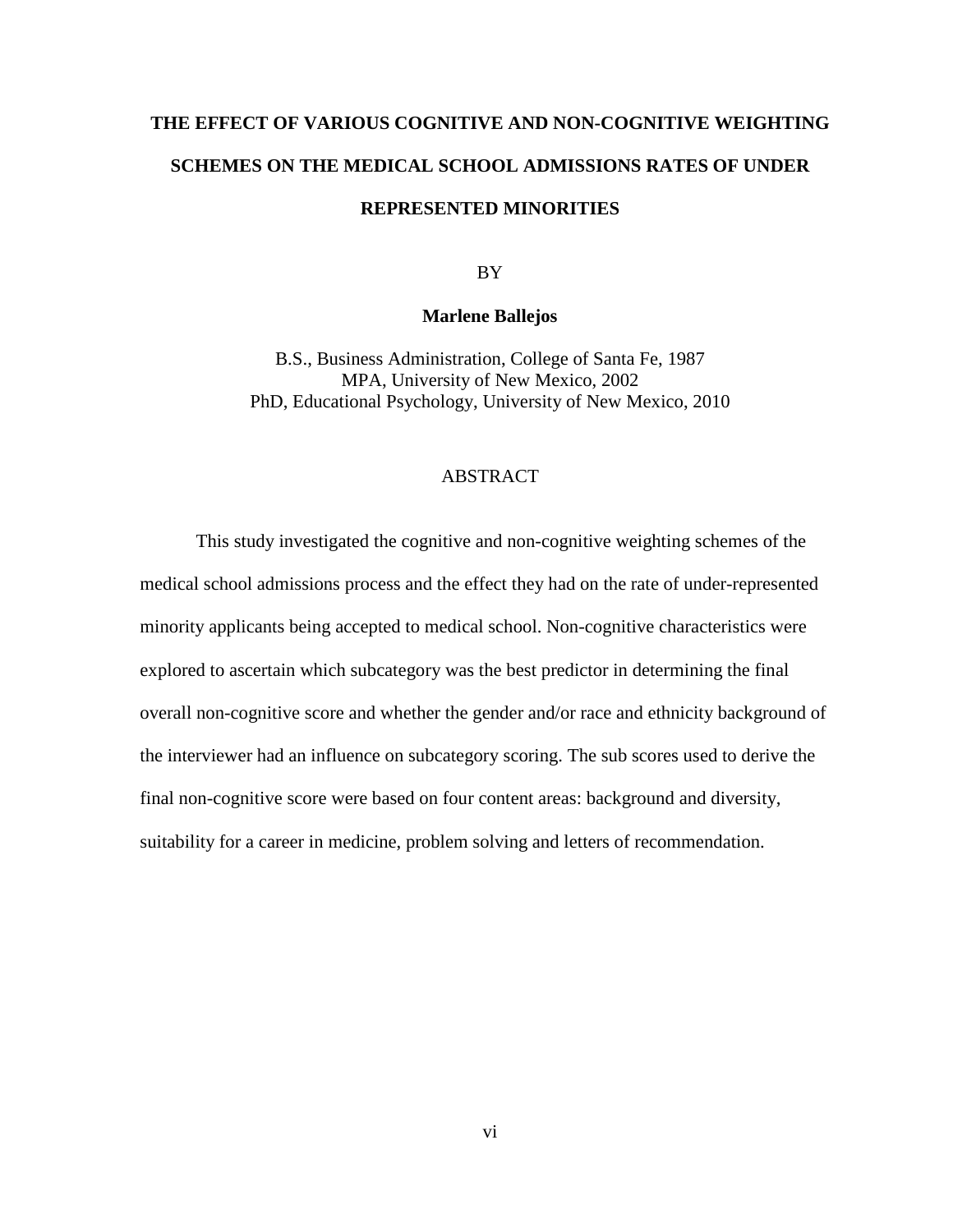## **TABLE OF CONTENTS**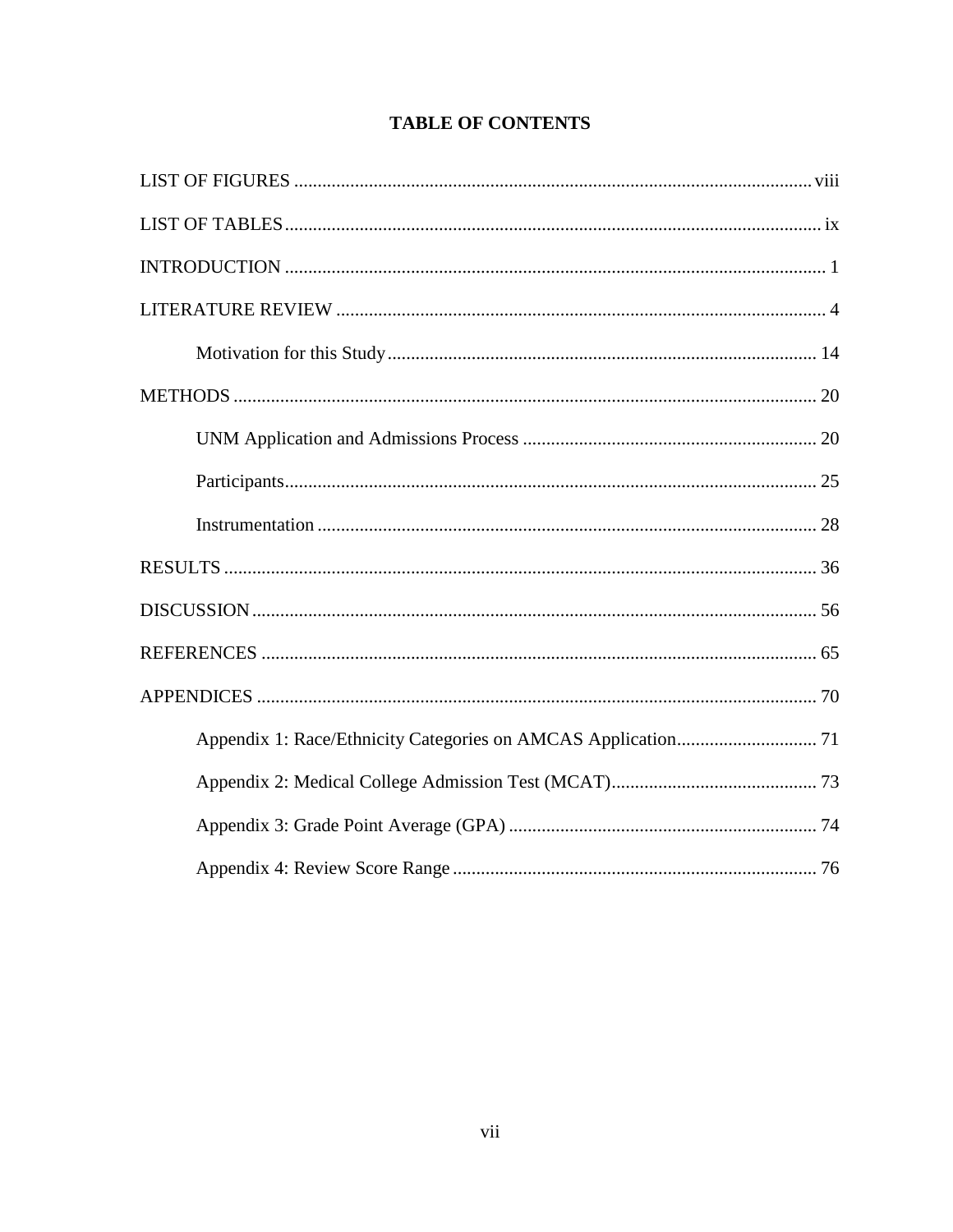# **List of Figures**

<span id="page-8-0"></span>

| Figure 2: American Medical College Application Service (AMCAS) Application Contents 78 |  |
|----------------------------------------------------------------------------------------|--|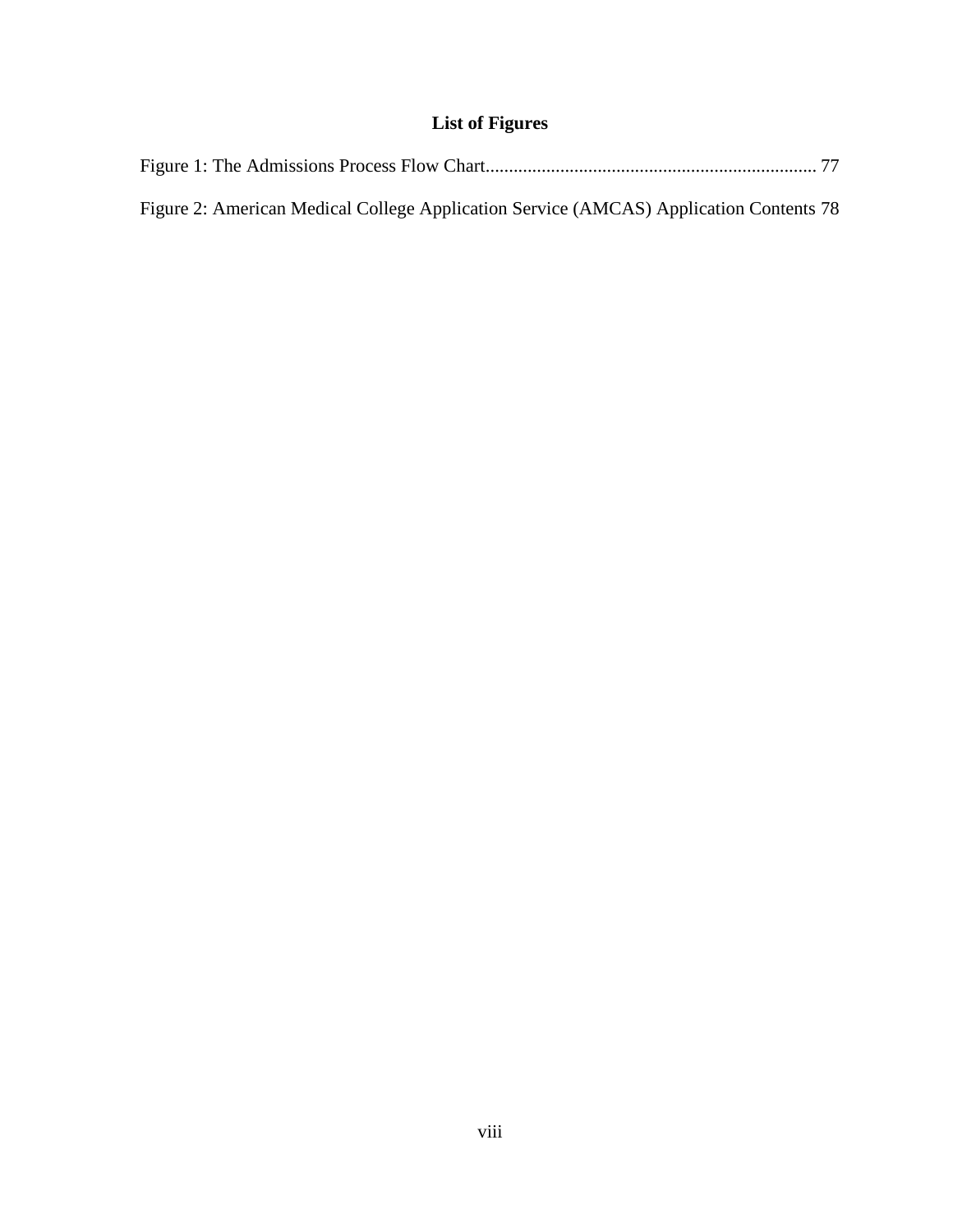# **List of Tables**

<span id="page-9-0"></span>

| Table 1 Demographic Characteristics of Interviewed Applicants for 2007 – 2009 Entering       |
|----------------------------------------------------------------------------------------------|
|                                                                                              |
| Table 2 Cross-Tabulation of URM and Acceptance Decision by Weighting Scheme 37               |
| Table 3 Frequency Statistics and Acceptance Decision by Weighting Scheme 40                  |
|                                                                                              |
| Table 5 Prediction of Multiple Regression Analysis for Variables Predicting Final Non-       |
|                                                                                              |
|                                                                                              |
| Table 7 Interaction of Gender Variable as a Prediction of the Final Non-Cognitive Score . 47 |
| Table 8 Interaction of URM Variable as a Prediction of the Final Non-Cognitive Score 50      |
| Table 9 Cross-tabulation of URM and Acceptance Decision by Manipulated Weighting             |
|                                                                                              |
| Table 10 2009 Average MCAT and GPA Comparison Scores for Public Medical Schools in           |
|                                                                                              |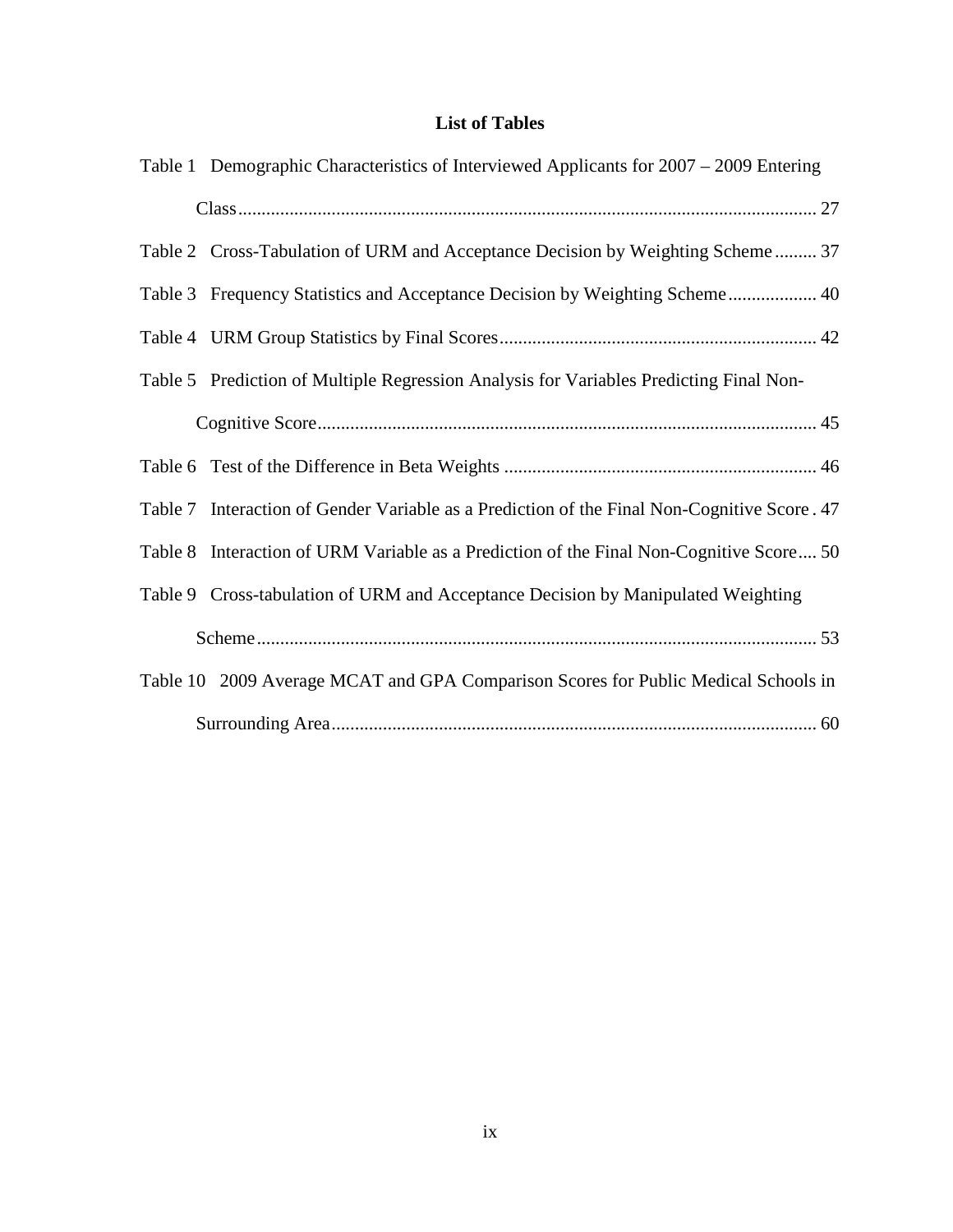#### **Introduction**

<span id="page-10-0"></span>The US population demographics are shifting and by 2042 ethnic minority groups will make up approximately 50 percent of the population (US Census Bureau, 2008). This increasing diversity of the US population foreshadows the need to change the nature of health care to meet the needs of population changes.

According to the US Department of Health & Human Services (2003), "the percentage of total patient care hours physicians spend with patients from underrepresented minorities will increase from 31 percent to 40 percent." This increase between the years 2000 and 2020 will subsequently lead to an increase in demographic-based health care disparities. The Agency for Healthcare Research and Quality (2010) has defined health care disparities as "the differences, or gaps, in care experienced by one population compared with another population (p.7)." For African American, Hispanic, and Native American populations, large disparities in health currently exist. Increasing AIDS cases, diabetic amputations and lack of prenatal care are among the largest disparities these populations face (US Department of Health & Human Services, 2009).

In the current debate on national health care reform, the health and welfare of the growing ethnic minority population have become a major concern given that ethnic minority citizens have greater health care disparities than non-majority US citizens (Smedley, Stith  $\&$ Nelson, 2003; Zambrana, Molnar, Munoz, & Lopez, 2004; Coleman, Palmer & Winnick, 2008). In addition, those ethnic minorities located in rural and underserved areas face even greater health care disparities than their urban non-minority counterparts, which will have a direct impact on the future of our health care system (Coleman et al., 2008; US Department of Health & Human Services, 2009).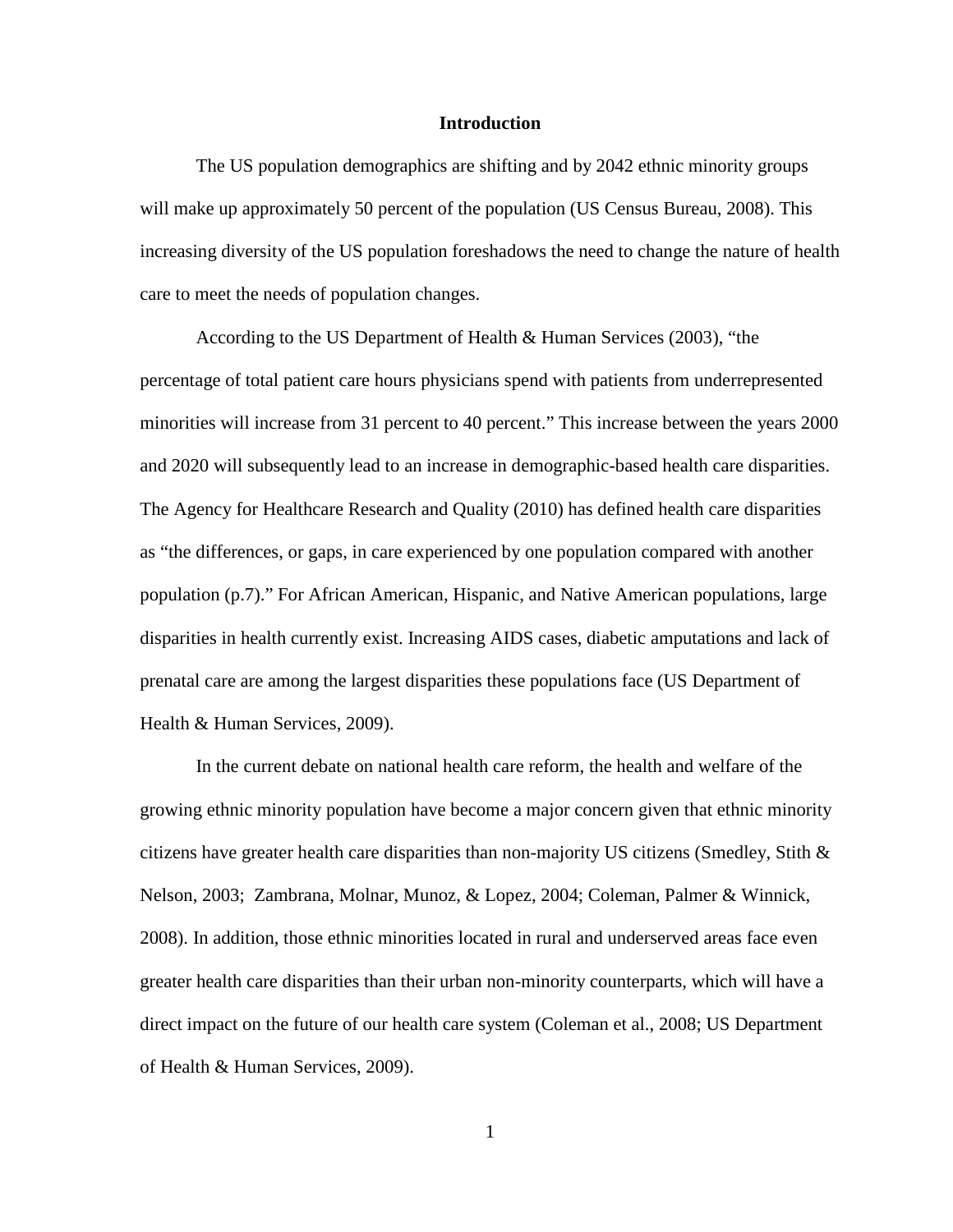There is a complex array of factors necessary to address the changing demographics of the US health care consumer. One factor necessary to effect change in the quality of care available to minorities is the diversity of those providing the health care, in particular, physicians. By diversifying the workforce, health care professionals can help to combat health care disparities.

One very important facet of the diversification of the physician workforce begins with the admissions process to medical school. Medical schools educate and train the physicians of the future, and all physicians must first apply to, and be accepted by an accredited medical school in order to practice in the US. Hence, the medical school entering class, and the subsequent physician workforce, cannot be more diverse than the pool of applicants.

Most medical schools utilize a weighting scheme of both cognitive and non-cognitive factors to rank applicants applying to the MD program. A plethora of data related to cognitive psychometric assessment currently exists, however data related to non-cognitive psychometric properties and research findings regarding the medical school admissions process are often lacking (Kulatunga-Moruzi & Norman, 2002). Thus, further examination of the non-cognitive psychometric properties will provide an accurate reflection of the domains of greatest importance to the committee as well as the extent to which committee member's value different non-cognitive characteristics, which in turn will reflect the relative values of community, faculty and student interviewers (Reiter & Eva, 2005). A sound assessment and evaluation design reinforces educational decision making and can positively impact individual students as well as promote a more diverse physician workforce, which can better serve the diverse population.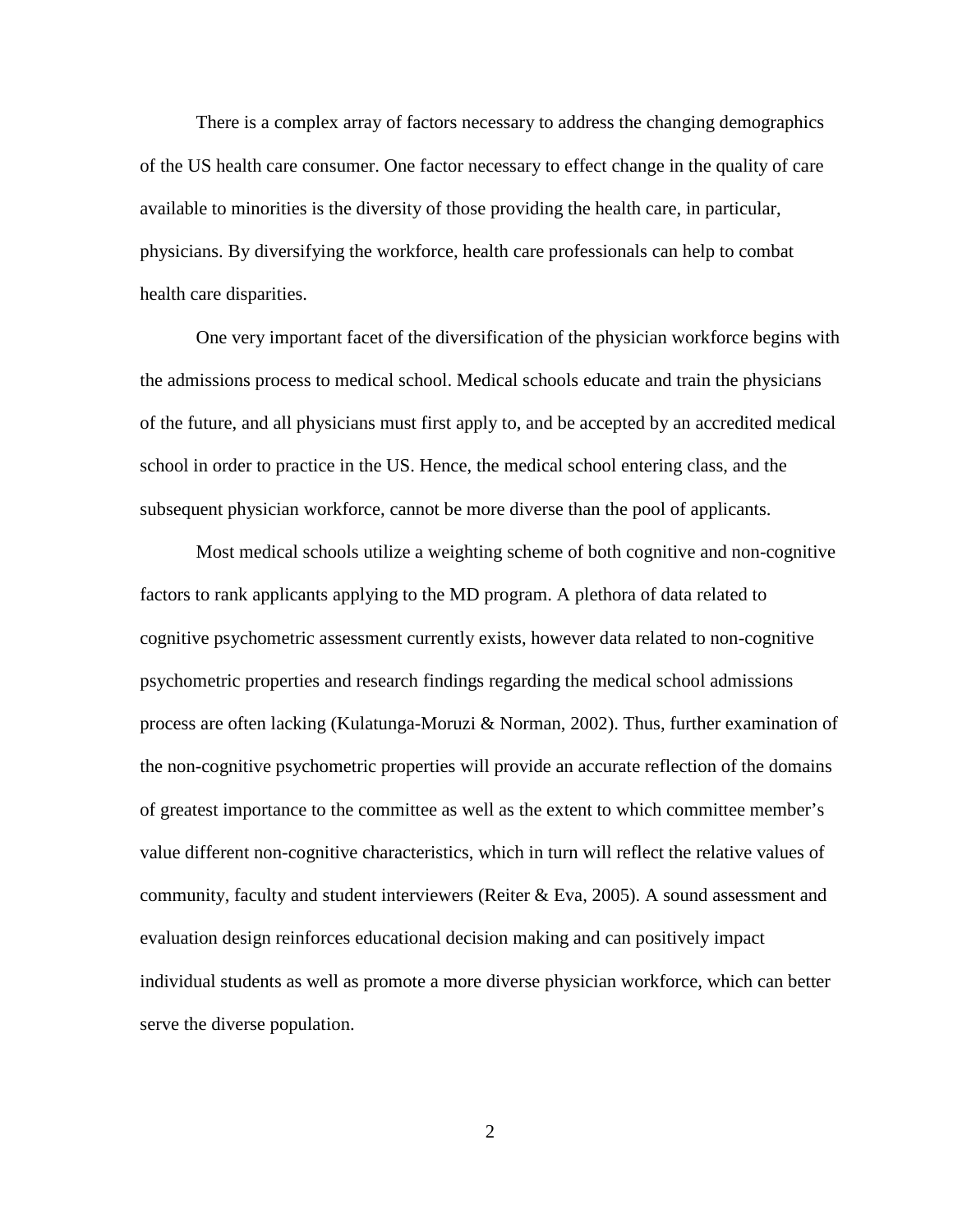This study investigated the cognitive and non-cognitive weighting schemes of the medical school admissions process and the hypothetical effect they would have on the rate of underrepresented minority applicants being accepted to medical school. Non-cognitive characteristics were explored to ascertain which subcategory was the best predictor in determining the final non-cognitive score and whether the gender and/or race and ethnicity status of the interviewer had an influence on the non-cognitive interview score. The sub scores used to derive the final non-cognitive score were based on four content areas: background and diversity, suitability for a career in medicine, problem solving and communication skills and letters of recommendation.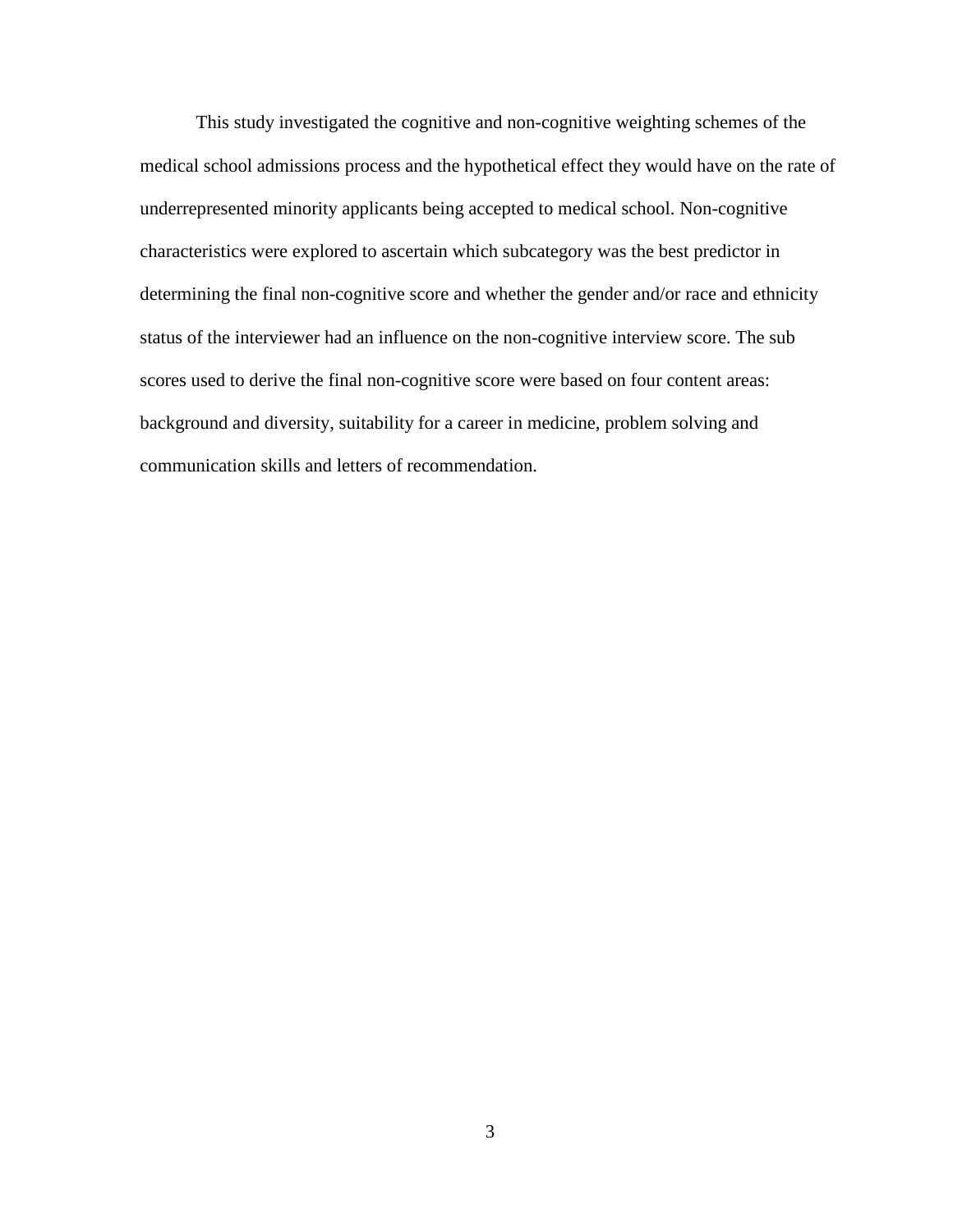#### **Literature Review**

<span id="page-13-0"></span>While African Americans and Hispanics are among the fastest growing populations in the US, they are also the most severely underrepresented in medicine, comprising a mere 6 percent of the US physician workforce (Association of American Medical Colleges [AAMC] Facts, 2006). In this study, the term "underrepresented minority," or URM, is defined as racial and ethnic populations who are underrepresented in a designated health profession discipline relative to the percentage of that racial or ethnic group in the total population. This definition would include African American, American Indian or Alaska Native, Native Hawaiian or other Pacific Islander, Hispanic or Latino, and any Asian other than Chinese, Filipino, Japanese, Korean, Asian Indian, Thai, or Vietnamese/Southeast Asian (US Department of Health & Human Services, 2009). In the state of New Mexico, physicians from underrepresented minority groups account for approximately 13 percent of the Active Patient Care Physicians (The New Mexico Health Policy Commission, 2006). This figure exemplifies a significant health care workforce disparity because New Mexico is a minoritymajority state with over 50 percent of the population comprised of underrepresented minorities.

Diversifying the physician work force will itself require a multifaceted approach. A call to action has been made to direct both energy and resources toward activities that produce outcomes that assure diversification in the US health workforce of the future (Coleman et al., 2008). Among the many benefits of a more diverse workforce are: 1) a broader array of individuals receiving care, 2) greater opportunities for race and language concordance between health care providers and their patients, 3) an increased level of trust between health care providers and their minority patients, and 4) an increased level of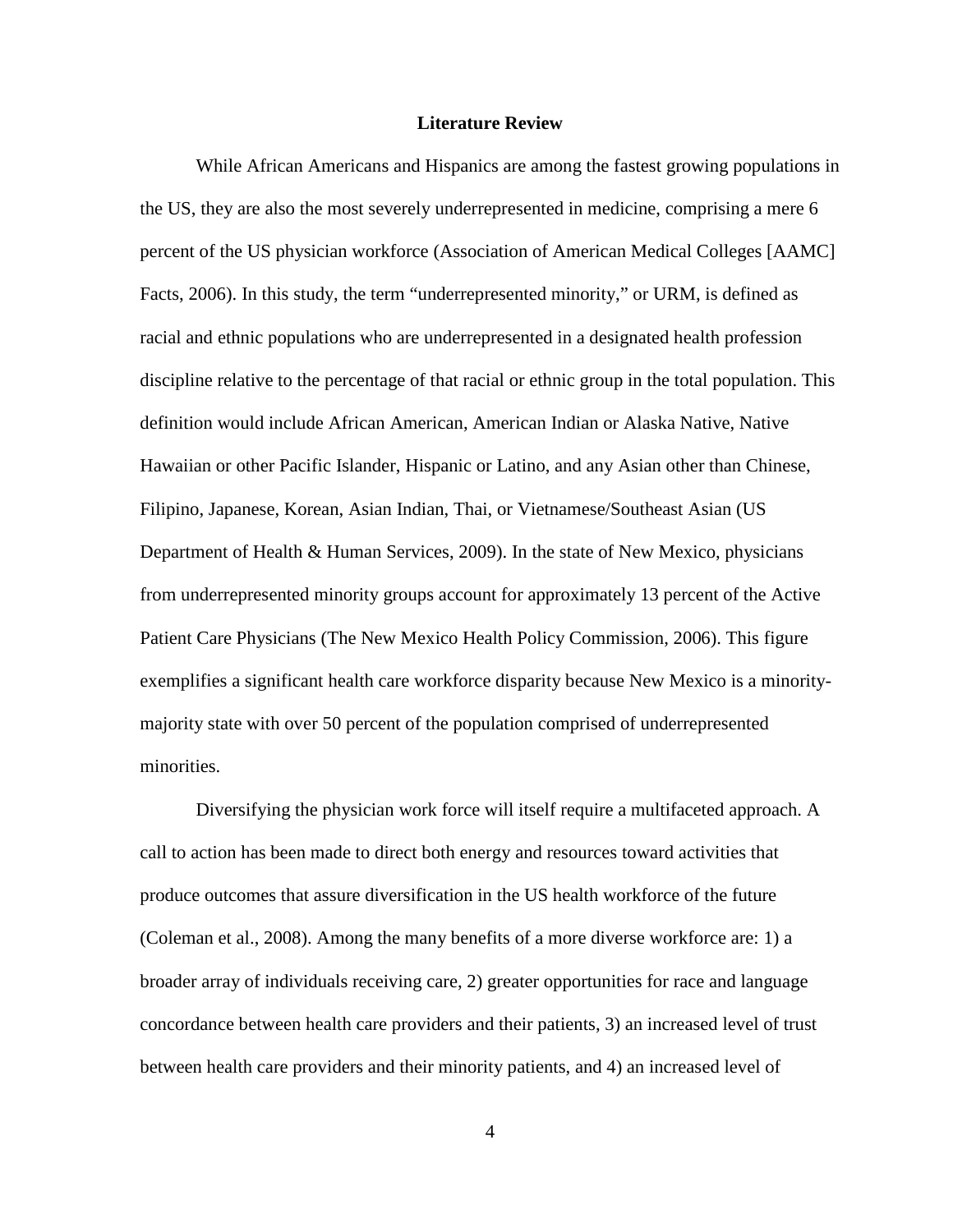advocacy on behalf of the underserved communities and minority populations (Saha  $\&$ Shipman, 2006). Hence, a more diverse workforce will result in service patterns which will positively influence health outcomes and result in greater health service utilization.

Several national programs were previously initiated in an effort to increase the health care workforce for underrepresented minority groups. The "Project 3000 by 2000" was initiated to increase the number of URM students in medical school to a total of 3000 students by the Year 2000. The goal was to have 3000 underrepresented minority students matriculate annually into US medical schools to achieve parity based on the population of underrepresented minorities in the United States (Ready, 2001). The AAMC worked with the Kellogg and Robert Wood Johnson Foundations to create the Health Professions Partnership Initiative, which aimed to increase the collaboration between academic medical centers and educational institutions (kindergarten through college) that consisted of large student minority populations. This effort involved an increase of both academic support and exposure to health care professions and opportunities. In addition, the Minority Medical Education Program was implemented to assist with the preparation of pre-medical minority students for success in the medical school curriculum. According to Saha and Shipman (2006) the efforts of both national and federal programs at increasing the diversity of the physician workforce have been successful, yet progress has been slow.

Therefore, medical schools must seize the opportunity for correction and inclusion at the point of admission to medical school in order to address the challenges of health care disparities in local communities. New initiatives have recently been introduced to advance this cause.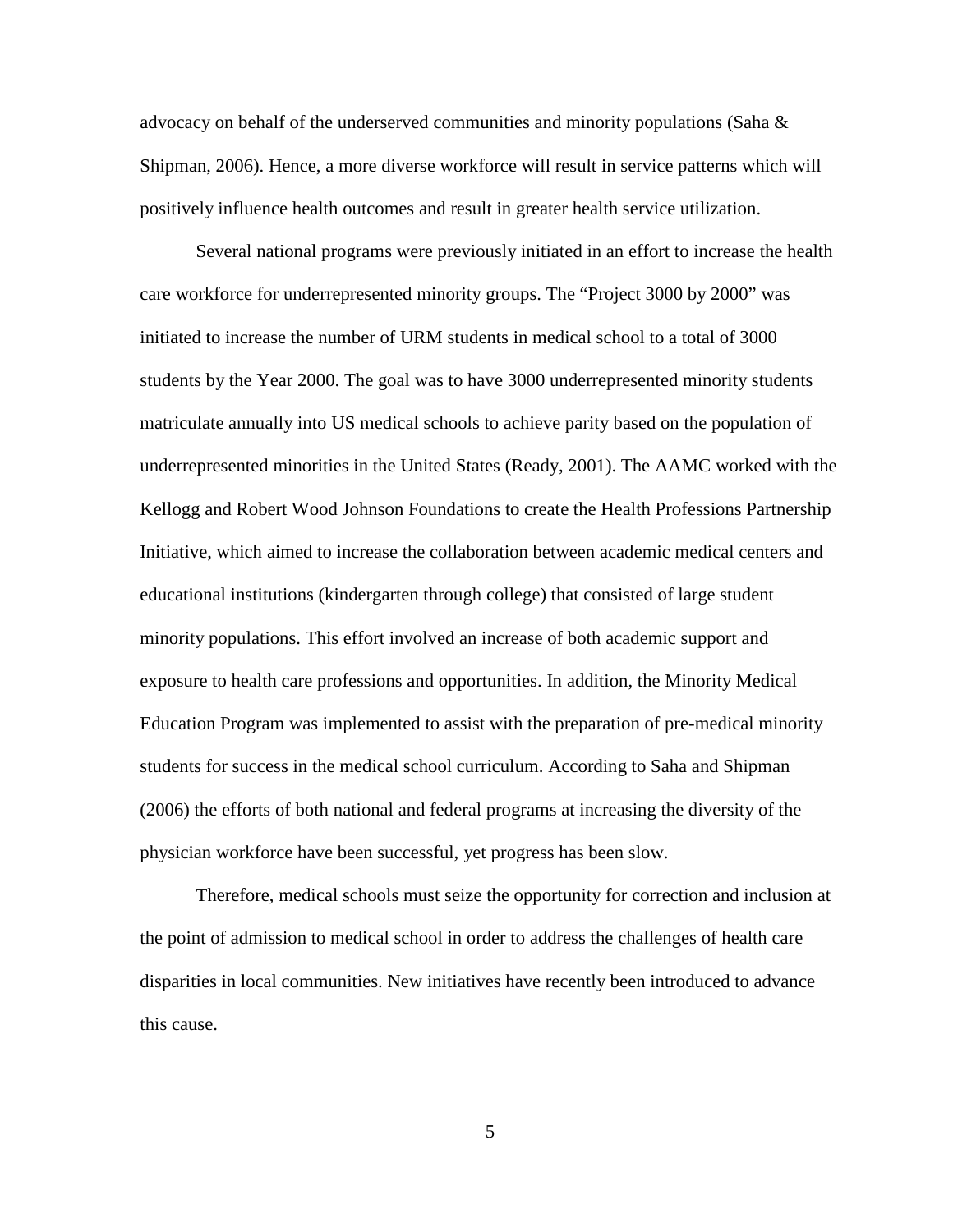The Liaison Committee on Medical Education [LCME] (2008) Standards for Accreditation is an example of one such initiative. This organization promotes an environment that fosters both diversity and inclusion of basic principles of culturally competent health care and serves as the accrediting body for US medical schools. Recently, there has been a significant change in the language of many of the mandates required by the LCME. The previous wording on the following mandates was recently changed from "should" to "must".

- 1. **ED-21**: "The faculty and students *must* demonstrate an understanding of the manner in which people of diverse cultures and belief systems perceive health and illness and respond to various symptoms, diseases, and treatments" (LCME, 2008, p.13). The LCME believes that aspiring future physicians will be best prepared to practice medicine and to provide effective care in a diverse society when they learn in an environment that supports diversity and inclusion (Coleman et al, 2008).
- 2. **MS-8: "**Each medical school *must* develop programs or partnerships aimed at broadening diversity among qualified applicants for medical school admissions" (LCME, 2008, p.21).

These policies and practices help to ensure the gender, racial, cultural, and economic diversity of medical students. The standard requires that each school's student body exhibit diversity in the dimensions noted. The extent of diversity needed will depend on the school's missions, goals, educational objectives, expectations of the community in which it operates, and its implied or explicit social contract at the local, state, and national levels.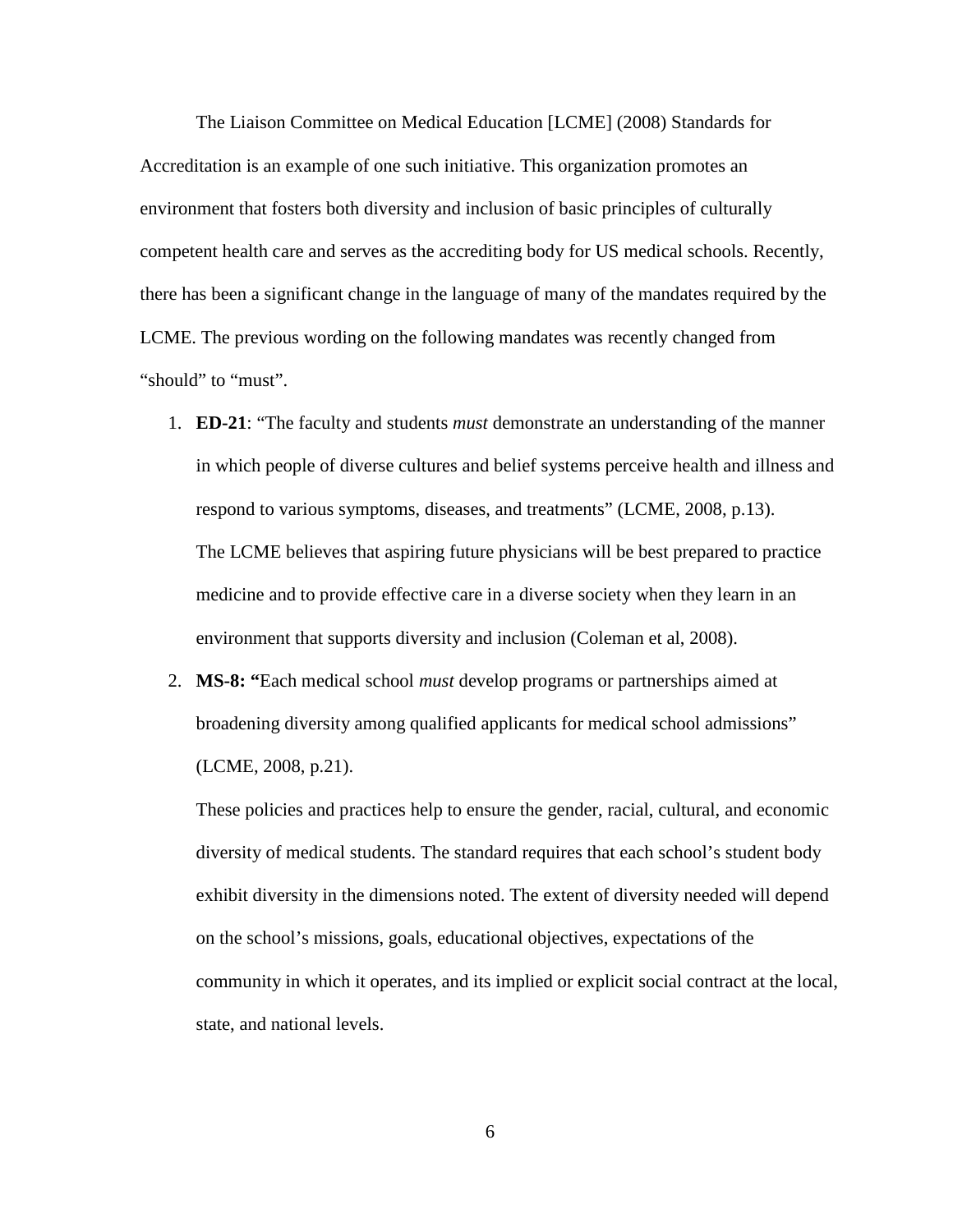3. **IS-16: "**Each medical school *must* have policies and practices to achieve appropriate diversity among its students, faculty, staff, and other members of the academic community and *must* engage in ongoing, systematic, and focused efforts to attract and retain students, faculty, staff, and others from demographically diverse backgrounds" (LCME, 2008, p.8).

Aspiring future physicians will be best prepared for medical practice in a diverse society if they learn in an environment characterized by, and supportive of, diversity and inclusion. Such an environment will facilitate physician training in:

- Basic principles of culturally competent health care.
- Recognition of health care disparities and the development of solutions to such burdens.
- Importance of meeting the health care needs of medically underserved populations.
- Development of core professional attributes, such as altruism and social accountability, needed to provide effective care in a multi-dimensionally diverse society.

Each school should articulate its expectations regarding diversity across its academic community in the context of local and national responsibilities, and regularly assess how well such expectations are being achieved. Schools should consider in their planning elements of diversity including, but not limited to, gender, racial, cultural and economic diversity. Schools should establish focused, significant, and sustained programs to recruit and retain suitably diverse students, faculty members, staff, and others (LCME, 2008, p.8).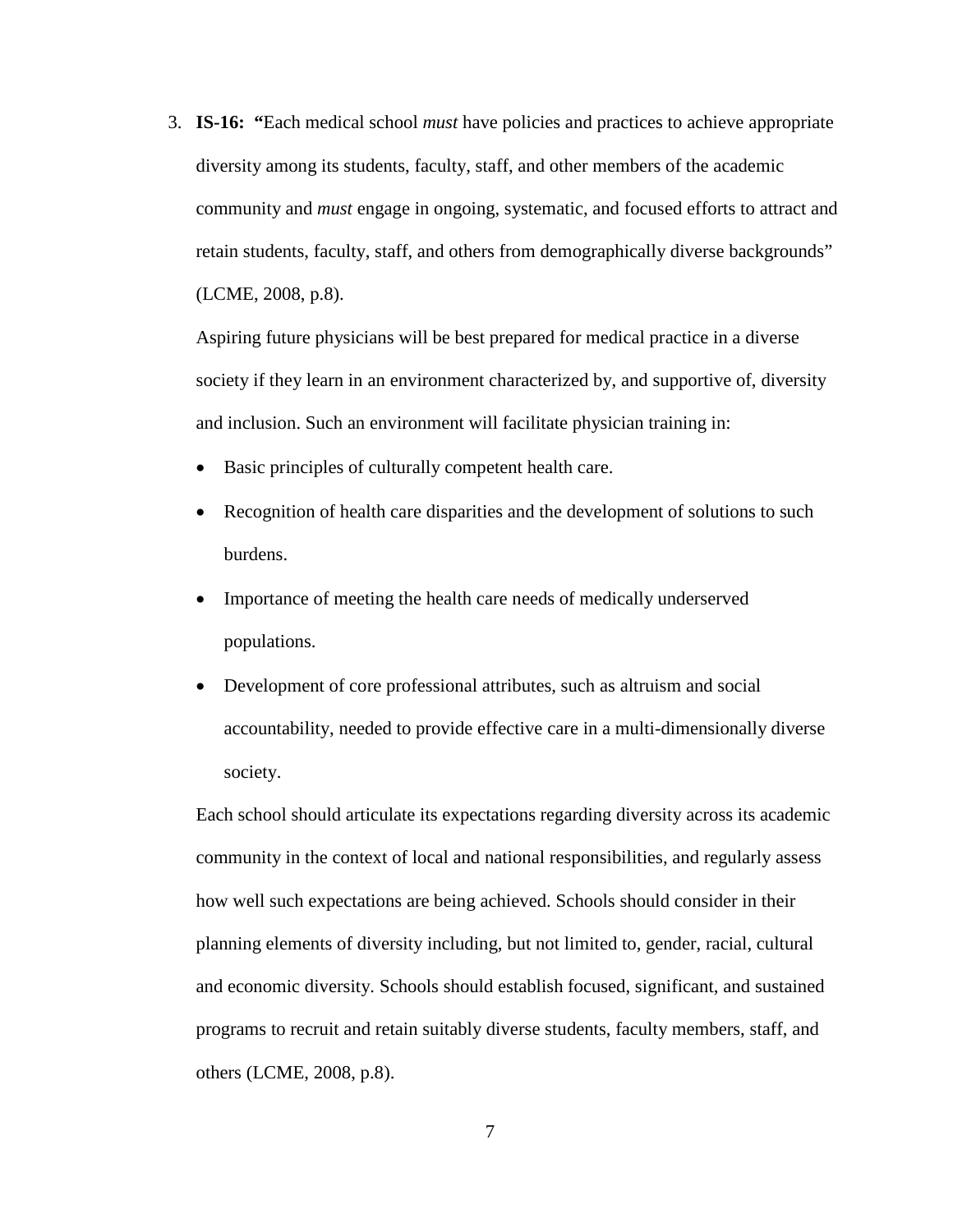The AAMC recently began a new initiative to develop, distribute, promote, and assess the impact of information and tools for use by medical schools in their efforts to create and sustain institutional diversity. The Holistic Admissions and Enhancing Diversity Project focuses on the application and admissions process with respect to the role that the medical school mission and goals have on outreach, recruitment, financial aid and retention efforts that support these diversity initiatives (Coleman et al., 2008). Further, this initiative will address the need to change the institutional culture in such a way that the conditions necessary for diversity to thrive will be fostered.

According to the AAMC (2007), the annual graduating medical student survey regarding career plans indicated that approximately one-fifth of all graduates planned to practice in underserved areas, including nearly 51 percent of African Americans, 41 percent of Native Americans, and 33 percent of Hispanic graduates. Conversely, only 18 percent of White graduates planned to practice in underserved areas. Minority patients experience greater satisfaction and are more likely to choose a physician of the same race or ethnic background (Saha & Shipman, 2006). These patient/physician relationships are also characterized by an increase in the level of trust and respect between the patient and the practitioner, as well as the likelihood of the patient recommending the physician to others. In order to ensure culturally competent care, physicians should be exposed to racial and ethnic diversity in medical school. This exposure to diversity helps to enrich cultural competence by challenging students' assumptions and perceived stereotypes while providing a greater understanding of their classmates' various life experiences and backgrounds.

Major legal and educational trends that impact institutional culture and policy have been evaluated in terms of their initiatives for achieving diversity. Key US Supreme Court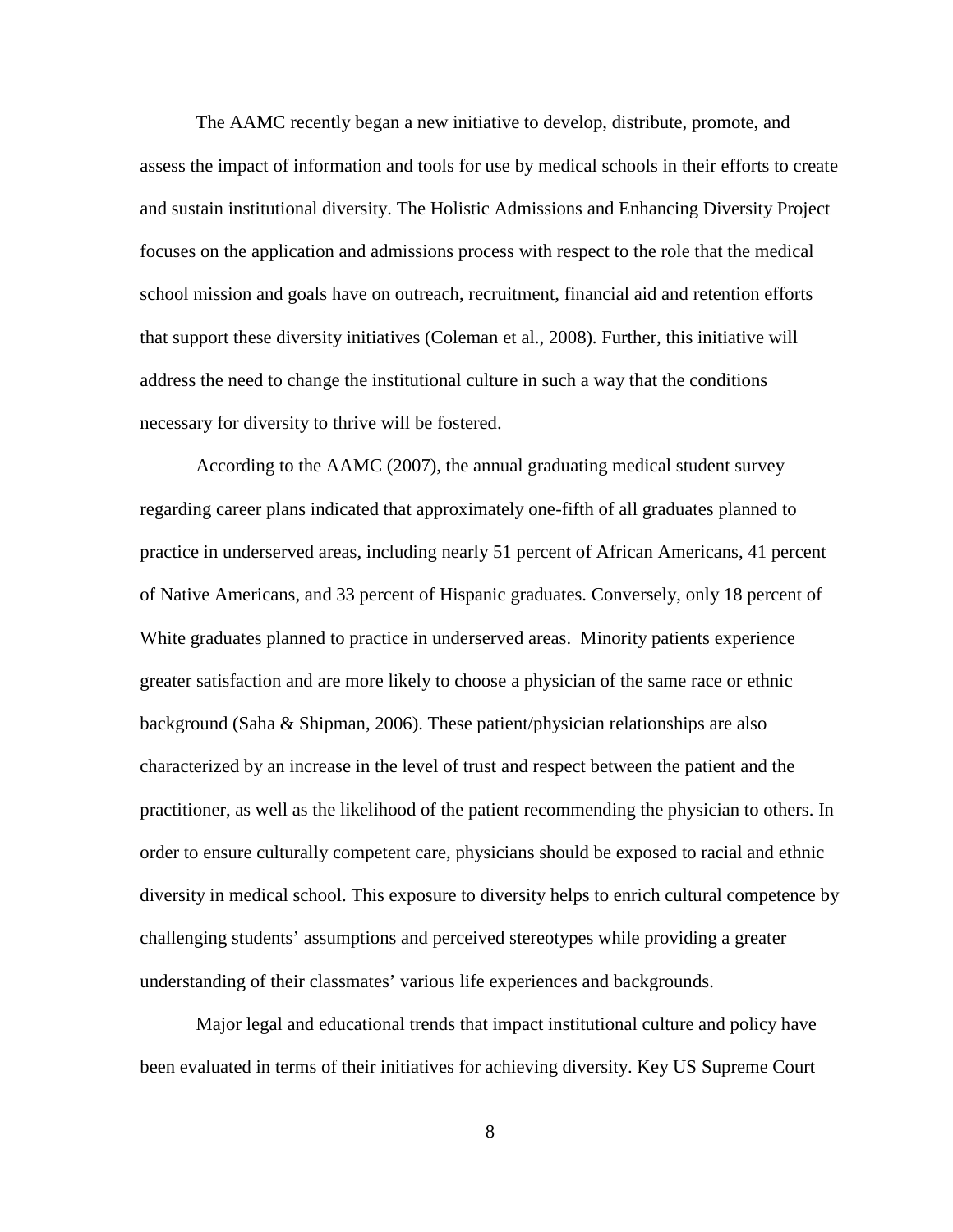rulings have set the stage for examining the legality of using diversity considerations in the admissions process. In the *Regents of the University of California v. Bakke* (1978) case, the court ruled that the University of California – Davis School of Medicine's "two-track" admissions policy was unlawful. The "two-track" policy allowed for the admissions committee to reserve a designated number of spots in the entering class for minority students. Nevertheless, the Supreme Court did acknowledge the educational benefits of diversity and the fact that they constitute a "compelling interest" for race to have limited consideration in the admissions process in higher education (Coleman et al., 2008).

In subsequent cases, the US Supreme Court ruling in the 2003 University of Michigan cases (*Grutter v. Bollinger* and *Gratz v. Bollinger*) upheld the legality of race-conscious admissions policies but within prescribed limits. The Court ruled that the educational benefits of diversity did constitute a "compelling interest." The University of Michigan Law School was allowed to continue to consider applicants utilizing the Holistic Review, wherein race is one factor among many acknowledged. However, the University of Michigan undergraduate school did not use a Holistic Review process but awarded points to underrepresented minority students, which was not supported by the Court.

These cases served as a foundation for higher education institutions to develop admissions policies that promote the educational benefits of diversity. Accordingly, the AAMC has outlined some of the benefits that support this cause:

1. Improved teaching and learning through cross-racial understanding, breaking down racial stereotypes, fostering racial understanding, and promoting classroom discussion.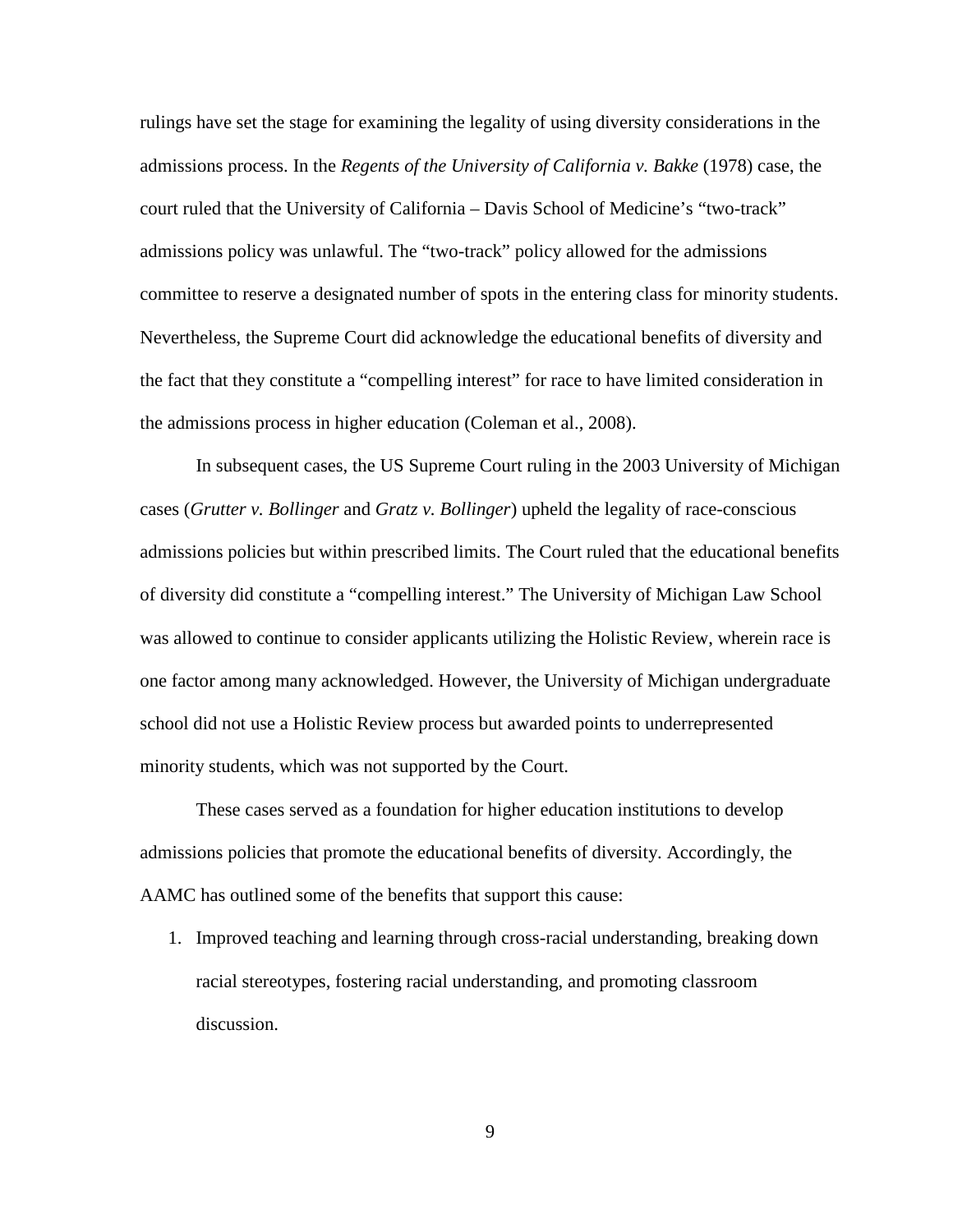- 2. Enhanced civic values and American democracy via the student body composition, and reflection of full participation of all segments of society.
- 3. Preparation of students for the  $21<sup>st</sup>$  Century workforce and global economy through exposure to diverse people, cultures, ideas and viewpoints.

Similarly, the College Board (2009) has also indicated that diversity experiences for college students are associated with "enhanced critical thinking skills, more involvement in community service and a greater likelihood for retention and graduation," all categorized as an increase in learning outcomes. The College Board (2009) also concludes that in the event that the minority population continues at the same educational attainment and growth rates, the US will suffer as an economic leader in the global arena.

Furthermore, the New Mexico Higher Learning Commission (2009) has stated, "A diverse student-body promotes cross-racial understanding, creates a richer learning experience and better prepares our students to serve the communities of New Mexico."

As medical schools continue to develop policies and ensure that they meet the guidelines and accreditation standards of local, state and federal mandates and laws, they must incorporate ways to help ensure that students from particular backgrounds are well represented in their medical schools.

Research has shown that not only do minority health care providers return to communities that they are familiar and comfortable with, but that they have a greater understanding of the unique health care issues of people of their own ethnic backgrounds and are keenly aware of the cultural nuances that play a role in the health of the community as well (Marley & Carman, 1999). Furthermore, health care providers are more likely to study health care issues related to people of their own racial and ethnic backgrounds, and are thus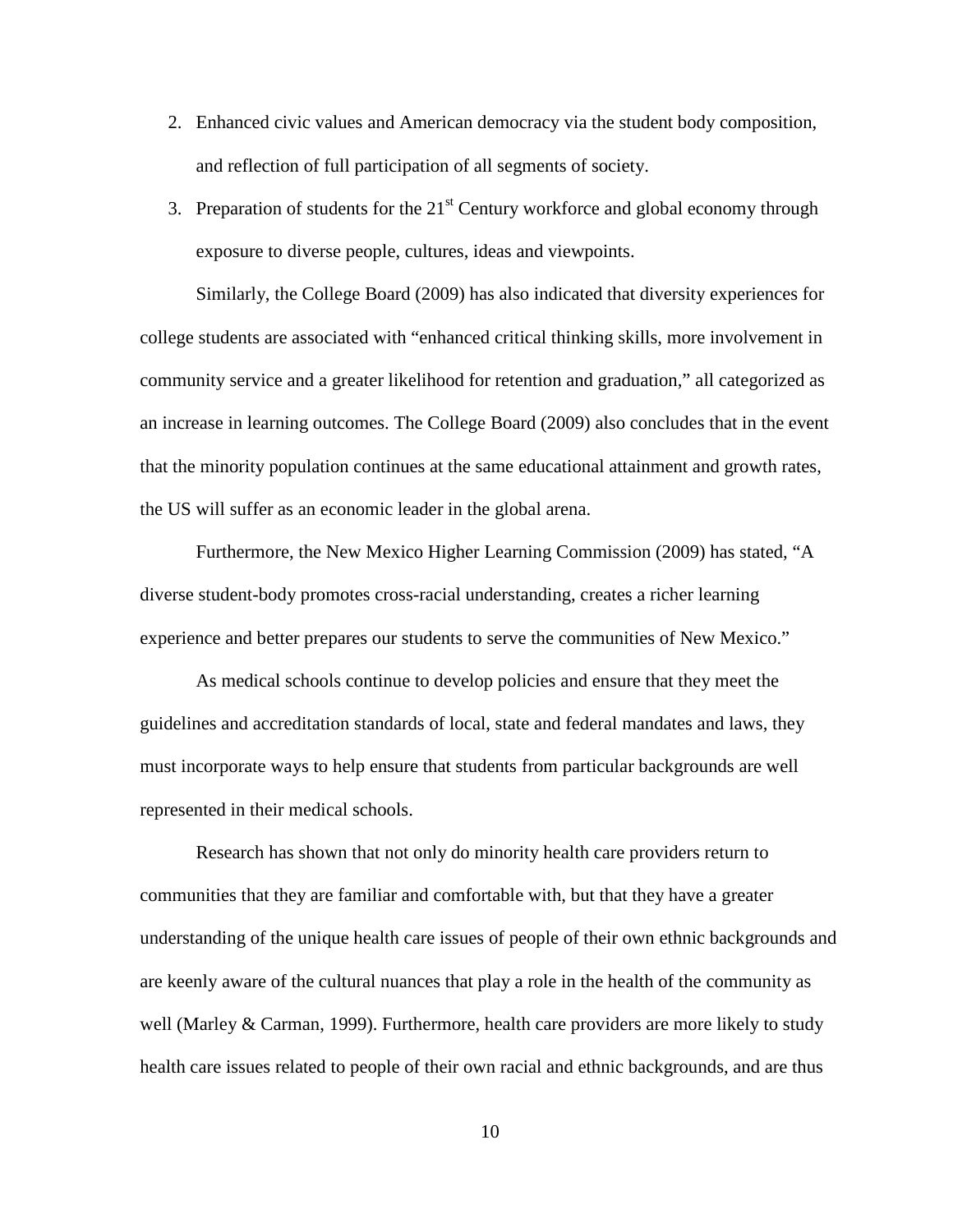better able to serve these populations by working toward viable solutions for their unique health issues. Therefore, when health care providers are of similar demographics to the population they are serving, the overall health of the community improves (Coleman et al., 2008).

According to the AAMC, the 2009 applicant pool had a slight increase in the number of applicants who applied to medical school: 42,269 up from 42,231. Despite the small increase in applicants as a whole, the percentage of underrepresented minority matriculants decreased slightly. Recent AAMC data indicated that Hispanic matriculants decreased from 1,416 to 1,412 and the American Indian matriculant numbers also dropped to 153 from 172 in 2008 (11%). The decrease in the number of both Hispanic and Native American applicants and matriculants will present challenges to traditional means of making admissions decisions.

Over the past 3 years, the University of New Mexico minority applicant pool has been on the decline and in 2009 comprised approximately 25.8 percent of total interviewed applicants. Additionally, many of these applicants had MCAT test scores and GPA's below the class average. This is also true at the national level: underrepresented minority applicants' MCAT test scores are lower than those of White applicants (AAMC 2009). Results from the AAMC Data Warehouse indicate that the total mean MCAT score for all examinees in 2009 was a 30.8 (out of 45 total points possible); nonetheless, the total mean score for URM test takers was significantly below the mean. Hispanics scored a total mean MCAT score of 27.3, African Americans scored a 26.1 and Native Americans scored a 27.1. Consequently, minority students and those from rural and underserved areas often have significant and persistent educational disparities compared with non-minority applicants and those from urban areas. Addressing these disparities requires schools to focus on the factors that have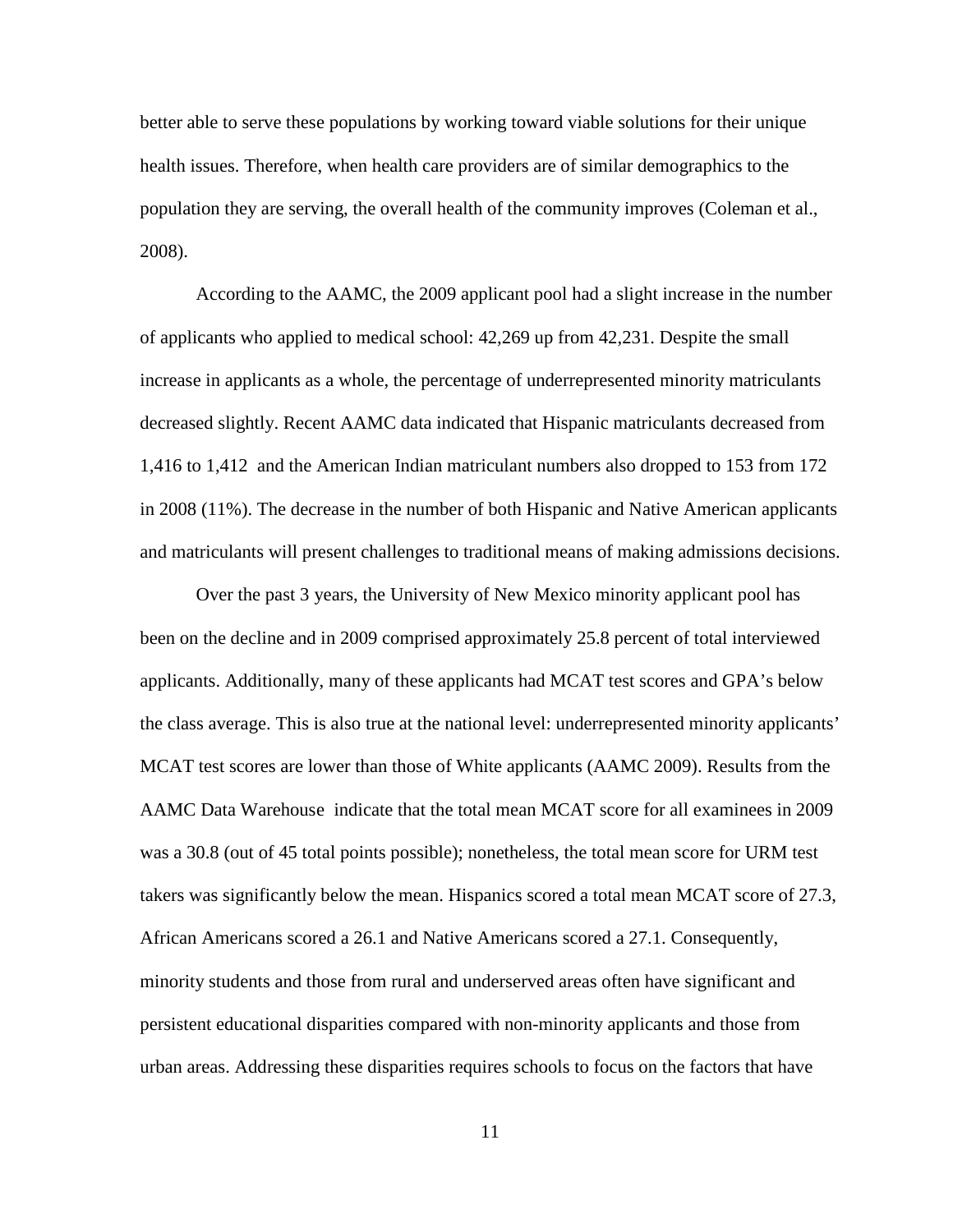the greatest impact on helping to alleviate the national health care crisis and ultimately improve the health of the nation (Steinecke, Beaudreau, Bletzinger, & Terrell, 2007).

Although performance on the MCAT correlates with the pass rate for the United States Medical Licensure Exam (USMLE) Step 1, it does not correlate with students' ability to perform well in the non-cognitive aspect of medicine related to patient interaction. Additionally, while the pre-admissions overall GPA are one of the best predictors for academic performance, they do not predict clinical performance (Salvatori, 2001).

Each school must closely review its mission statement to ensure that issues of race and ethnicity are considered in an effort to address the need for diversity at the point of medical school admissions. The Holistic Review process takes into account the LCME guidelines while helping admissions committees to consider a balance of both cognitive and non-cognitive criteria in the medical school admissions process. Because applicants are not judged solely on their cognitive scores (calculated based on MCAT score and GPA), minority applicants are better able to compete for a medical school position through the Holistic Review process. The non-cognitive characteristics of applicants are often compelling, and admissions committees face issues regarding how to measure these criteria.

The AAMC established a working group to examine the non-cognitive factors that are associated and inherent with being a good physician. As many as 87 characteristics have been mentioned in studies of personal qualities of applicants to medical school (Albanese, Snow, Skochelak, Huggett, & Farrell, 2003). Many universities use at least some of the following characteristics to identify interviewee qualities: maturity, achievement, overall judgment, motivation for medicine, ability, interpersonal skills, perseverance, selfconfidence, rapport, friendliness, commitment to serve others, leadership potential,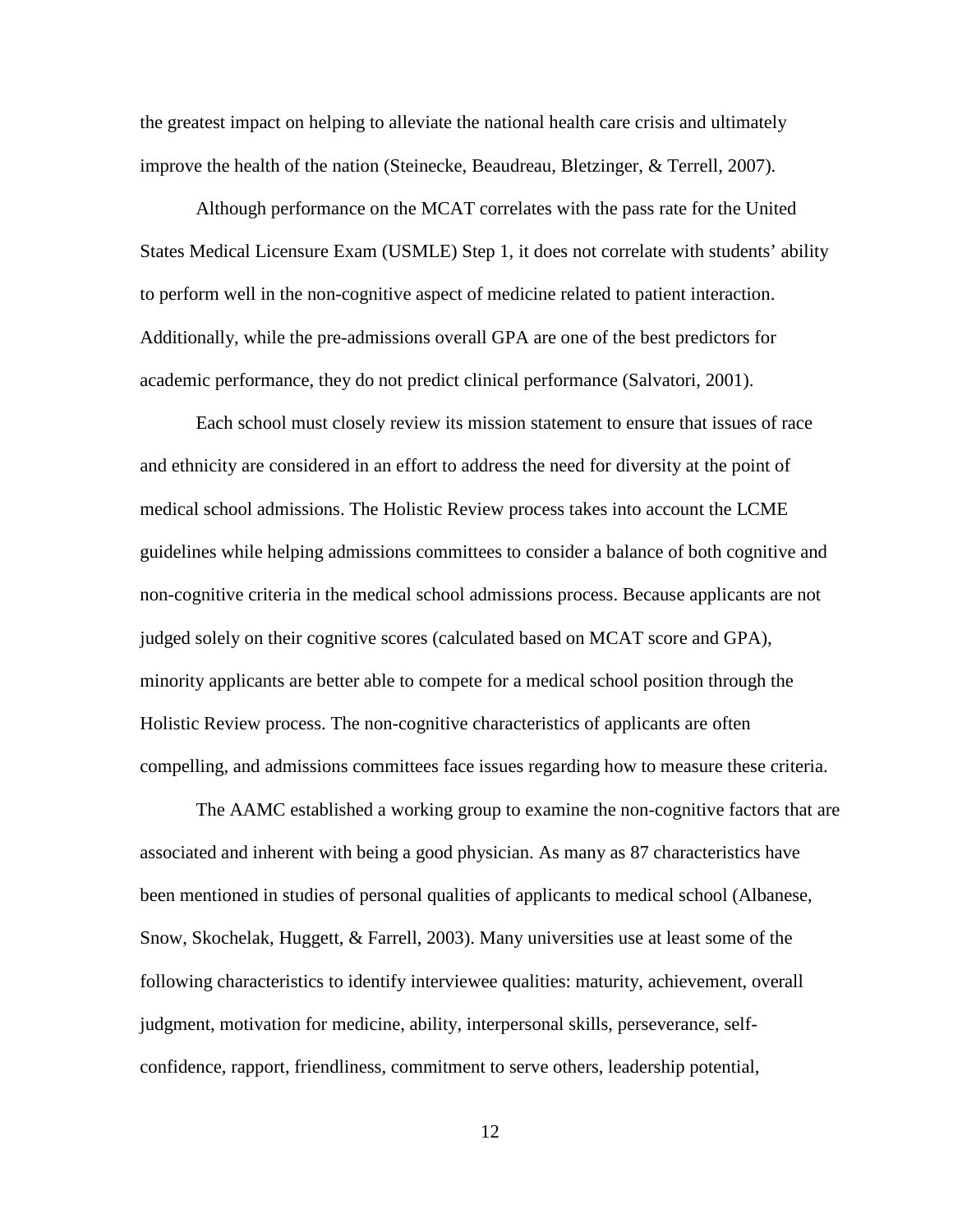familiarity with medical topics, and involvement in school activities and community activities (Albanese et al., 2003). The AAMC considered adding these factors to the MCAT exam at one point but determined that these factors would be difficult to assess by means of a standardized exam (Albanese et al., 2003). Consequently, if a school is able to determine the minimum threshold values for both the MCAT and GPA that function as predictors of success in both the medical school curriculum and the passing of the USMLE Step 1, they can then focus on the other non-cognitive criteria that help to determine who would make a good physician. The UNM School of Medicine is cognizant of the fact that high MCAT and GPA scores do not necessarily equate to being a good physician and have therefore been utilizing the Holistic Review process for many years.

According to Salvatori (2001), the purpose of the admissions process is to select, from a large pool of applicants, those that will successfully complete the medical school curriculum, serve the health care needs of our country and possess the characteristics and ethical values that are deemed essential in their respective fields.

Many medical school admissions committees struggle with the information obtained from the interview because it is used to make high-stakes admission decisions, and the information gathered is largely subjective and can be adjudicated differently from one committee member to the next (Kreiter, Yin, Solow, & Brennan, 2004). Nevertheless, most US medical schools utilize the medical school interview to assess applicants' non-cognitive qualities, and admission committees give substantial weight to these qualities in the selection of applicants (Albanese et al., 2003). Utilizing the Holistic Review process, medical schools attempt to balance both the cognitive and the non-cognitive criteria of each applicant in order to best select applicants who will be successful in the medical school curriculum as well as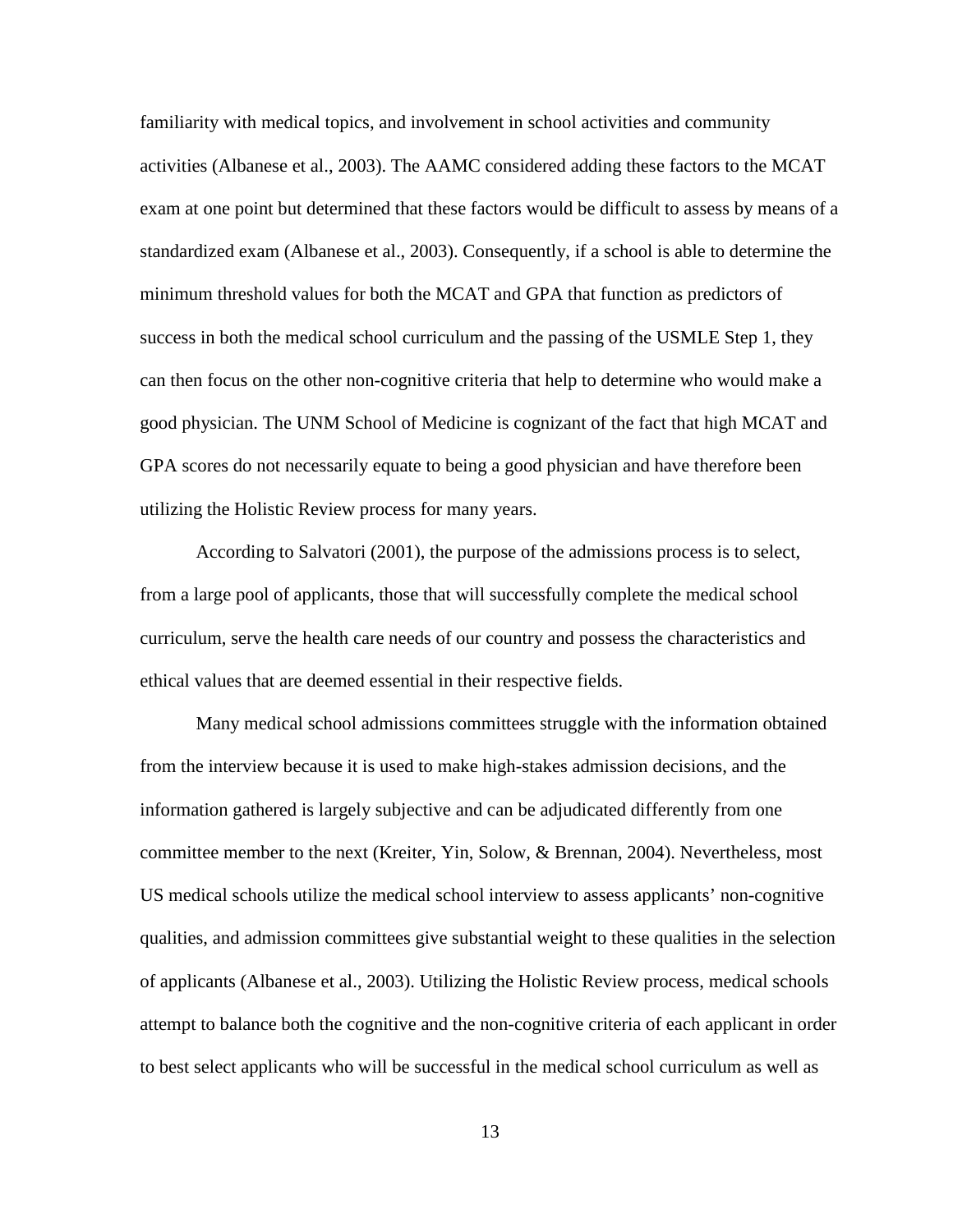make excellent, compassionate physicians. Factors such as altruism, compassion, empathy and motivation for medicine are best assessed utilizing the non-cognitive portion of the medical school application process (i.e. interviews, letters of recommendation, clinical and volunteer experiences, etc.). Albanese et al. (2003) stated that the interview has been one of the primary methods for assessing qualities in the admissions process and provides opportunities for information gathering, decision making, verification, and recruitment.

While it is acknowledged that the assessment of non-cognitive characteristics is an extremely important component in the medical school admissions process, there are many challenges when institutions attempt to measure these personal qualities and characteristics. The UNM SOM experience is congruent with national findings that the admissions process should include assessment of both the cognitive and non-cognitive skills and abilities of applicants (Salvatori, 2001). The AAMC Non-Cognitive Working Group recommended that seven personal qualities be incorporated into the MCAT to provide objective measures: compassion, coping capabilities, decision making, inter-professional relations, realistic selfappraisal, sensitivity in interpersonal relations and staying power - physical and motivational (Albanese et al., 2003). Currently there are no measures of sufficient quality to warrant use in this setting, yet they at least provide a foundation for personal qualities that are desirable in the medical field. In addition, they recommend that medical schools, at a minimum, should use a nationally defined set of qualities as a basis for their institution's assessment of noncognitive criteria.

#### <span id="page-23-0"></span>**Motivation for this Study**

Accordingly, the UNM SOM has incorporated most of these qualities into the assessment of non-cognitive criteria in the interview phase of the admissions process. The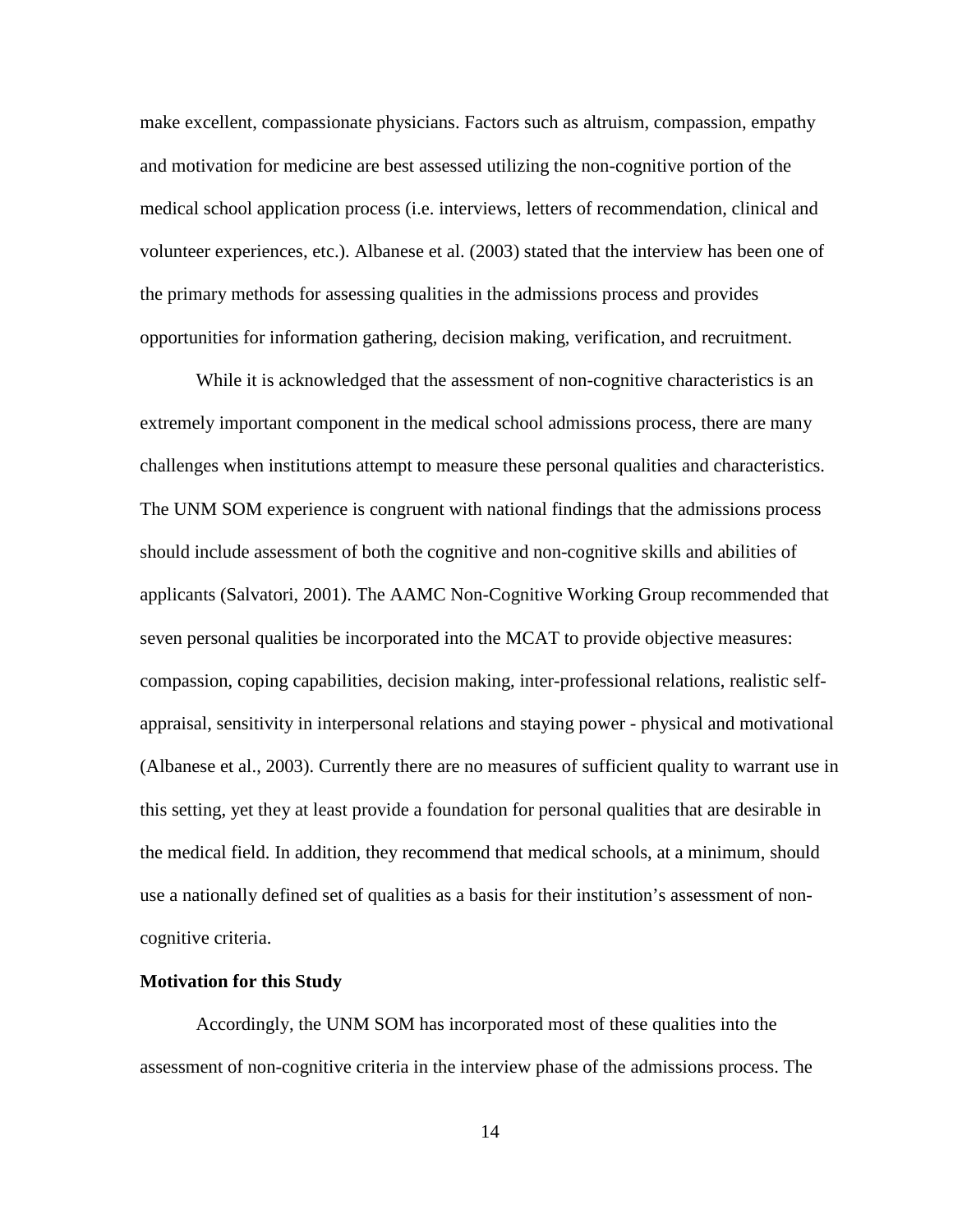UNM SOM uses the interview to gather difficult-to-obtain, non-academic information about the applicant. This important process provides a first-hand look at an applicant's presentation and handling of issues, depth of thought, and exploration of such personal qualities as insight and service orientation. UNM SOM also considers the medical school interview imperative to the overall assessment of an applicant's ability to serve the health care needs of New Mexico. In fact, the interviewers are blinded to the cognitive portion of the application in order to provide an unbiased assessment of the applicant strictly based on the non-cognitive criteria of the interview process.

The UNM SOM has established a set of academic thresholds for application that consist of a minimum composite MCAT score of 22 and a minimum cumulative grade point average (GPA) of 3.0. These thresholds were established by examining several years of data collected by the SOM Program Evaluation and Research (PEAR), which showed that applicants who meet these thresholds have a high probability of successfully completing the medical school curriculum and passing the USMLE Step 1 on their first attempt. By using these thresholds to establish academic competency, the Committee on Admissions is able to focus on the other factors that make for a good physician. The interviewer reviews the applicant's personal statement, letters of recommendation, and clinical, research and volunteer experience prior to the interview. Upon completion of the interview, they must complete an interview evaluation which consists of four sections: background and diversity, interest and suitability for a career in medicine, problem solving and communication skills and letters of recommendation. The interviewer then provides the applicant with a final noncognitive score which ranges from 2-4  $(4 = \text{truly exceptional}, \text{admit rolling}$  admissions and 2 = poor, should not reapply). The review score range is from 2.00 to 4.00 in 0.25 increments.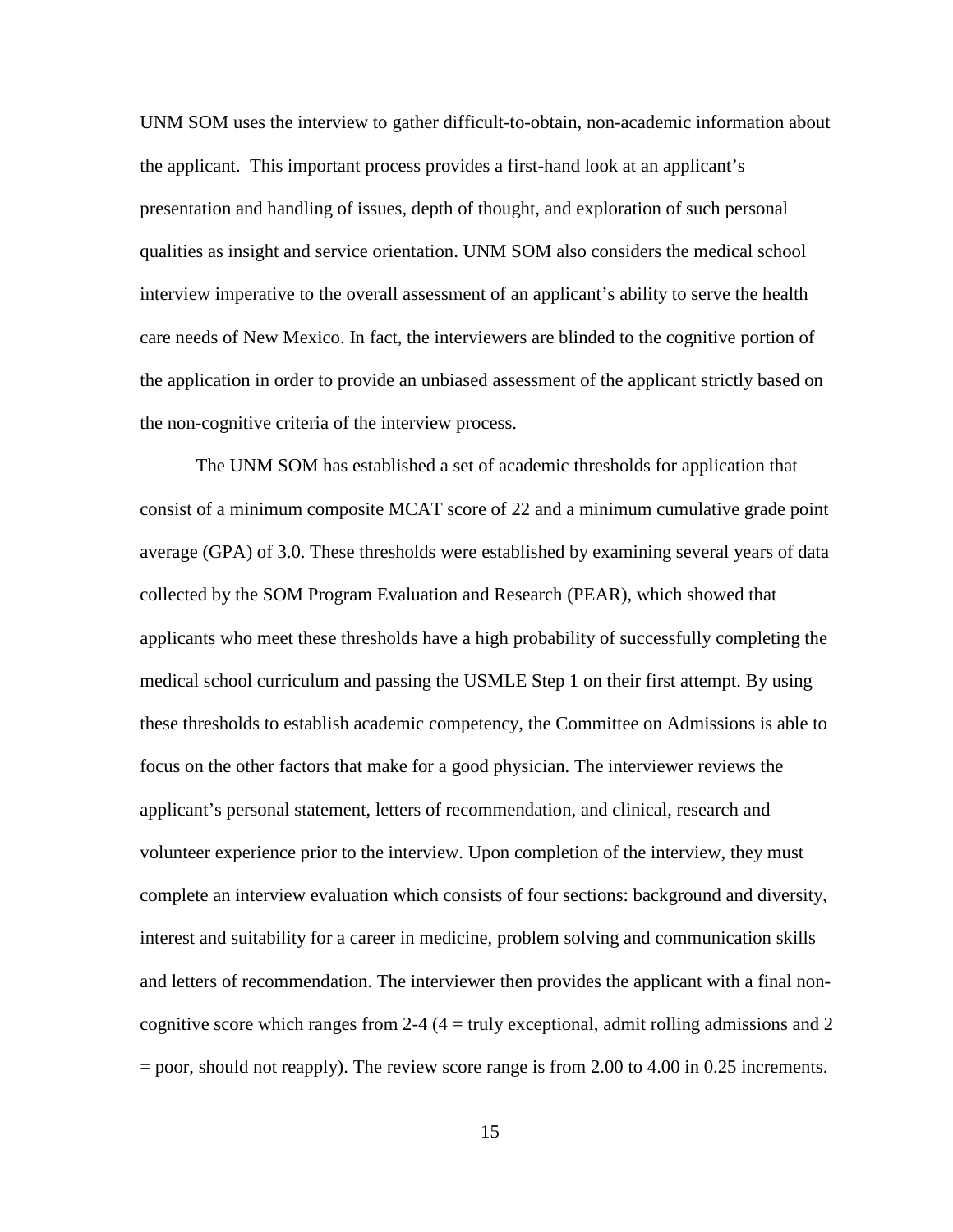Interviewers are free to enter a final non-cognitive score based on their interpretation of the four sections of criteria. The cognitive score is calculated by the computer and carries a weight of 50 percent of the final score. The GPA and MCAT scores are equally weighted at 25 percent for the total cognitive score of 50 percent. The GPA is also weighted to provide an opportunity for applicants who had a difficult freshman year to still gain consideration based on a positive grade trend. The weighting system is the following: the GPA in the freshman year is weighted by a factor of 1; the GPA in the sophomore year is weighted by a factor of 2, and the GPA for all other years including undergraduate, non-degree, and graduate studies is weighted by a factor of 3.

As with most medical schools, the admissions process at the UNM SOM is time intensive and involves a considerable amount of effort on behalf of committee members. The Committee on Admissions is a complex and dynamic group of individuals who come together to select an entering class that represents the best and brightest, most talented and diverse individuals. These individuals have the greatest promise of addressing the unique health care issues of New Mexico and helping to alleviate the health care disparities in their local communities (Marley, et al. 1996; Saha, et al. 2006). The committee strives to incorporate and implement the mission of being committed to racial and ethnic diversity with special reference to the inclusion of students from groups that are underrepresented in medicine in New Mexico. By creating an environment in which many cultures are valued and represented, UNM administrators believe they are training medical students to tackle the health-care needs of the nation's increasingly diverse population.

Equity and inclusion efforts have been successful as a result of the strong mission statement, along with increased efforts to create a more diverse student and committee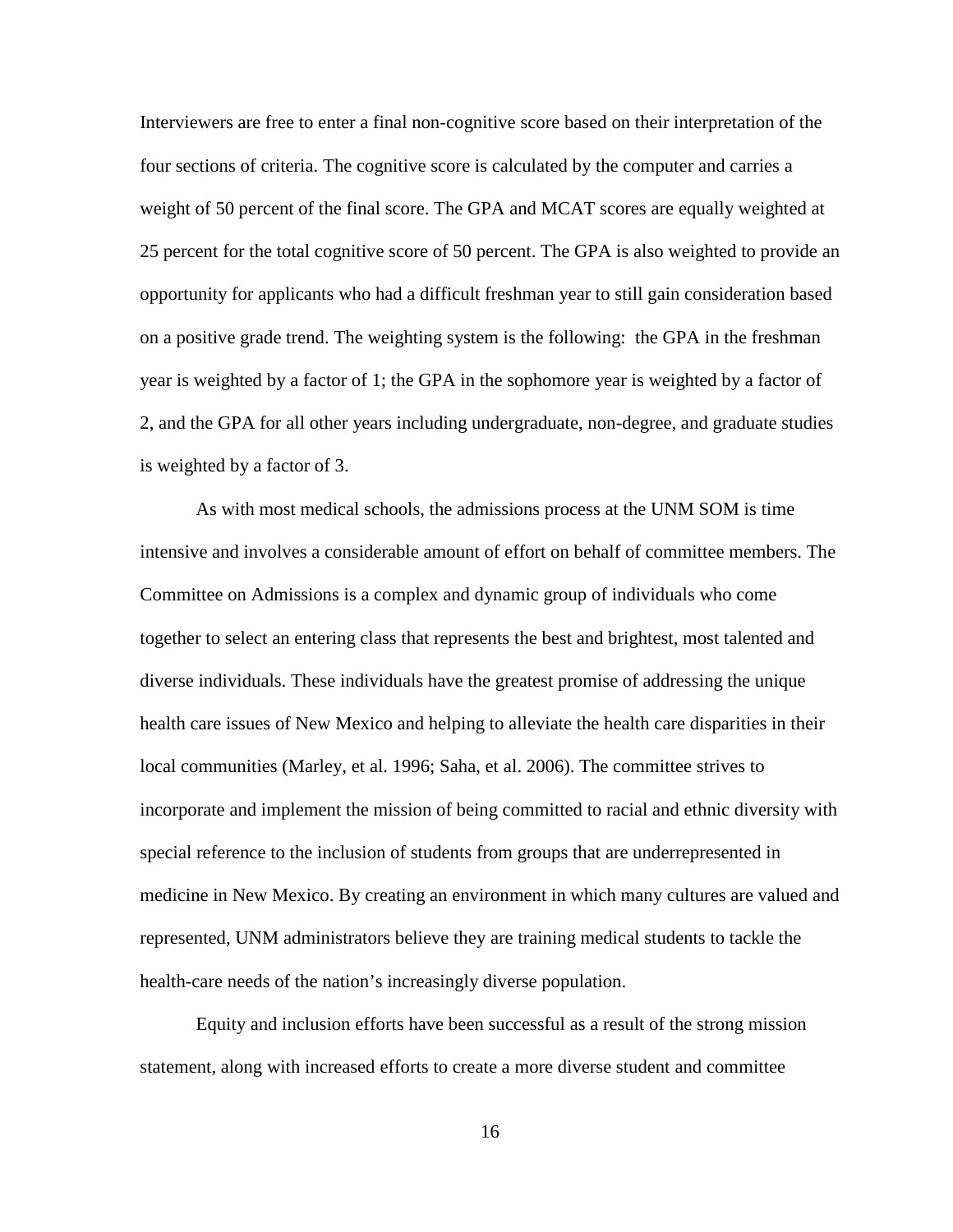composition. Consequently, the shift in representation on admissions committees has been promulgated on the paradigm that female and URM committee members will assist with achieving diversity in the medical school class. Achieving diversity has been a difficult task and often leads to contentious debate, with the expression of passion often being misinterpreted in the exchange of ideas. Many of the community physicians from underrepresented groups have a strong voice paired with a commitment to selecting students who will work in the "trenches" in their local communities. Each committee member brings their own ideas of the ideal applicant. The dialogue and debate that surrounds the discussion of each medical school applicant is often challenging for the committee as a whole. Understandably, some applicants elicit more discussion and debate than others. Although the algorithms used to calculate both the cognitive and the non-cognitive scores are reflective of the mission statement, the admissions committee members formulate subjective impressions of the overall "fit" of each applicant.

The weekly review and discussion allows committee members the opportunity to share with their colleagues any issues and concerns that they may have regarding individual applicants, as well as to provide insight into those that they interviewed. In fact, the medical school interview can be the deciding factor for someone not offered admission, despite good grades and MCAT scores. This deliberation provides a venue that encourages the active exchange of viewpoints and adds a dynamic quality to the admissions process. Thus, a group dynamic emerges as members interact with each other and deliberate about the applicants they are charged with evaluating (Elam, Stratton, Scott, Wilson & Lieher, 2001). Committee members advocate for certain applicants and are able to convey to other committee members the value that a particular applicant would add to the entering class. Applicant scores are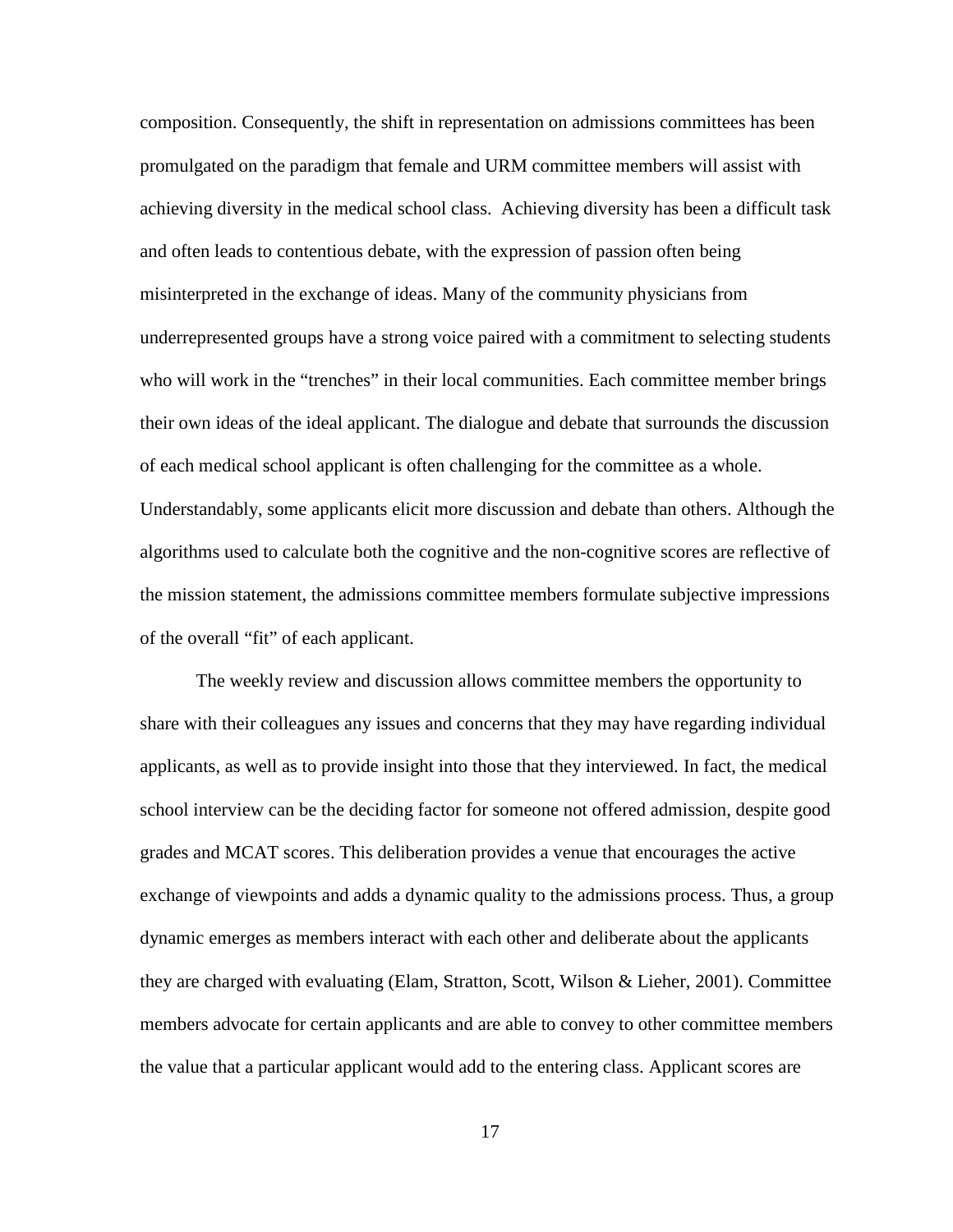occasionally changed after the meeting based on the discussion. Committee members must rely on the expertise of the interviewers, who spend anywhere from 30 to 60 minutes with an applicant in order to determine their non-cognitive skill sets.

The constructs of background and diversity, interest and suitability for a career in medicine, problem solving and communication skills, and letters of recommendation have been standardized to provide a scale in which to reliably measure them across the board for every applicant. The interviewer takes into consideration whether the applicant is a member of an underrepresented minority in medicine as part of the Holistic Review process and overall weighting scheme. Minority students and those from rural and underserved areas often have significant and persistent educational disparities compared with majority applicants and those from urban areas. Thus, admissions committees consider the identification of non-cognitive constructs one of their highest responsibilities (Bardes, Dremer, Best, & Kienstag, 2008).

Although this process has served the UNM SOM well in the past and interviewers have usually provided the final non-cognitive score somewhere within the range of the 4 category scores, the school continues to strive toward higher levels of diversity and inclusion of those members of the applicant pool who come from diverse backgrounds. Accordingly, a close review of the UNM SOM Office of Admissions processes will inform both the Committee on Admissions and the larger Association of American of Medical Colleges community about the effects of cognitive and non-cognitive issues that impact URM students and their admissions status. Additionally, this data can serve as an instructional tool that can identify areas for change or improvement and influence institutional behavior.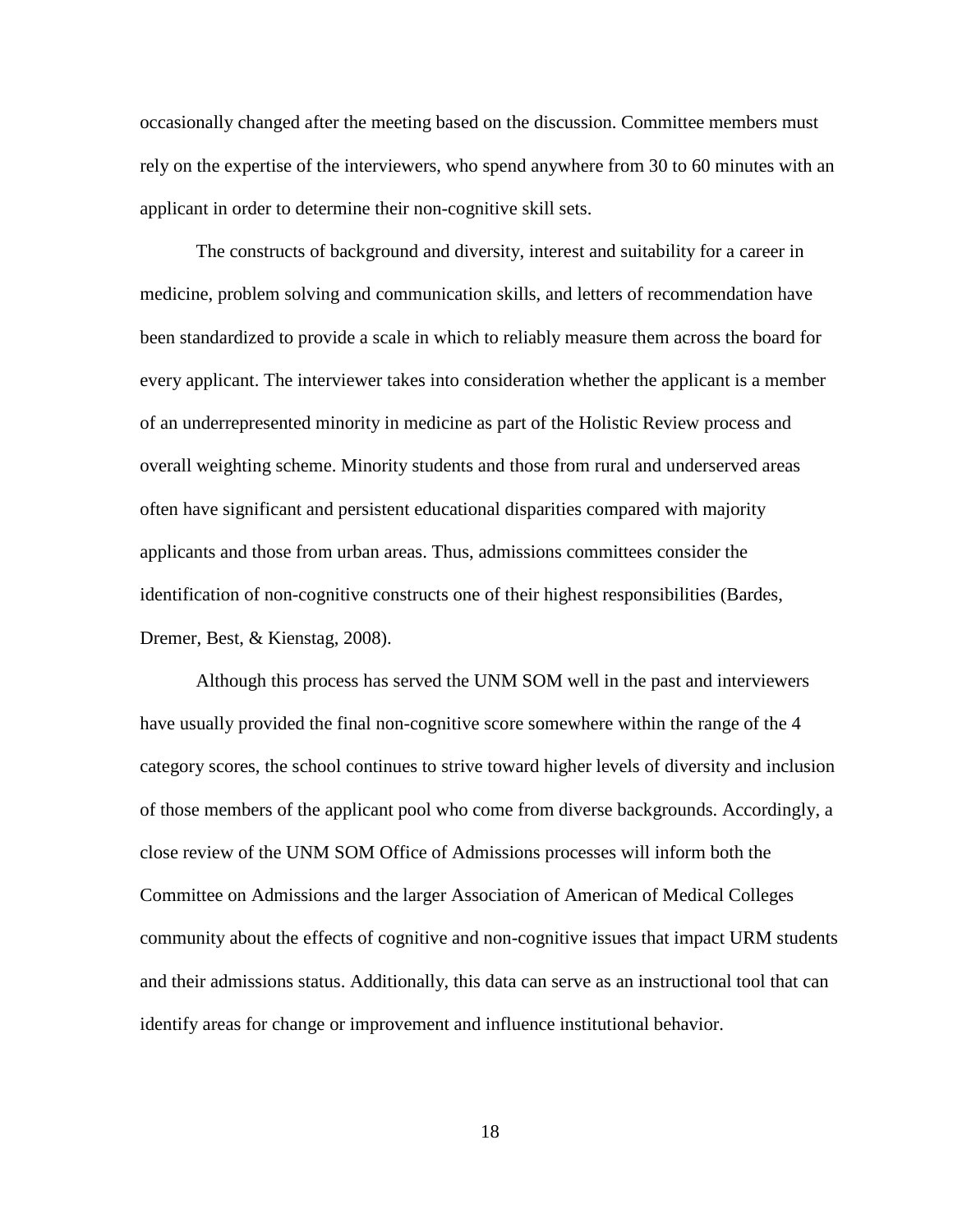The objective of this research was to explore and evaluate the impact of various weighting schemes of cognitive versus non-cognitive elements on the proportion of underrepresented minorities accepted into medical school. The results of this research provided the UNM School of Medicine MD Program a greater understanding of the admissions process and its effect on the admission of underrepresented minority students and assisted in addressing the unique health care needs of the State of New Mexico. The following research questions were addressed in this study:

- 1. Would applying different weights to the cognitive and non-cognitive scores increase the likelihood that a higher number of URM applicants would gain entry into medical school?
- 2. Which subcategory item in the non-cognitive scoring system is the best predictor in determining the final overall non-cognitive score?
- 3. Does the gender or racial/ethnic background of the interviewer have an influence on subcategory scoring, and the relative importance of that score in the overall score?
- 4. Do existing weights versus imposed weights of non-cognitive subcategories increase the likelihood that a higher number of URM applicants will gain entry into medical school?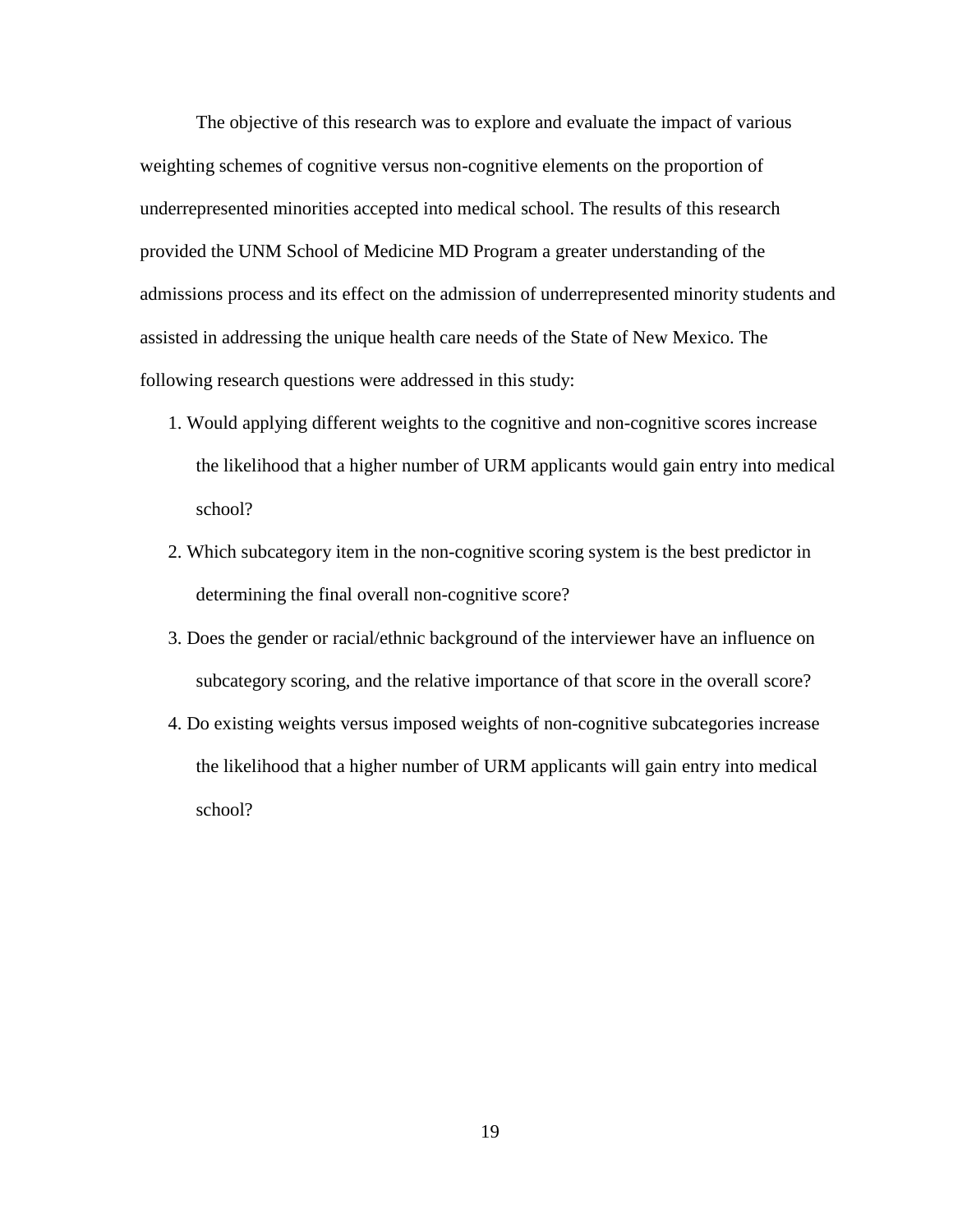#### **Methods**

<span id="page-29-0"></span>This section provides a summary of the procedures and the methodology used in this study. First, the application and admissions processes for the UNM SOM are described in detail, including the application procedures and the data that are generated at each stage. Next, participants are described and the details regarding the instrumentation and data collection methods are provided. Finally, a description of the procedures and a review of the proposed data analysis methods are given.

#### <span id="page-29-1"></span>**UNM Application and Admissions Process**

The University of New Mexico is a comprehensive, urban public university and only one of two flagship, research intensive universities in the United States federally designated as a Hispanic Serving Institution (The University of New Mexico, 2009). The state of New Mexico has 26 colleges and universities and UNM enrolls nearly half of New Mexico's baccalaureate students and is the state's exclusive provider of graduate training in medicine (UNM SOM, 2009). In the fall of 2006, the University of New Mexico was the first flagship university in the country to host a freshman class with a higher percentage of traditionally underrepresented students than white students. The University of New Mexico embraced the values of diversity and developed a new Office for Equity and Inclusion, which has begun to implement a formal Diversity Plan that focuses on the improvement of minority student achievement. Furthermore, the UNM SOM has operated the Office of Diversity, formerly the Office of Cultural and Ethnic Programs, for the past 15 years. According to the Hispanic Business Magazine (2009), the UNM SOM is currently ranked sixth in the nation in the field of medicine as a Hispanic Serving Institution. Additionally, the UNM SOM currently has the second-ranked program in the country for Rural Medicine and the tenth-ranked program in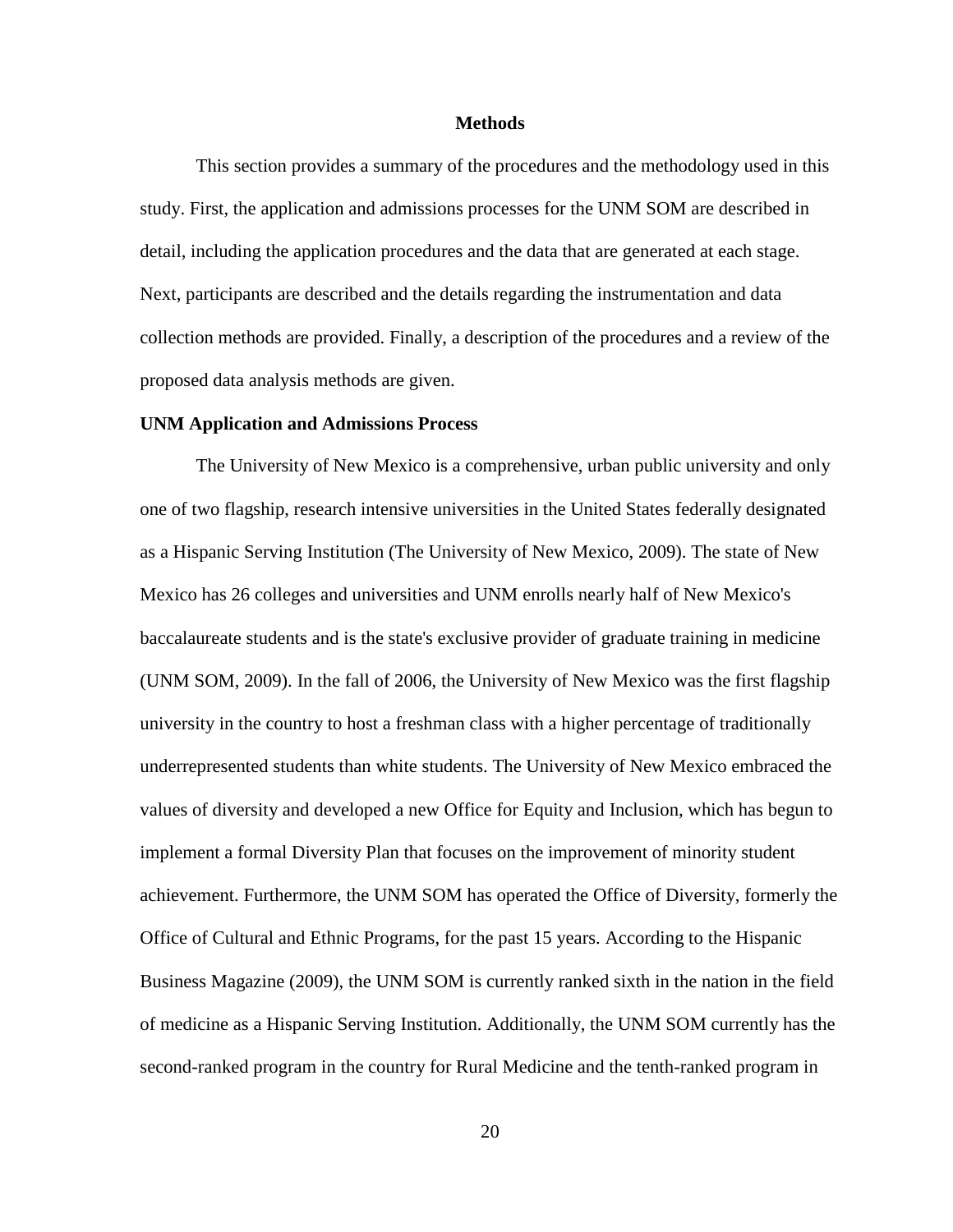Family Medicine, according to (US News and World Report, 2009). These rankings are due, in part, to the strong emphasis the SOM places on recruiting, admitting, and retaining students from Hispanic and Native American populations from around New Mexico who are from predominantly rural areas.

For the purposes of this study, underrepresented minorities were defined as those who were underrepresented in medicine in the State of New Mexico (i.e. African American, Native American and Hispanic populations). The effect of various weighting schemes of cognitive versus non-cognitive criteria on the acceptance rate of underrepresented minorities in medicine were utilized to examine the admissions process from an urban four-year institution located in the southwest region of the United States.

Accordingly, New Mexico is a minority-majority state and has an obligation to serve its unique health care needs. In doing so, the medical school is committed to accepting and matriculating students that are representative of the demographics of the State of New Mexico. According to the U.S. Census Bureau (2008), the demographics of the State of New Mexico are: 44.9% Hispanic, 9.7% Native American, 3% African American, 1.4% Asian and 41.7% White. New Mexico's minority population continues to have a rich, deep-rooted history in the local communities and in the state. However, the minority applicant pool continues to decline and provide less qualified candidates in the pipeline. Hence, the evaluation of non-cognitive characteristics in the application poses compelling issues that the admissions committee faces on a daily basis and how to measure these criteria often consume much of the weekly discussions. The exploration and assessment of the impact of various weighting schemes of cognitive and non-cognitive elements on the acceptance rate of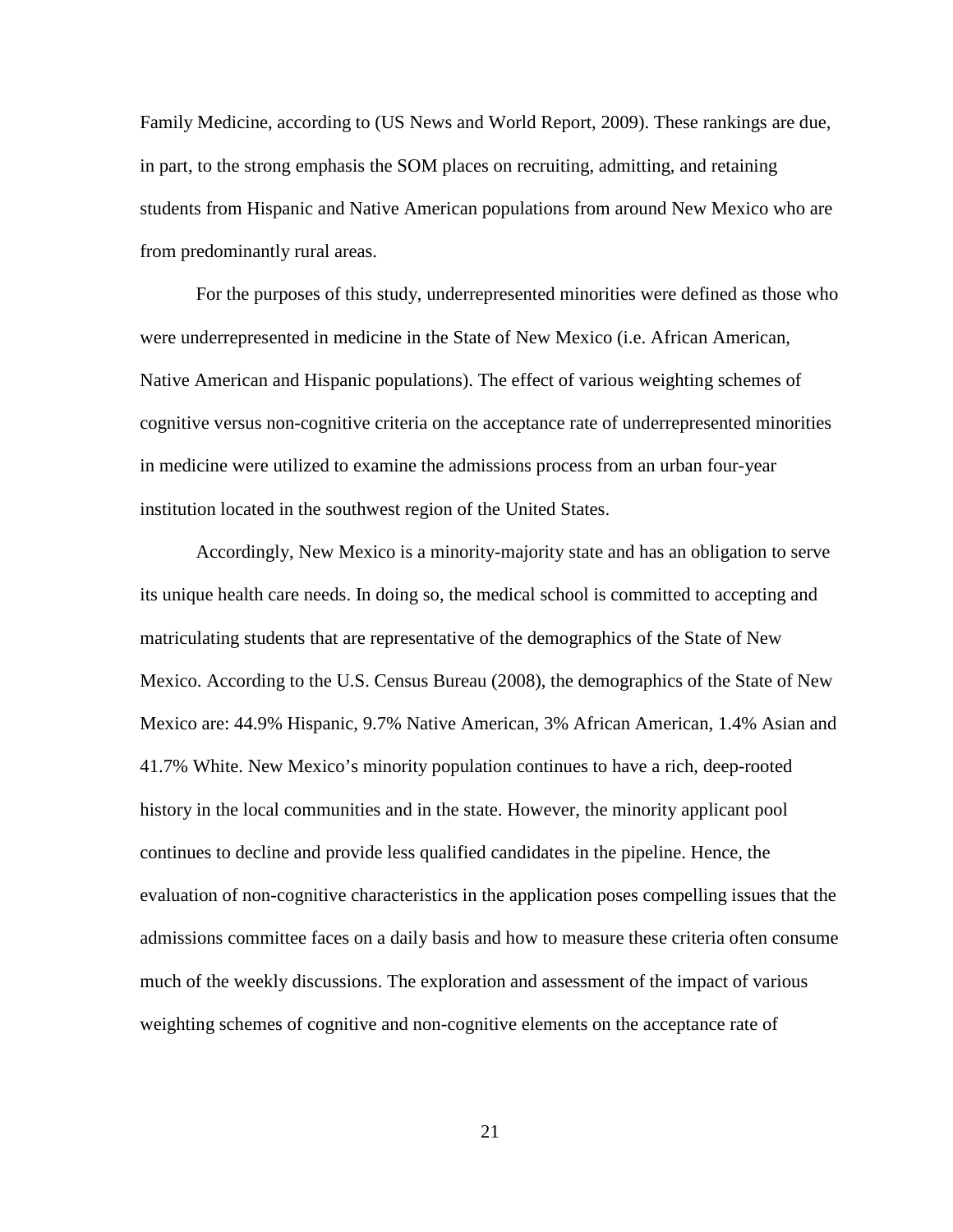underrepresented minorities in medicine will provide a greater understanding of the admission process and assist in addressing the need to increase diversity in medical school.

The UNM SOM uses an admissions process that is not unlike that used at many medical schools across the nation *(see Figure 1 for The Admissions Process Flow Chart).* All applicants apply through the American Medical College Application Service (AMCAS), are screened for minimum requirements, complete a secondary application and are scheduled for medical school interviews.

The applicant is required to complete and submit an AMCAS application along with official transcripts from all undergraduate and graduate colleges and universities they have attended. AMCAS verifies that each course and grade is that which was entered into the AMCAS application, and then sends these verified applications to those medical schools designated by the applicant. The data that was collected on the AMCAS application is provided in Figure 2.

Once the UNM SOM receives the AMCAS application, the electronic version and the paper copy, the Office of Admissions places applicants into categories based on their residency status. The UNM SOM is a member of the Western Interstate Commission for Higher Education (WICHE). Therefore, secondary consideration is given to residents of participating states that at present have no medical schools (i.e., Montana and Wyoming). WICHE applicants must apply through the Early Decision Program and must also have at least the average MCAT/GPA as the previous year's entering class in order to receive consideration. Moreover, all non-resident applicants must have strong ties to the state of New Mexico and, if necessary, must go before the Residency Subcommittee for further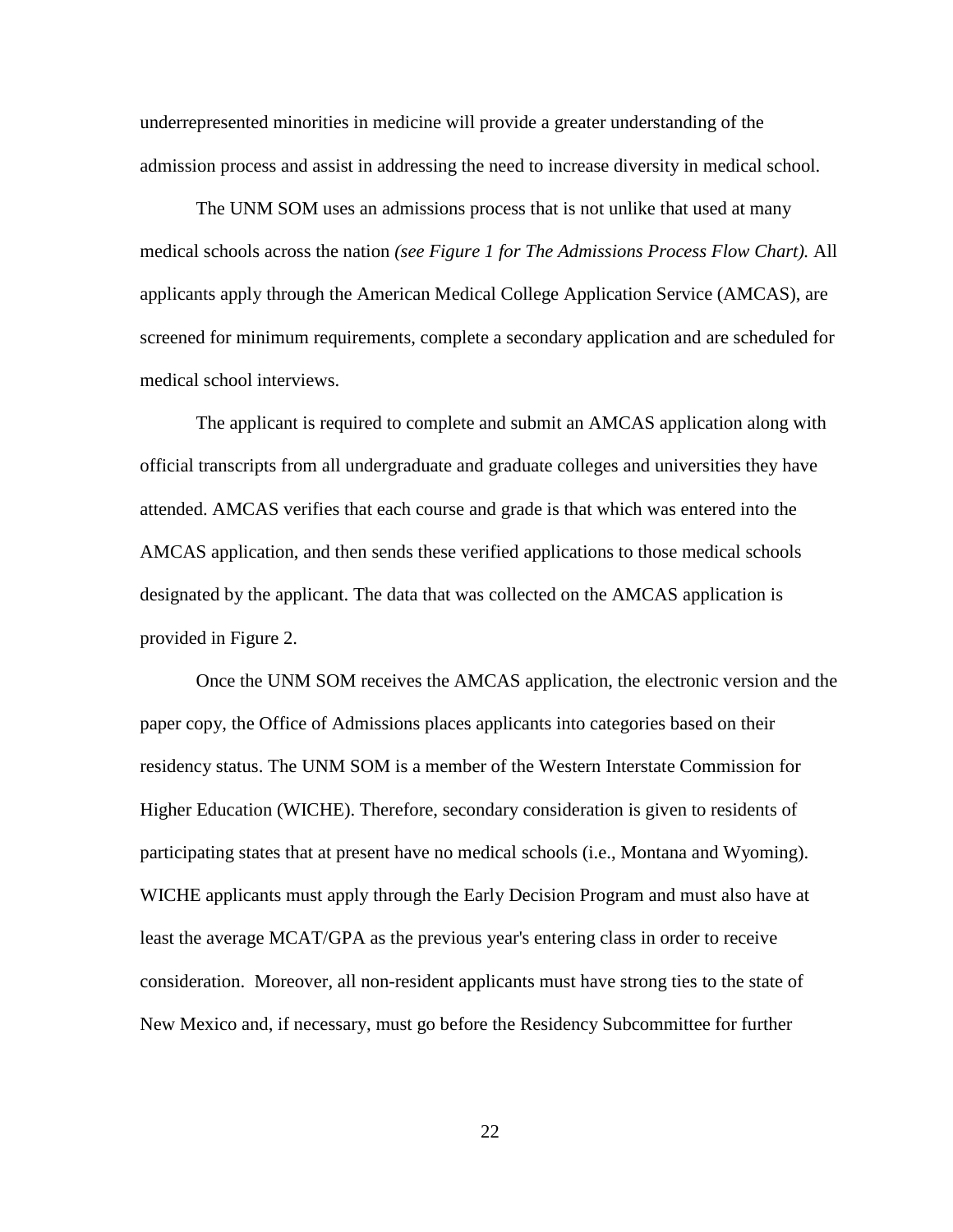consideration. New Mexico residents are screened for minimum MCAT ( $>$  22) and GPA ( $>$ 3.0) thresholds.

Once applicants have been pre-screened for residency, minimum MCAT/GPA thresholds, and premedical prerequisite coursework, they are eligible to receive a secondary application. The secondary application is available on-line and the applicant is provided with a username and a password. The secondary application materials include letters of recommendation, additional essay questions, a photo and fee. The applicant must complete and submit the secondary application along with a photo and a \$75.00 application fee directly to the Office of Admissions. Once the secondary application is submitted, the data becomes available to the Admissions staff and is incorporated into the SOM Pathway database. Data from the secondary application are integrated with the AMCAS application data and are available via a single intranet link.

At this point in the application process, applicants are scheduled for two separate interviews with two members of the Committee on Admissions. The interview is an important part of the evaluation process. It provides a first-hand look at an applicant's presentation and handling of issues, depth of thought, and exploration of such personal qualities as insight and service orientation. The interview also allows the interviewer the opportunity to assess the applicant's communication skills. It is a time to explore the applicant's past experiences and determine what has been learned and applied from these activities. Finally, and most importantly, the interview serves as an opportunity to recruit highly qualified students to the SOM.

Prior to each interview the committee member will have access to the applicant's AMCAS and secondary application materials. However, the cognitive criteria (i.e.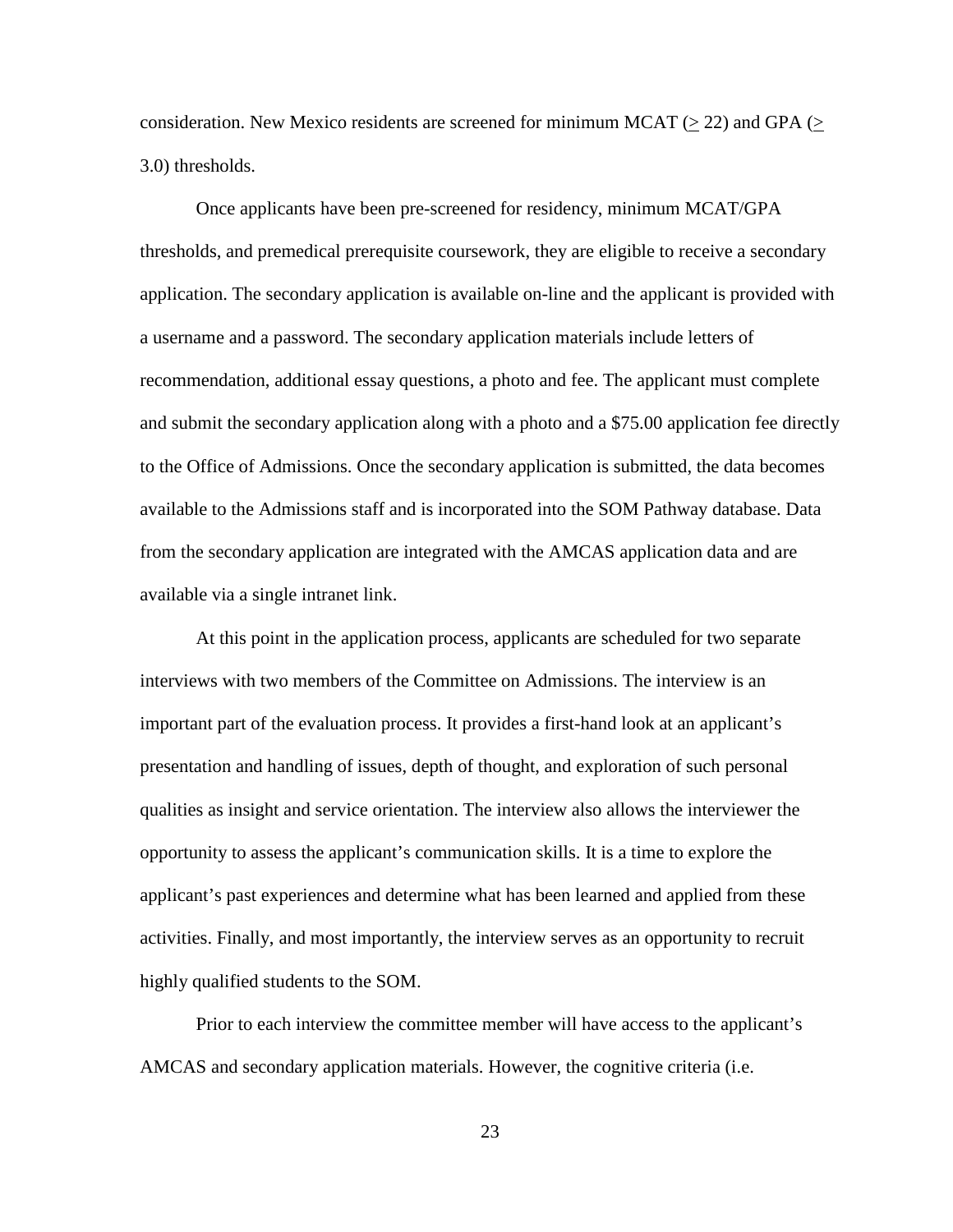MCAT/GPA) will be concealed. The initial score provided by the interviewer will be strictly based on the non-cognitive criteria; the cognitive skills will be calculated by the computer.

The UNM SOM uses an "unstructured interview" as described by Kreiter et al., (2004), which, although guided by a set of specific topics, will be focused and directed differently depending on the interviewer and the interviewee.

In the event that the two committee member scores are discrepant by greater than 0.50 on a scale that ranges from 2 to 4 in quarter-point increments, the applicant may be granted a third interview. From 2007 – 2009 nine applicants were granted a third interview based on the discrepant interview scores provided by the interviewers  $(2007 = 0, 2008 = 4,$ and  $2009 = 5$ ). For the purposes of this study, these nine applicants were excluded from the data set.

The Committee on Admissions is a standing committee of the faculty of the UNM SOM, and is composed of SOM faculty members nominated by departmental chairs, volunteer faculty who serve as local community physicians and are nominated by either a member of the Committee on Admissions or other UNM SOM faculty members, and medical students elected by their peers. The Dean of the UNM SOM ultimately approves and appoints every member of the Committee on Admissions.

Each interviewer must provide an interview evaluation for each applicant that they interview. The interview evaluation addresses the non-cognitive characteristics of the applicant and the applicant is given a rating score that ranges from  $2 - 4$  in increments of 0.25. Once the two interviewers submit their evaluations, the applicant is ready to proceed to the next stage. The interview impressions are also integrated into the student file and are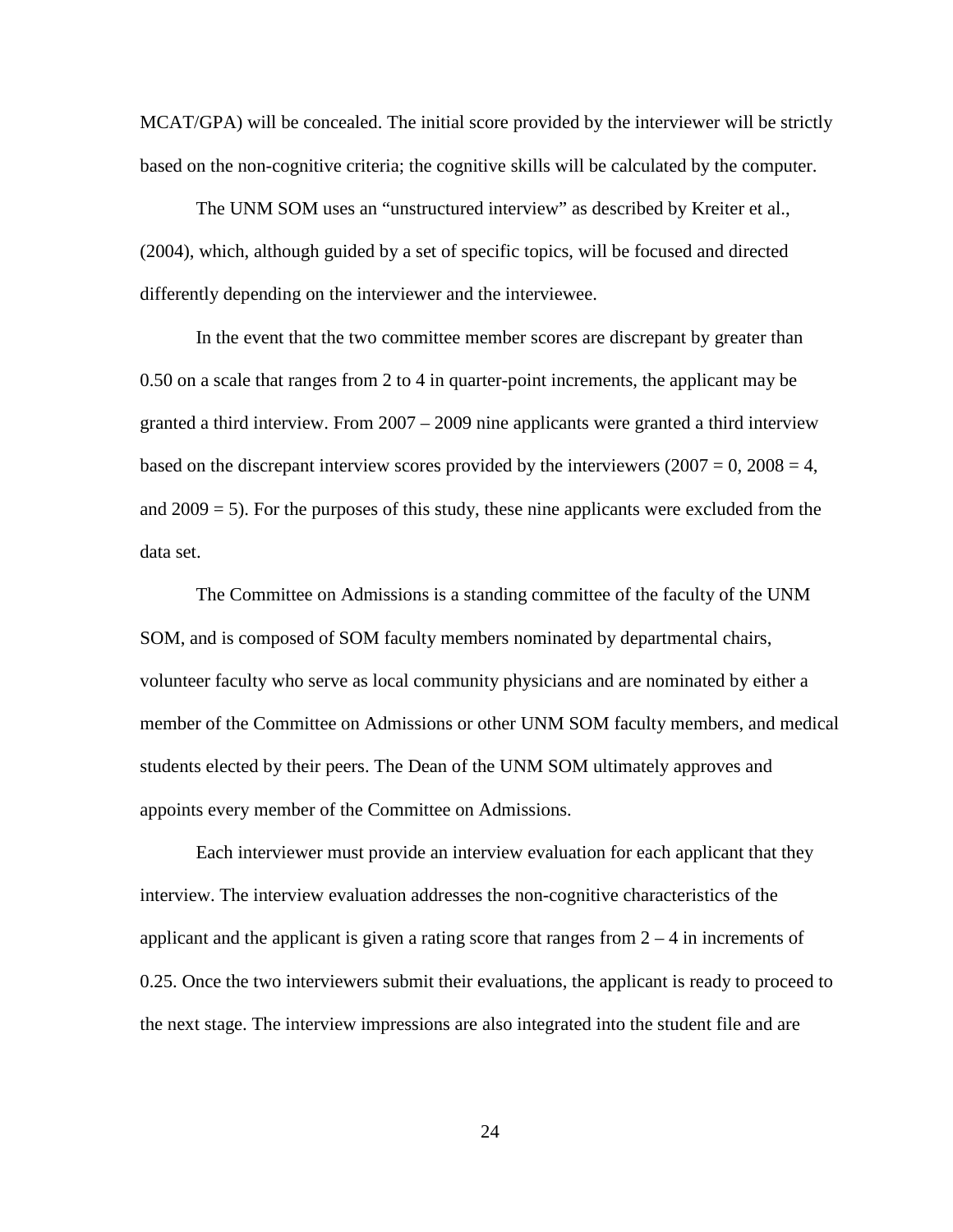included in the SOM Pathway database, which is the official secure intranet site used for processing applicants.

The Office of Admissions moves applicants who have completed the AMCAS application, secondary application and interviews to the "Review" stage. This allows all Committee on Admissions members to review 10-15 applicants on a weekly basis and have access to their entire application, including the computer-generated cognitive score. Each committee member enters a review score for each applicant in the "Review" stage. After completion of the interview process, interviewers' evaluations are considered with all other application materials and presented to the Committee on Admissions for discussion. Applicants are deliberated over at the weekly meetings and committee members have an opportunity to change the applicant score, based on the discussion. Applicants are then moved to the "Reviewed" stage or the accepted "Rolling Admissions" stage and a new group of applicants are then reviewed, creating a weekly cycle of discussion and evaluation. Final decisions about admission are made by the committee acting as a whole.

#### <span id="page-34-0"></span>**Participants**

The data for this study were drawn from the UNM SOM Office of Admissions Pathway database. The information in the Pathway data base was compiled utilizing a variety of sources:

- 1. The Association of American Medical Colleges (AAMC) American Medical College Application Service (AMCAS) application materials [\(http://www.aamc.org/\)](http://www.aamc.org/)
- 2. The UNM SOM Online Secondary Application website where applicants go to complete a secondary application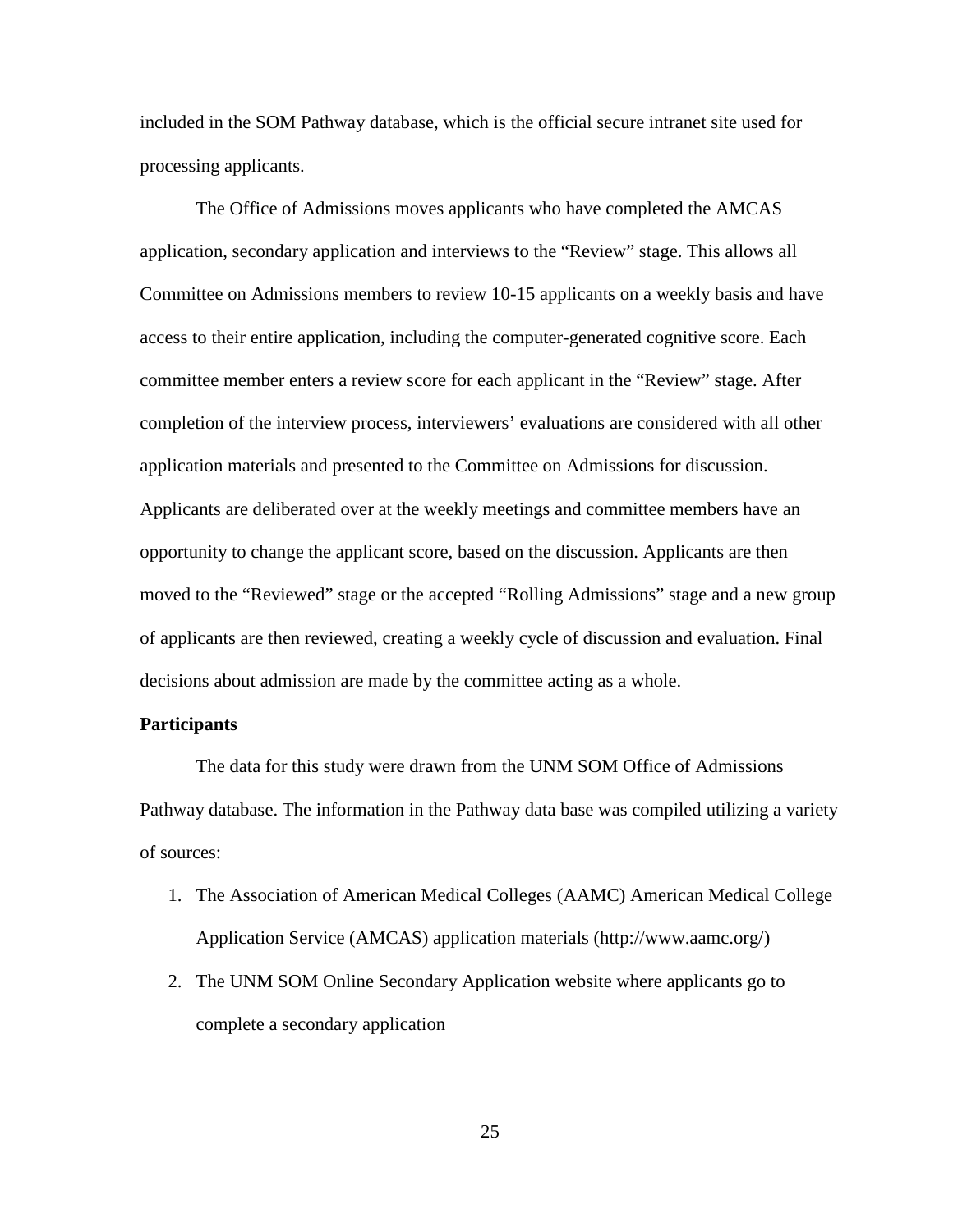- 3. The UNM SOM Admissions Committee Online Processing website for committee members to schedule, review and rank applicants
- 4. The UNM SOM Office of Admissions Pathway database website for posting Post Admissions Interviews, letters of recommendation and processing applications This researcher submitted an application to the UNM Health Sciences Center Human

Research Protections Office requesting expedited review and approval for use of research involving the collection and study of existing data. The data for these analyses were acquired directly from the UNM SOM Office of Admissions Pathway database and did not require any contact or interaction with the participants/applicants. Permission and authorization to use the data was granted by the UNM SOM Associate Dean for Admissions and was in compliance with local, state and federal privacy laws.

The study period covered three consecutive admission cycles, 2007 through 2009. A total of 2286 candidates applied to the UNM School of Medicine for the 2007 – 2009 applicant pool  $(2009 = 604, 2008 = 589,$  and  $2007 = 1093$ ). Applicants were pre-screened based on residency, minimum MCAT ( $\geq$  22), minimum undergraduate GPA ( $\geq$  3.0) and fulfillment of the prerequisite coursework. After pre-screening, 578 applicants completed a secondary application and interviewed for the 2007 - 2009 Entering Classes. Ninety-eight applicants were excluded from the study for one or more of the following reasons: 1) did not respond to race/ethnicity question (URM status was unknown), 2) missing non-cognitive subcategory score and 3) had fewer or more than two interviews. The interviewed applicant characteristics for racial and ethnic self-identifications are listed in Appendix 1.

Applicants who selected Hispanic, American Indian or Black, were categorized as Underrepresented Minorities (URM's) in this study. These populations were identified as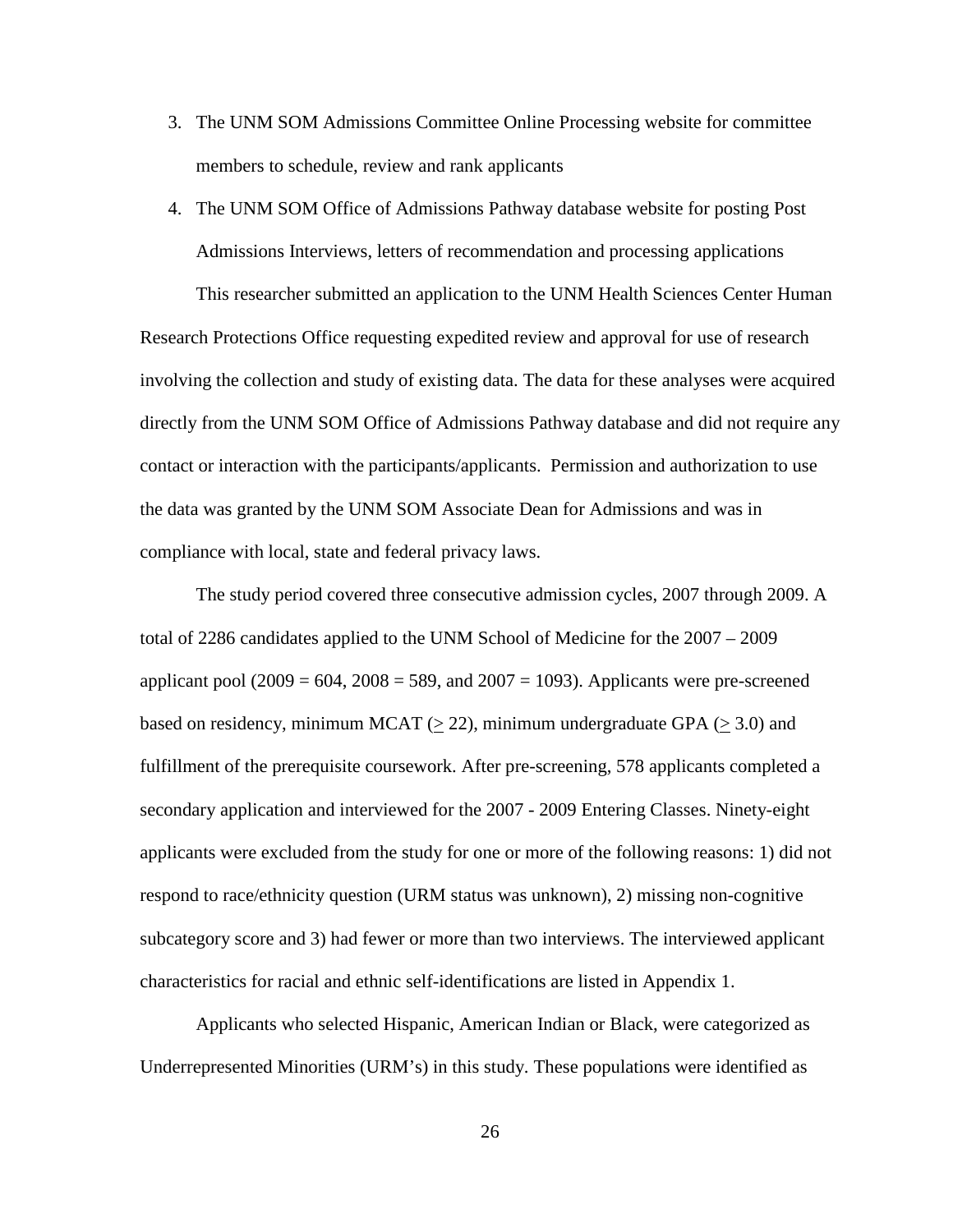underrepresented in the Field of Medicine in the State of New Mexico and in accordance with the AAMC Guidelines, which state "Underrepresented in Medicine" means those racial and ethnic populations that are underrepresented in the medical profession relative to their numbers in the general population. Applicants who selected Non-Hispanic, Asian, Native Hawaiian or White are categorized as non-minorities in this study.

Table 1 disaggregates the number and percentage of applicants interviewed within various ethnic groups and gender categories. It should be emphasized that these data reflect self-descriptions taken from the AMCAS application.

### **Table 1**

|                        | 2007      | 2008      | 2009      | <b>Total</b> |
|------------------------|-----------|-----------|-----------|--------------|
|                        | ${\bf N}$ | ${\bf N}$ | ${\bf N}$ | ${\bf N}$    |
|                        | (% )      | (% )      | $(\% )$   | (%)          |
| <b>Gender</b>          |           |           |           |              |
| Male                   | 69        | 85        | 73        | 227          |
|                        | (46)      | (50)      | (46)      | (47)         |
| Female                 | 82        | 84        | 87        | 253          |
|                        | (54)      | (50)      | (54)      | (53)         |
| Total                  | 151       | 169       | 160       | 480          |
|                        | (100)     | (100)     | (100)     | (100)        |
| <b>Minority Status</b> |           |           |           |              |
| <b>URM</b>             | 45        | 51        | 48        | 144          |
|                        | (30)      | (30)      | (30)      | (30)         |

*Demographic Characteristics of Interviewed Applicants for 2007 – 2009 Entering Class*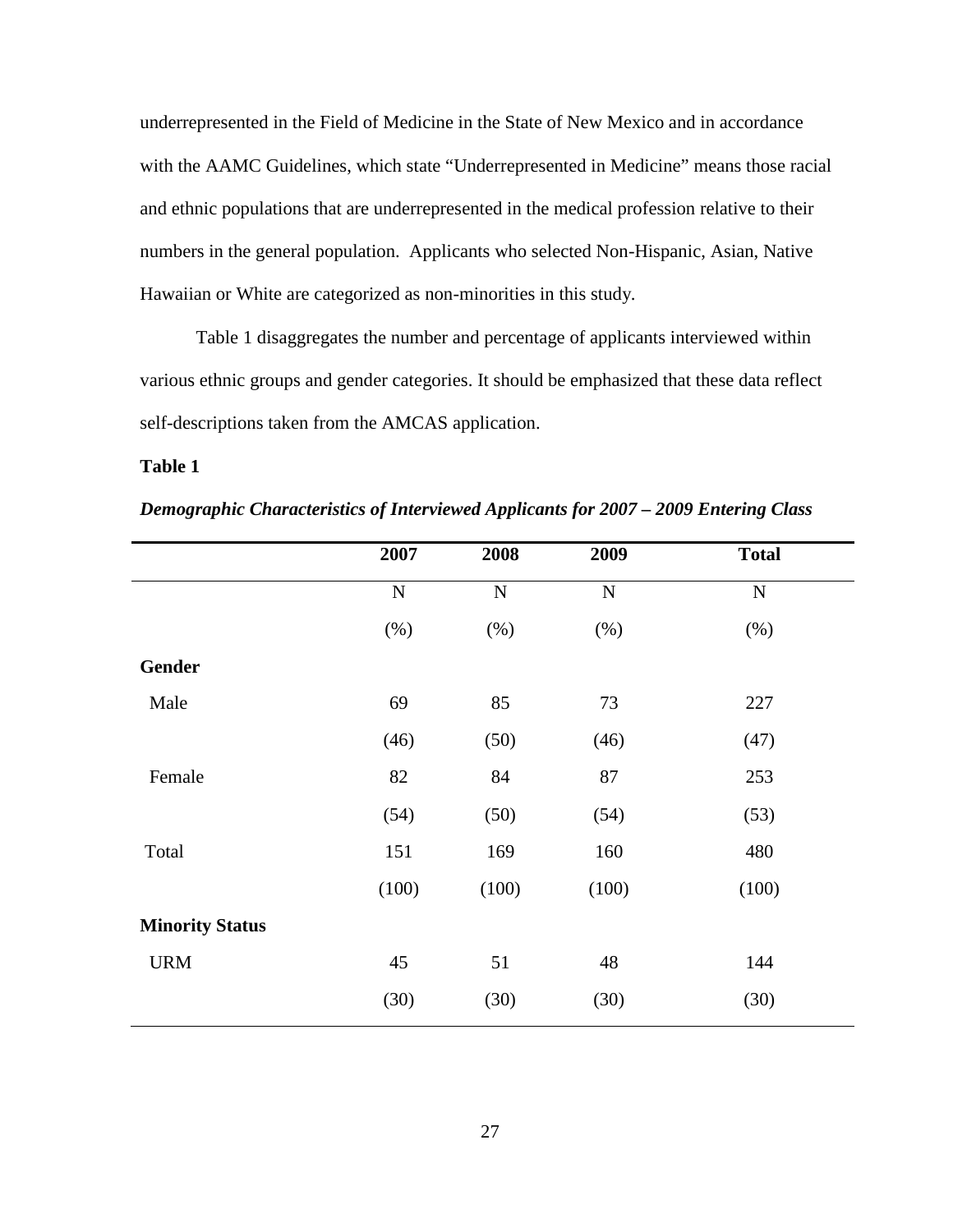### Table 1 Continued

| 2007 | 2008           | 2009           | <b>Total</b> |
|------|----------------|----------------|--------------|
| 39   | 36             | 37             | 112          |
| (26) | (21)           | (23)           | (23)         |
| 3    | 11             | 9              | 23           |
| (2)  | (7)            | (6)            | (5)          |
| 3    | $\overline{4}$ | $\overline{2}$ | 9            |
| (2)  | (2)            | (1)            | (2)          |
| 106  | 118            | 112            | 336          |
| (70) | (70)           | (70)           | (70)         |
| 87   | 103            | 98             | 288          |
| (58) | (61)           | (61)           | (60)         |
| 19   | 15             | 14             | 48           |
| (12) | (9)            | (9)            | (10)         |
|      |                |                |              |

### **Instrumentation**

Members of the Committee on Admissions are responsible for the evaluation and ranking of non-cognitive strengths and weaknesses for each applicant. The cognitive criterion is calculated from the applicant's MCAT and undergraduate GPA (see Appendices 2 and 3). Non-cognitive traits were measured utilizing four different subcategories defined as important to success in medical school and beyond. The subcategories included Background/Diversity, Interest and Suitability for a Career in Medicine, Problem Solving, and Letters of Recommendation. The Background and Diversity criteria help to identify unique and interesting factors that have influenced an applicant's goals and preparation for medicine. Factors such as quality of early educational environment, socioeconomic status,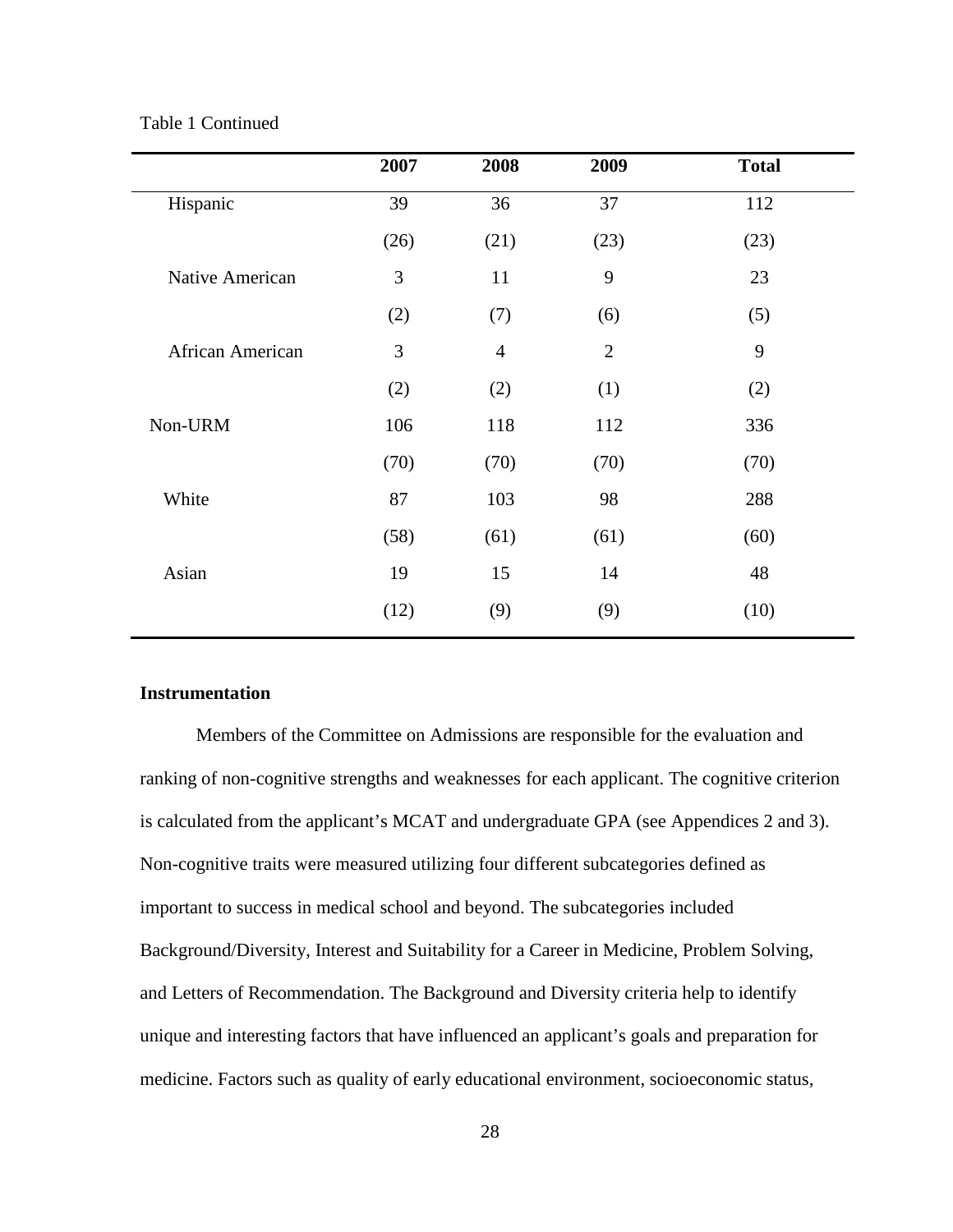culture, race, ethnicity and life and work experiences all contribute to disparities that are reported from the applicant and student populations. The Interest and Suitability for a Career in Medicine criteria provides valuable insight into the depth and understanding of an applicant's role in the health professional field. Clinical and community volunteer experiences are essential factors in determining an applicant's familiarity with the unique health care needs and issues in New Mexico. The Problem Solving and Critical Reasoning Ability criteria allows the applicant to demonstrate their independent thinking process, which is essential to good decision-making skills necessary in the field of medicine. The Letters of Recommendation support the maturity, sense of self-reliance, integrity, ethics and social responsibility of the applicant. The Final Analysis of Non-Cognitive qualities allows the interviewer the flexibility to provide a score based on the first four non-cognitive categories without a standardized weighting scheme.

Each non-cognitive subcategory was rated by each interviewer based on the review score range provided in Appendix 4. Committee members only entered the non-cognitive score and the cognitive scores were derived based on the calculation described in Appendices 2 and 3. The final non-cognitive score was derived by an overall analysis of the noncognitive qualities, as deemed important by each committee member. Thus, the final score was not an average of the four sub scores, but usually fell within the range of the four ranked sections. In instances where there was a marked discrepancy in interview impression ratings and/or narrative comments between the two interviewers, the committee may have requested that an applicant be invited back for an additional interview  $3<sup>rd</sup>$  interview). In 90 percent of the 3<sup>rd</sup> interview cases, the first and second interviewer scores were discrepant by at least a 0.75 score difference.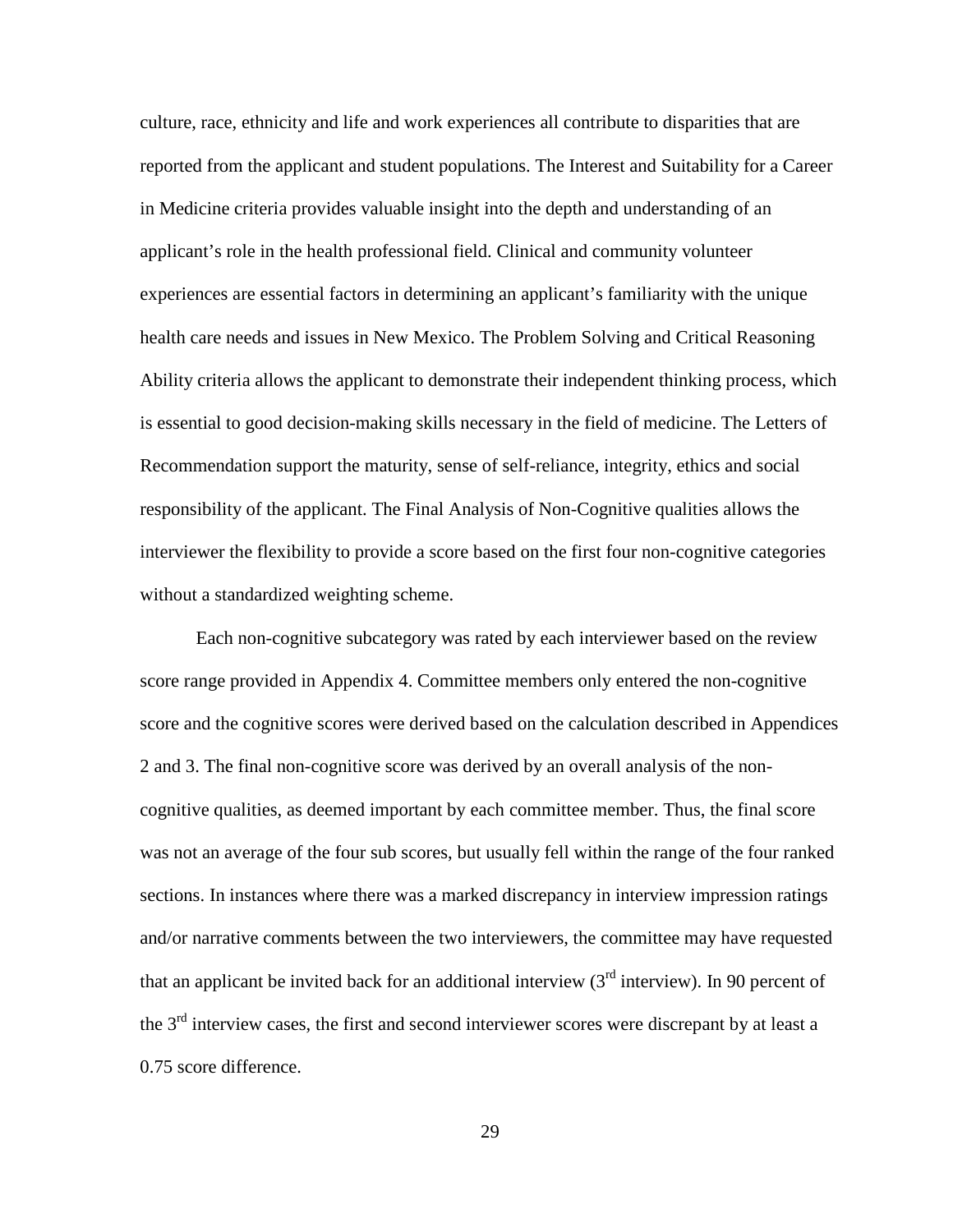An inter-rater reliability coefficient was calculated using the percent agreement between different ratings on the same group of applicants. This showed the rate at which scores given by the first and second interviewers were no more than a quarter point and a half of a point (0.25 and 0.50) apart.

The cut scores for the admit/not admit definition were determined by reviewing the applicants for the years 2007 – 2009 who received outright acceptance offers by March 15 of that application year. "Outright acceptance" is defined as those applicants who received acceptance letters as of March 15 and does not include applicants who were accepted from the alternate list. The number of outright acceptance offers fluctuated on an annual basis and was ultimately determined by the Committee on Admissions at the final meeting. The numbers of acceptances, beyond the 75-77 reserved spots, were as follows:  $2009 = 12, 2008$  $= 11$ , and  $2007 = 11$ .

For the purposes of defining admit/not admit scores, a cut score was necessary to distinguish what rank score determined acceptance for the three years of data. The cut score that determined who was admitted/not admitted outright on the initial accept list was determined by identifying the lowest possible admit score and the highest possible not admit score for each year based on the rank score. The cut scores utilized in the research were the following: 2009: greater than or equal to 3.40; 2008: greater than or equal to 3.52; 2007: greater than or equal to 3.41.

The review matrix report was utilized to determine the corresponding average rank score, which is ultimately derived from the entire committee's scores (all scores added up/number of committee member votes = average score). The admit columns were identified as  $1 =$ admit,  $0 =$ not admit.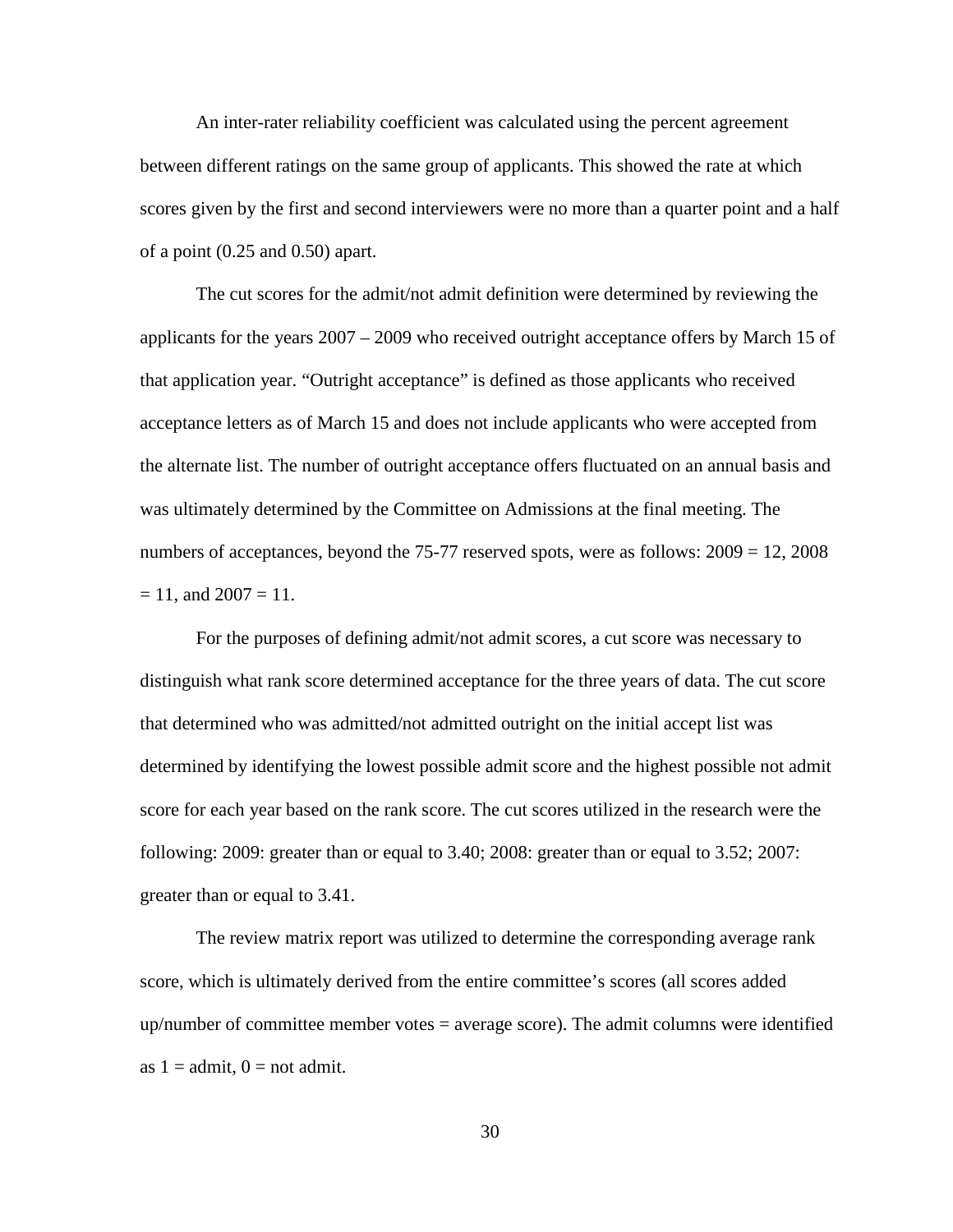The Committee on Admissions reviews groups of 12-18 applicants on a weekly basis and provides rank scores for each applicant based on both their cognitive and non-cognitive skills. Applicants are further discussed at the weekly meetings and committee members have forty eight hours to change their rank score for any given applicant based on the discussion at the committee meeting. Applicants are then moved to a "Reviewed" stage until all of the applicants have gone before the committee and received rank scores. At the final committee meeting, applicants are presented in rank order and the first 75 applicants are offered acceptances (77 for the 2009 application year). The next rank ordered applicants comprise the alternate list (approximately 50 alternates) and the rest of the applicants are considered not admitted. The committee traditionally offers the next rank ordered (11-12 alternates) outright acceptances offers based on the presumption that at least that many applicants will either withdraw their acceptance or delay their matriculation for one year.

#### *Procedure*

Applicant Evaluation – Committee on Admissions members were responsible for both interviewing applicants (providing an interview evaluation) and reviewing applicant files (providing a ranking score) for each applicant. Committee members rated applicants' non-cognitive skills based on information obtained through the AMCAS and secondary applications, the interview, and the letters of recommendation.

The data collection procedures included a spread sheet that contained the 2007- 2009 Applicant Pool of students who applied to the UNM SOM. The spreadsheet was de-identified with randomly generated numbers assigned to each applicant name. The data was recorded in such a manner that participants could not be identified. The information was stored in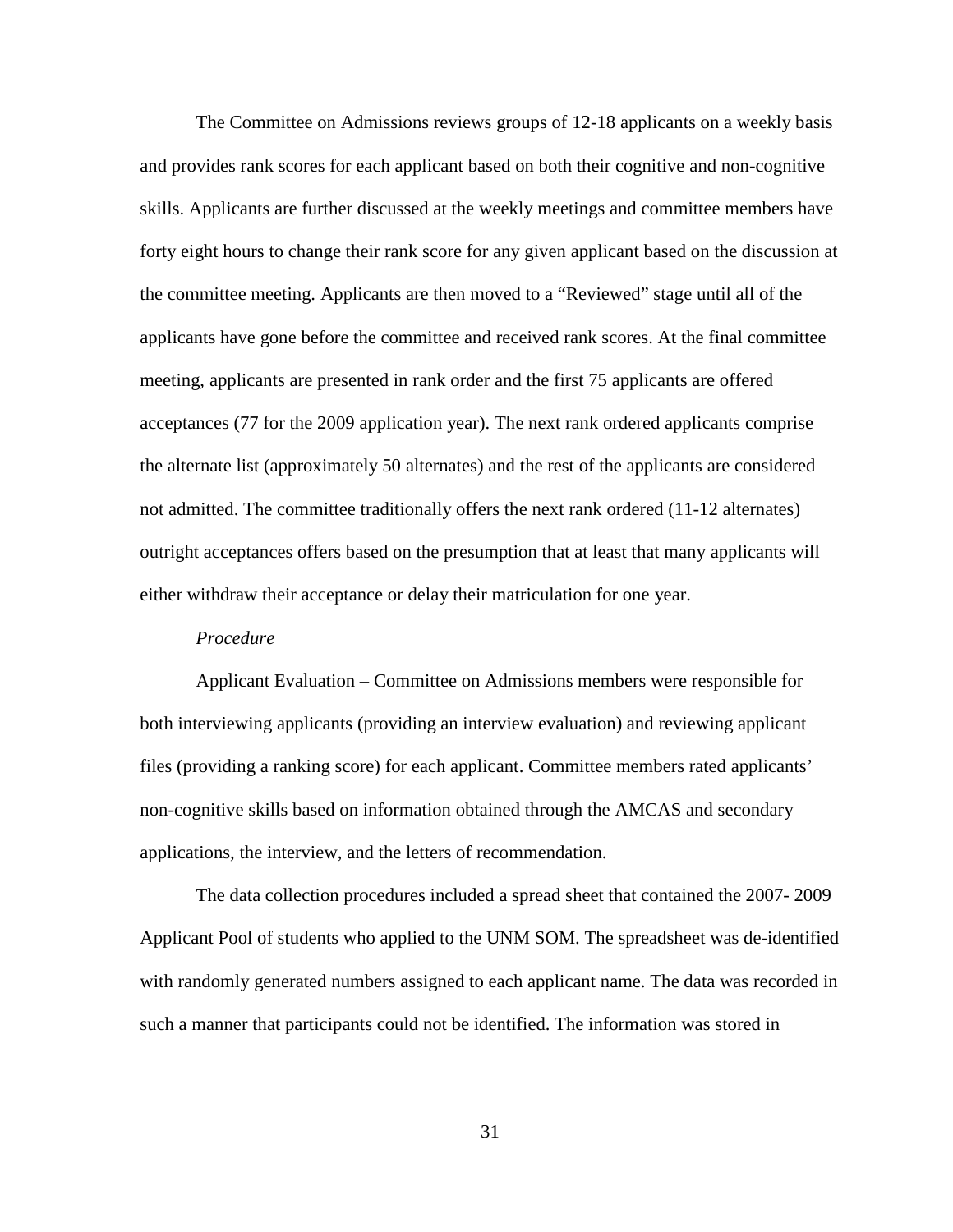accordance with all of the other confidential Office of Admissions data and in compliance with local, state and federal privacy laws.

The applicant data was incorporated into a spreadsheet that contained the following: de-identified ID number # (in lieu of applicant name), gender, race/ethnicity (self described by the applicant), composite MCAT score (UNM SOM considers the highest cumulative score), MCAT point score (Appendix 3), undergraduate GPA (UNM SOM utilizes a weighted GPA) and the GPA point score (Appendix 3).

The interviewer data were incorporated into the same spreadsheet and contained the following: de-identified ID number # (in lieu of interviewer initials), gender, race/ethnicity, interviewer sub scores on the non-cognitive sub categories (i.e. Background/Diversity, Interest and Suitability for a Career in Medicine, Problem Solving, Letters of Recommendation, Final Analysis of Non-Cognitive Qualities), and the final cognitive score.

*Design*

This study examined the effect of various weighting schemes of cognitive versus noncognitive elements on the acceptance rates of URM's who applied to the UNM SOM MD Program. The SOM utilized a weighting metric of cognitive score = 50% and non-cognitive score = 50% to determine the applicants' final ranking score, which ultimately determined acceptance status.

Study 1 examined the research question: Would applying different weights to the cognitive and non-cognitive scores increase the likelihood that a higher number of URM applicants would gain entry into medical school? The data that were utilized in this study were the cognitive and non-cognitive scores for each applicant. The calculation of the scores used the averages for both interviewers. The chi-square analysis (test of proportions) with a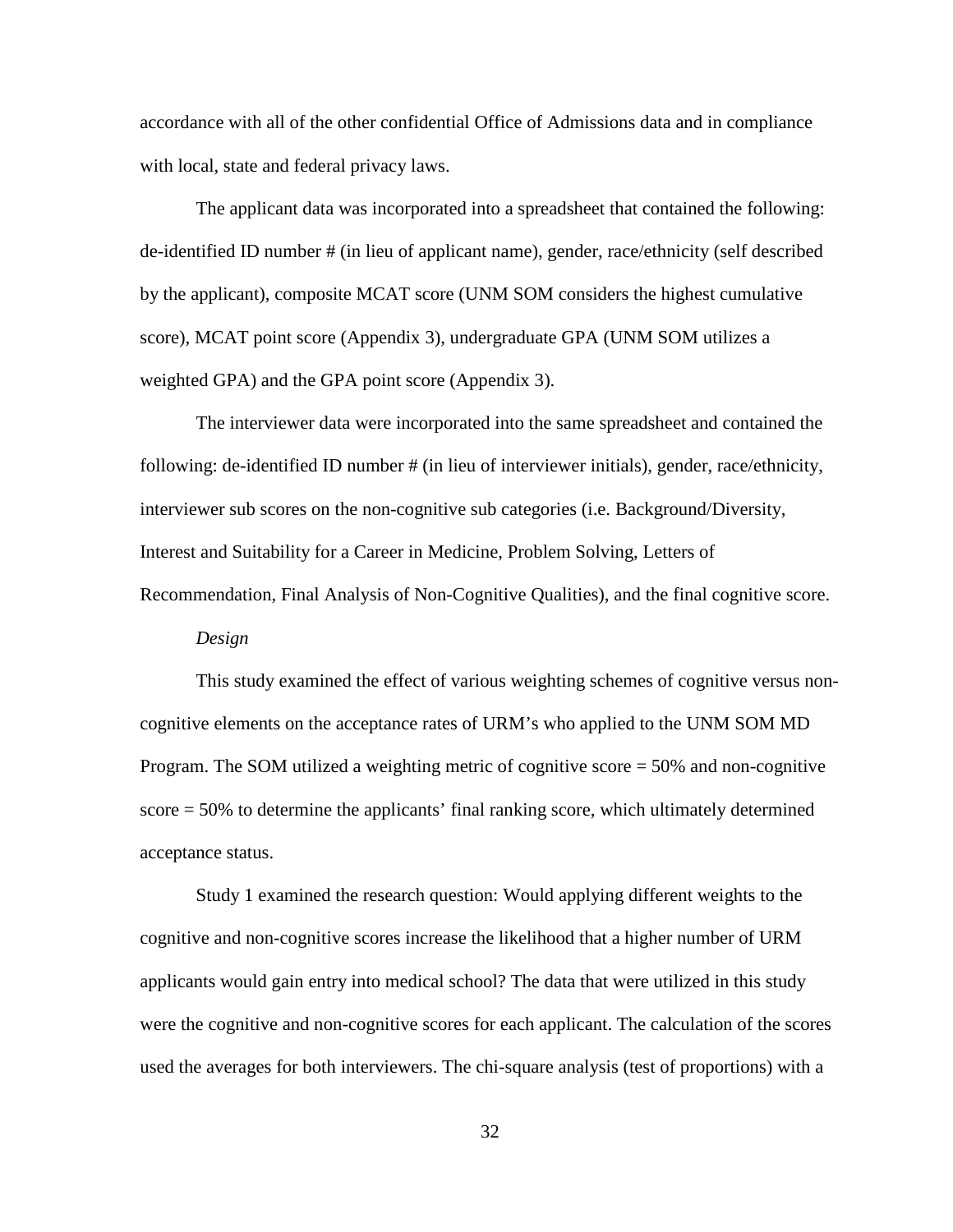single degree of freedom was used to test the differences in proportions of URM's admitted under the various weighting schemes. The expected proportions for this analysis were derived from the 50% cognitive/50% non-cognitive weighting scheme that is currently being utilized. The observed proportions were derived from the other weighting schemes (i.e. 55/45, 60/40, 65/35). The Bonferroni adjustment, which is used in multiple comparison procedures, was used to calculate an adjusted probability of comparison-wise type I error from the desired probability of family wise type I error (alpha/3 (number of tests being performed) =  $.05/3 = .01666$ .

Study 2 examined the research question: Which subcategory item in the noncognitive scoring system was the best predictor in determining the final overall non-cognitive score? The four non-cognitive subcategories (Background/Diversity, Interest and Suitability for a Career in Medicine, Problem Solving, Letters of Recommendation) were utilized as the predictor variables and the final non-cognitive subcategory was the criterion variable in a multiple regression analysis. An interpretation of the standardized beta weights was provided based on the regression equation. The beta values showed how strongly each non-cognitive subcategory score influenced the final non-cognitive score and showed the strength of the relationship between each subcategory score and the final non-cognitive score. An inter-rater reliability coefficient was calculated based on the two interviewer scores for each subcategory item. The 0.25 agreement was utilized as the official rater agreement percent and a 0.50 agreement was also reported. Several multiple regression assumptions were evaluated to justify proper study design. The normality assumption was checked by visually inspecting data plots. Standardized residual plots were examined to evaluate the assumption of linearity (Pedhazur, 1997).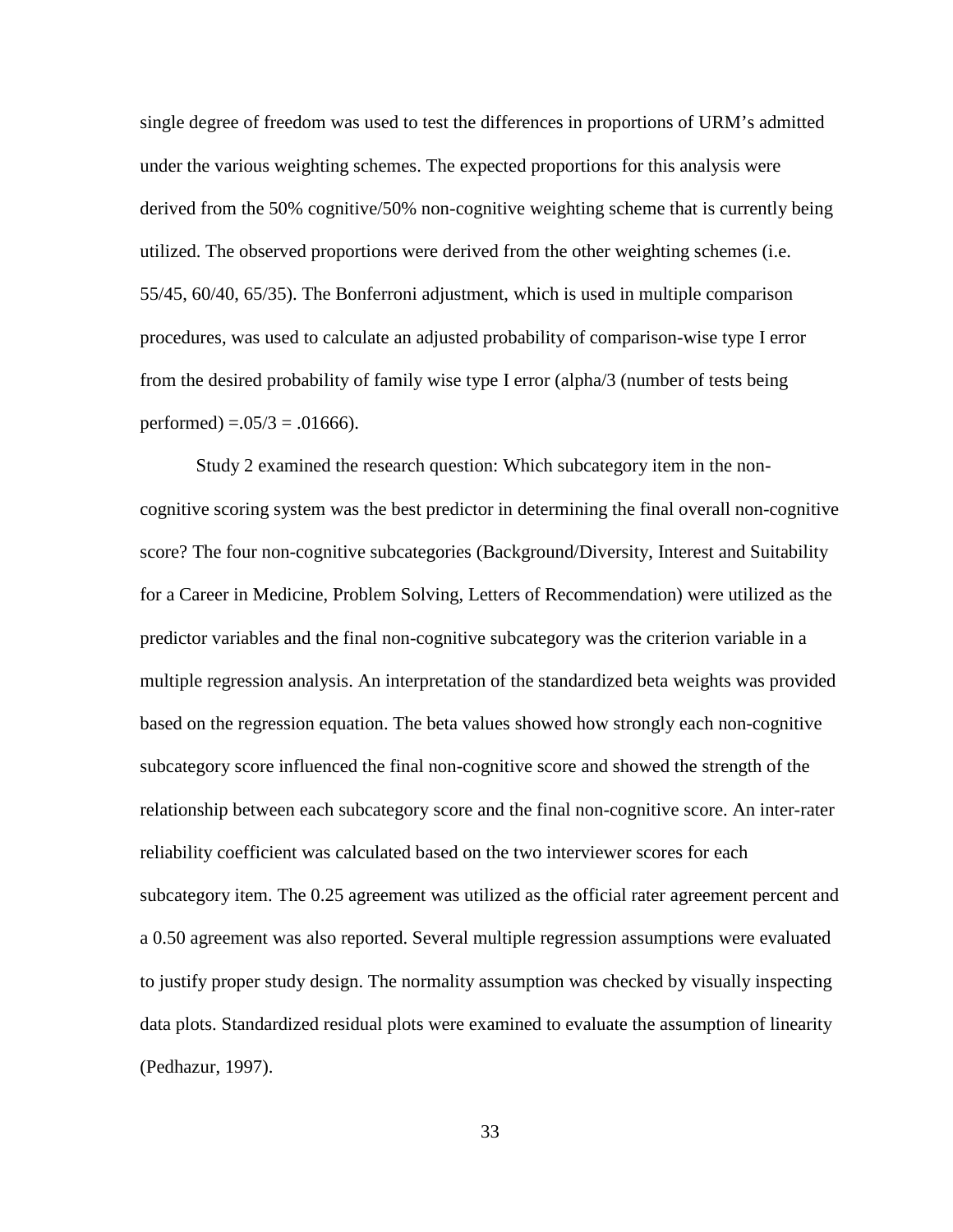Study 3 examined the research question: Does the gender or racial/ethnic background of the interviewer have an influence on subcategory scoring, and the relative importance of that score in the overall score? One analysis was conducted utilizing gender as the criterion to compare the standardized beta weights for interactions. The analysis utilized the four noncognitive subcategories (Background/Diversity, Interest and Suitability, Problem Solving, Letters of Recommendation) to determine if the gender of the interviewer had an impact on the weighting of the subcategories. Another analysis was conducted utilizing the same criterion on racial/ethnic background to compare those standardized beta weights for interactions.

In addition, a Pearson r was calculated between interviewers 1 predicted scores and interviewer 2 predicted scores to obtain a cross-validity coefficient. A high cross-validity coefficient would indicate the prediction equation was stable across the two groups of interviewers. The same multiple regression assumptions that were discussed in Study 2 were also utilized in this study.

Study 4 examined the research question: Do existing weights versus imposed weights of non-cognitive subcategories increase the likelihood that a higher number of URM applicants would gain entry into medical school? The analysis included the subcategories (Background/Diversity, Interest and Suitability, Problem Solving, Letters of Recommendation) and the final non-cognitive score. The chi-square analysis with a single degree of freedom was used. The Bonferroni adjustment was applied to protect against family wise error (alpha/3=.05/3 = .01666). This research question concerned the possible association between weighting schemes of the cognitive and non-cognitive scores for URM applicants and their admission rates. One possibility was that the current weighting scheme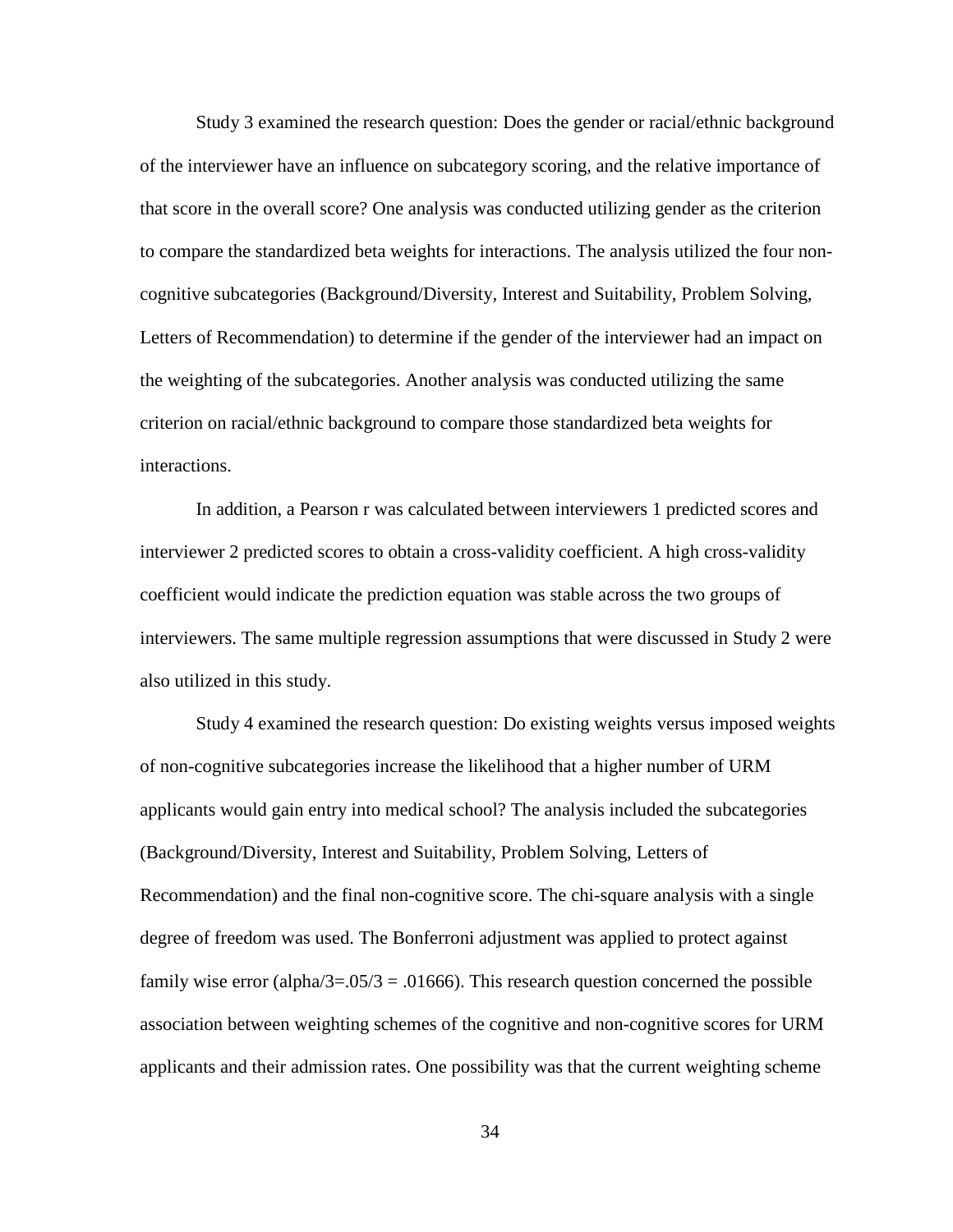allowed for 50 percent of the total interview score to be based on cognitive criteria and the other 50 percent of the total interview score to be based on non-cognitive criteria. The imposed weights included the following:

- 1. Equally calculated subcategory weights (averaging for final non-cognitive score)
- 2. Increasing a weight for any given subcategory. The Interest and Suitability weight was selected since it was the only one that was statistically significant when paired with all of the other non-cognitive weights.
- 3. Removal of the letter of recommendation weight. This was used due to concerns raised regarding the use of letters of recommendation as part of the admissions process (Salvatori, 2001).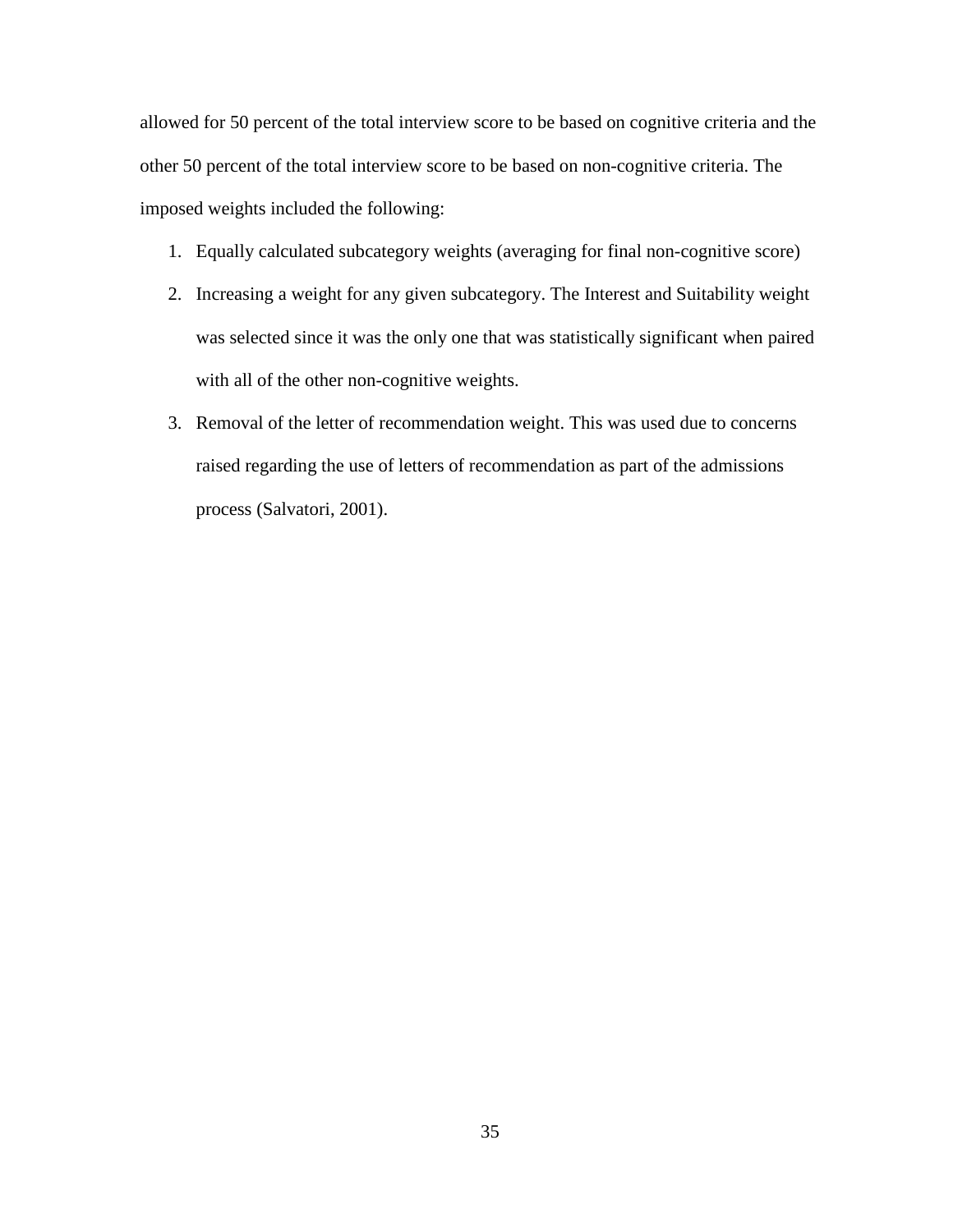#### **Results**

The demographics of the US population are continuously changing and becoming more diverse (US Census Bureau, 2008). In order to address the changing demographics of the population and the need for more diversity in the physician workforce (Coleman et al., 2008), a study evaluating the impact of various weighting schemes on the acceptance rate of underrepresented minorities in medicine provides insight into responding to these changes. The goal of the study was to gain a greater understanding of the UNM SOM MD Program admissions process and its effect on the numbers of underrepresented minority applicants admitted to medical school.

The first study addressed whether the application of different weighting schemes to the cognitive and non-cognitive scores would increase the number of URM applicants that were accepted. The weighting ratio of non-cognitive score to cognitive score was varied between 50/50 and 65/35 in increments of 5 points to determine the ratio where a statistically significant difference in admissions of URMs occurred. The null hypotheses were that the proportion of admitted URM's under the 55/45, 60/40 and 65/35 weighting schemes would be equal to the proportion of URM's admitted under the 50/50 weighting scheme (the two tailed null hypothesis). The null hypotheses for the 55/45 and 60/40 were not statistically significant and the 65/35 weighting scheme was statistically significant.

The first analysis that was conducted was the chi-square test of independence to test the proportion of admitted students who were URM's (*N*=144) in each weighting scheme against expected values from the 50/50 weighting scheme. The observed counts, percentages, and chi-square results are provided in Table 2.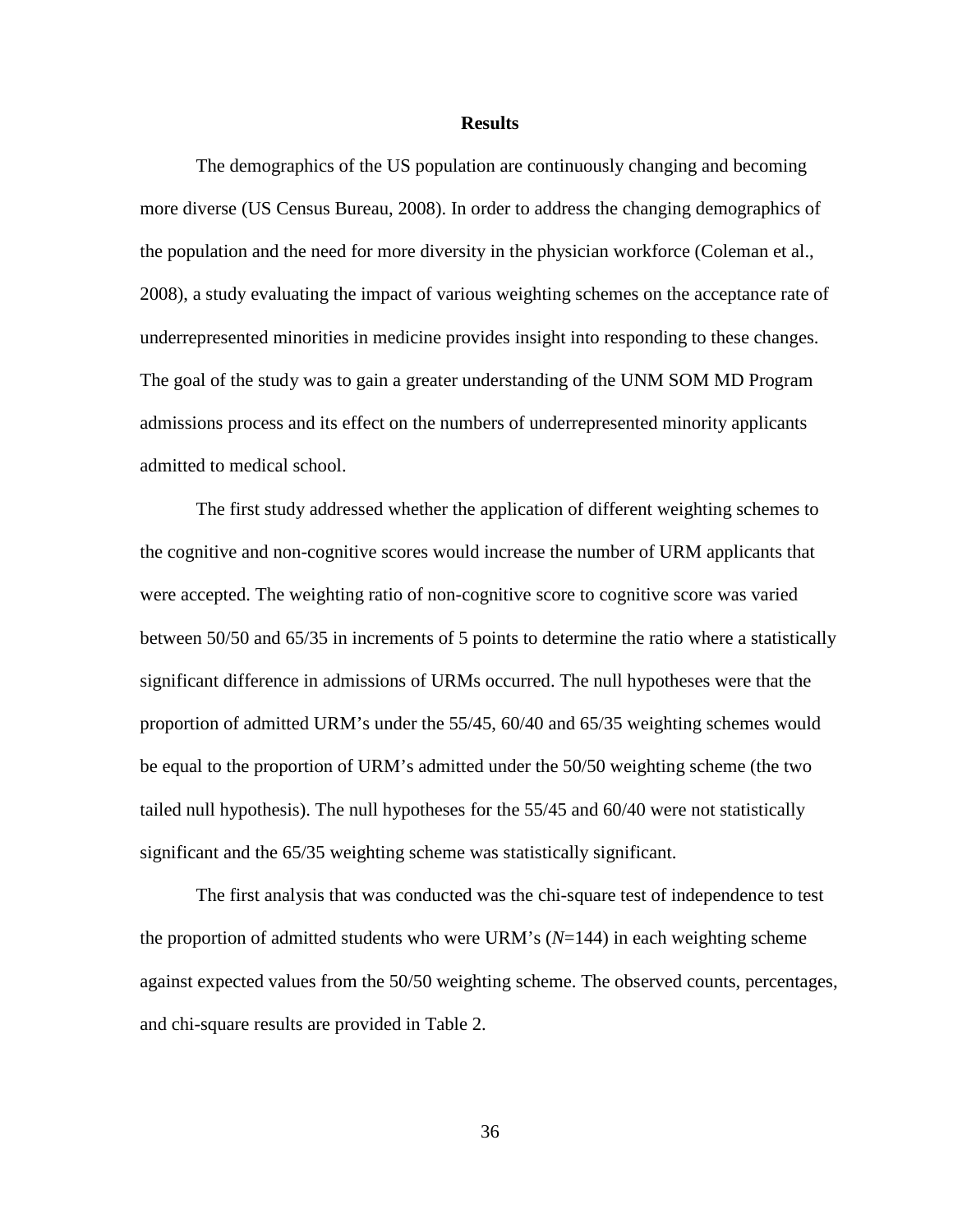## **Table 2**

|            |                      | <b>Admissions Decision</b> |                |                 |
|------------|----------------------|----------------------------|----------------|-----------------|
| Weighting  | N <sub>o</sub>       | Yes                        | Total          | *Chi Square     |
| Scheme     |                      |                            |                | $df = 1$        |
|            | $\overline{N}$       | $\overline{N}$             | $\overline{N}$ |                 |
|            | (Percentage)<br>$**$ | (Percentage)               |                |                 |
| 50/50      |                      |                            |                |                 |
| Non-URM    | 201                  | 135                        | 336            |                 |
|            | (66)                 | (76)                       |                |                 |
| <b>URM</b> | 102                  | 42                         | 144            |                 |
|            | (34)                 | (24)                       |                |                 |
| Total      | 303                  | 177                        | 480            |                 |
|            | (100)                | (100)                      |                |                 |
| 55/45      |                      |                            |                |                 |
| Non-URM    | 207                  | 129                        | 336            |                 |
|            | (68)                 | (73)                       |                |                 |
| <b>URM</b> | 96                   | 48                         | 144            |                 |
|            | (32)                 | (27)                       |                |                 |
| Total      | 303                  | 177                        | 480            | $1.70, p = .20$ |
|            | (100)                | (100)                      |                |                 |

# *Cross-Tabulation of URM and Acceptance Decision by Weighting Scheme*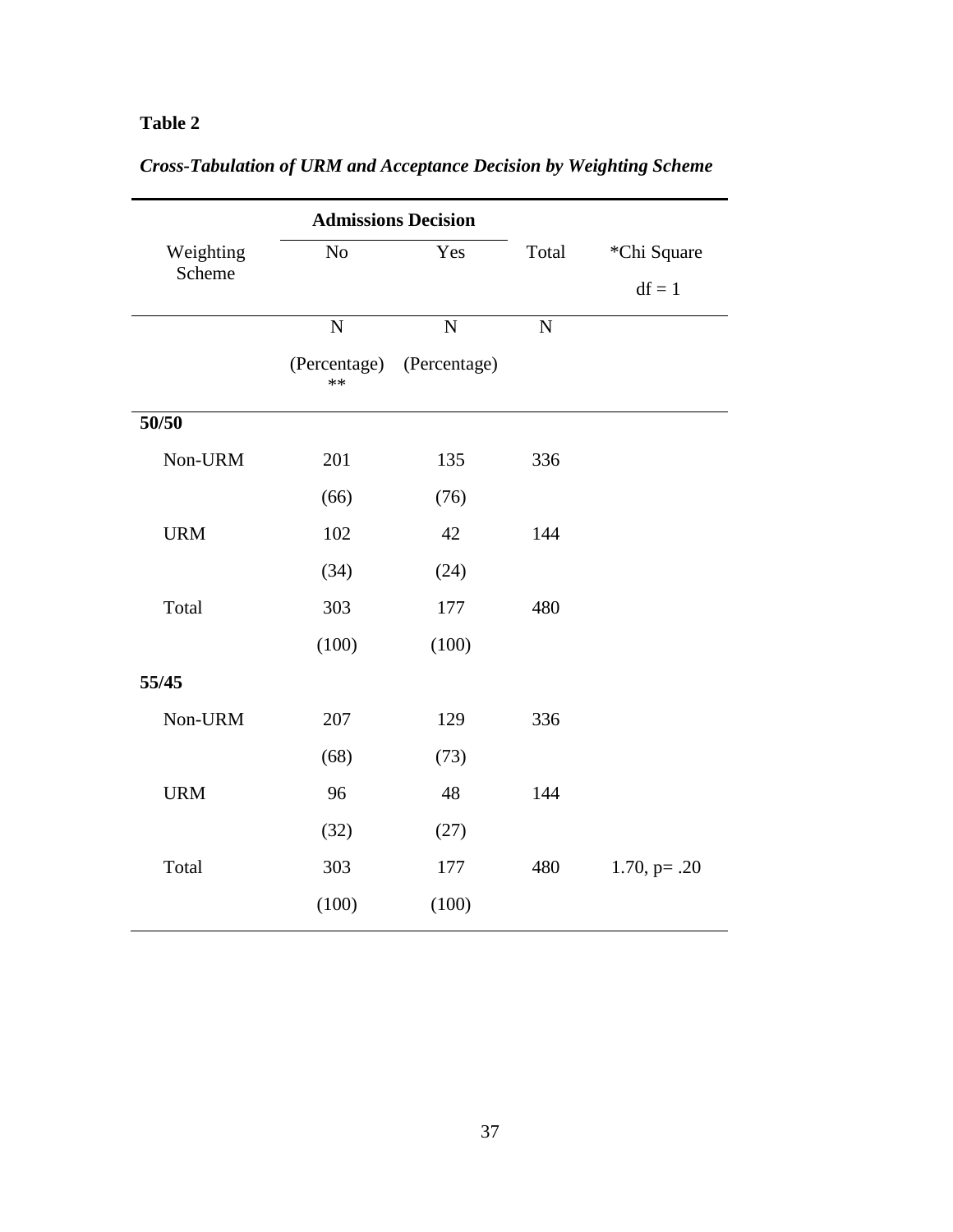|  | Table 2 Continued |  |
|--|-------------------|--|
|  |                   |  |

|            |                    | <b>Admissions Decision</b> |                |                    |
|------------|--------------------|----------------------------|----------------|--------------------|
| Weighting  | N <sub>o</sub>     | Yes                        | Total          | *Chi Square        |
| Scheme     |                    |                            |                | $df = 1$           |
|            | $\overline{N}$     | $\mathbf N$                | $\overline{N}$ |                    |
|            | (Percentage)<br>** | (Percentage)               |                |                    |
| 60/40      |                    |                            |                |                    |
| Non-URM    | 201                | 135                        | 336            |                    |
|            | (69)               | (72)                       |                |                    |
| <b>URM</b> | 92                 | 52                         | 144            |                    |
|            | (31)               | (28)                       |                |                    |
| Total      | 293                | 187                        | 480            | $3.40, p=.10$      |
|            | (100)              | (100)                      |                |                    |
| 65/35      |                    |                            |                |                    |
| Non-URM    | 200                | 136                        | 336            |                    |
|            | (70)               | (70)                       |                |                    |
| <b>URM</b> | 87                 | 57                         | 144            |                    |
|            | (30)               | (30)                       |                |                    |
| Total      | 287                | 193                        | 480            | ***7.58, $p = .00$ |
|            | (100)              | (100)                      |                |                    |

\*Chi square was computed based on the count (N)

\*\* Percentages of admissions decision

\*\*\*Statistically significant at α=.01667

The Bonferroni adjustment (.05/3 = .01666) was applied to correct for family-wise error. Only the 65/35 weighting scheme proved to be statistically significant for increasing the proportion of URM acceptances above the 50/50 weighting scheme  $(\chi^2(1, N = 480) = 7.60,$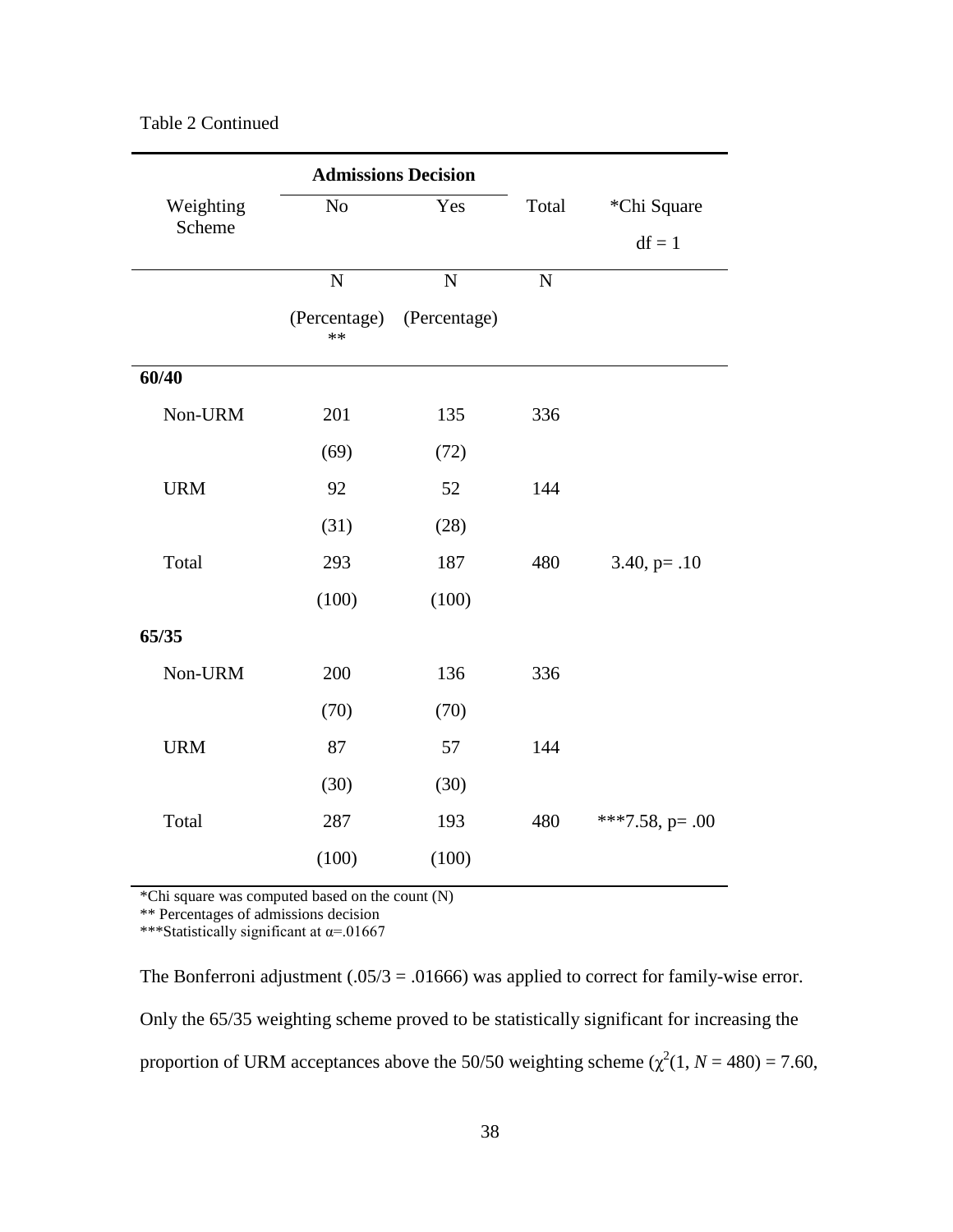p = .00). As Table 2 illustrates, the URM acceptance rate change increased from 24 percent at the 50/50 weighting scheme to 30 percent at the 65/35 weighting scheme.

Although the increased number of URM acceptances was incremental at each stage of the weighting scheme, it was not statistically significant until it reached the 65/35 weighting scheme.

Additionally, descriptive statistics are provided in Table 3 examining the mean, standard deviation and minimum values for each of the weighting schemes as well as the number and percent of those admitted based on URM status and gender.

Table 3 data illustrate that the mean MCAT and GPA scores slightly decreased as the cognitive portion of the weighting scheme decreased. The table also identifies the minimum MCAT and GPA values for each weighting scheme, which remains at the minimum MCAT threshold of 22 and minimum GPA of 3.0. While the URM values are the same as provided in Table 2, the breakdown of the various racial/ethnic backgrounds are shown. Both the Hispanic and the Native American acceptance percentages increased at the 65/35 weighting scheme and the Asian and White acceptance percentages decreased. An important factor to note is that at all of these weighting schemes, the African American population is not represented; they were either excluded from this study due to one of the exclusion factors or they failed to meet the minimum MCAT and/or GPA thresholds.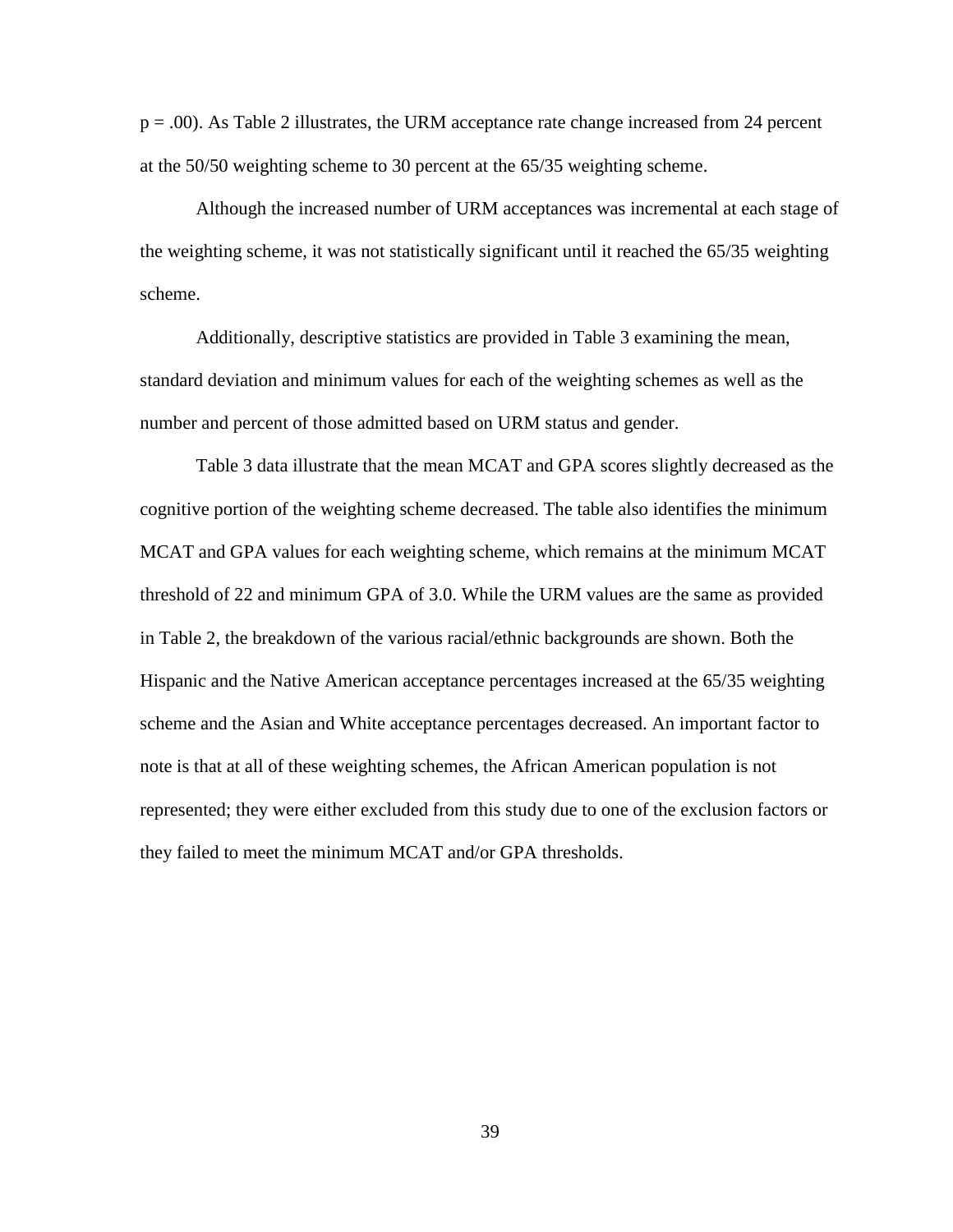## **Table 3**

|                     | 50/50       | 55/45       | 60/40         | 65/35         |
|---------------------|-------------|-------------|---------------|---------------|
|                     | M(SD) (Min) | M(SD) (Min) | $M(SD)$ (Min) | $M(SD)$ (Min) |
| <b>MCAT</b>         | 30.7        | 30.5        | 30.0          | 29.8          |
|                     | (3.3)       | (3.4)       | (3.6)         | (3.7)         |
|                     | (23)        | (22)        | (22)          | (22)          |
| <b>GPA</b>          | 3.75        | 3.73        | 3.73          | 3.71          |
|                     | (0.2)       | (.02)       | (.02)         | (0.2)         |
|                     | (3.04)      | (3.04)      | (3.04)        | (3.03)        |
| Final Cognitive     | 3.7         | 3.6         | 3.6           | 3.5           |
|                     | (0.2)       | (0.3)       | (0.3)         | (0.3)         |
|                     | (3.00)      | (2.70)      | (2.63)        | (2.62)        |
| Final Non-Cognitive | 3.6         | 3.6         | 3.6           | 3.7           |
|                     | (0.2)       | (0.2)       | (0.2)         | (0.2)         |
|                     | (3.13)      | (3.13)      | (3.13)        | (3.25)        |
| Final               | 3.6         | 3.6         | 3.6           | 3.6           |
|                     | (0.1)       | (0.1)       | (.01)         | (0.1)         |
|                     | (3.40)      | (3.41)      | (3.40)        | (3.41)        |

*Frequency Statistics and Acceptance Decision by Weighting Scheme*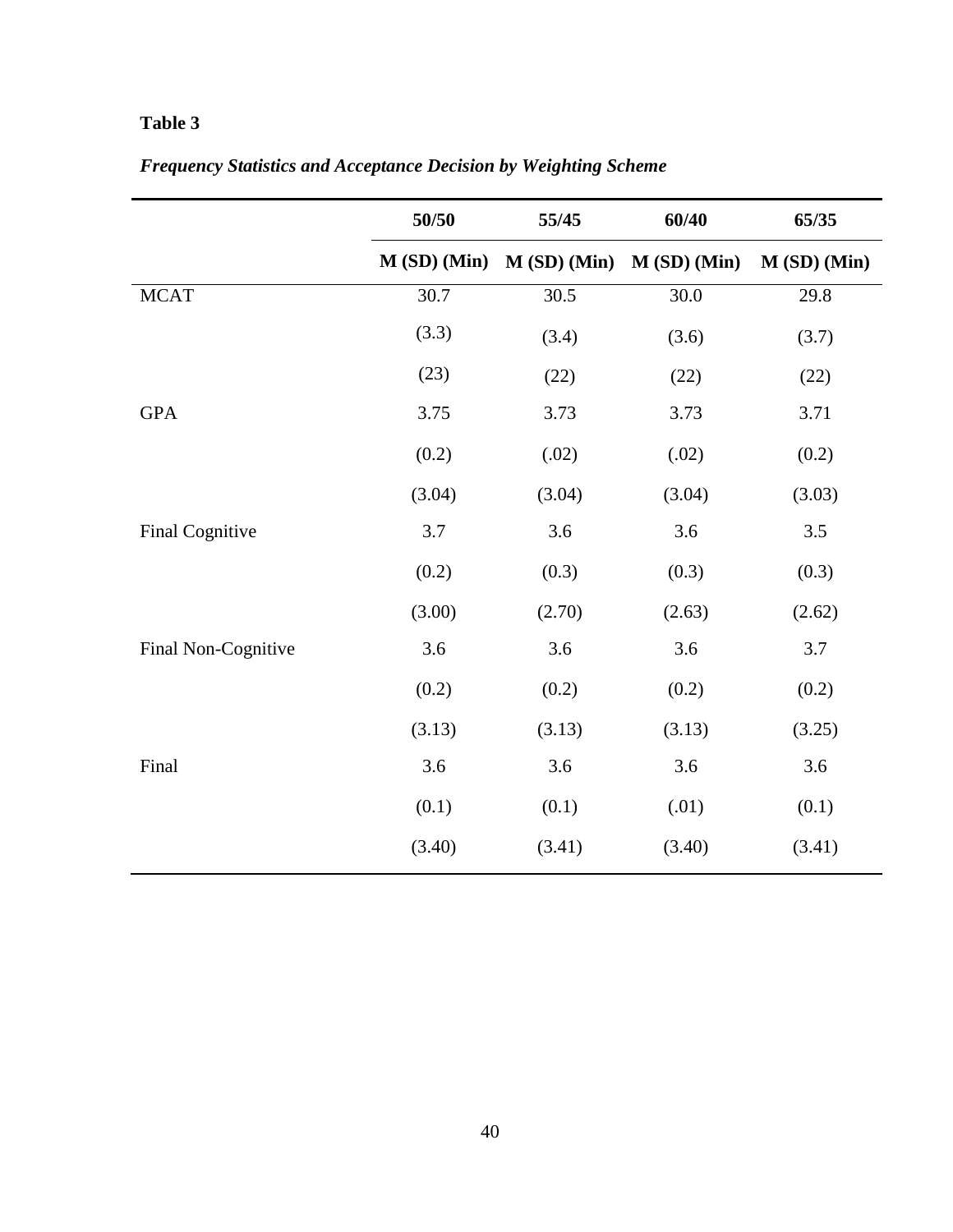| Table 3 Continued |
|-------------------|
|-------------------|

|                       | 50/50            | 55/45   | 60/40            | 65/35   |
|-----------------------|------------------|---------|------------------|---------|
|                       | #                | #       | #                | #       |
|                       | (%)              | $(\% )$ | (%)              | $(\% )$ |
| <b>URM Status</b>     | 177              | 177     | 187              | 193     |
|                       | (100.0)          | (100.0) | (100.0)          | (100.0) |
| <b>URM</b>            | 42               | 48      | 52               | 57      |
|                       | (23.7)           | (27.1)  | (27.8)           | (29.5)  |
| Non-URM               | 135              | 129     | 135              | 136     |
|                       | (76.3)           | (72.9)  | (72.2)           | (70.5)  |
| <b>Race/Ethnicity</b> | 177              | 177     | 187              | 193     |
|                       | (100.0)          | (100.0) | (100.0)          | (100.0) |
| Asian                 | 17               | 17      | 18               | 16      |
|                       | (9.6)            | (9.6)   | (9.6)            | (8.3)   |
| Hispanic              | 36               | 42      | 45               | 49      |
|                       | (20.3)           | (23.7)  | (24.1)           | (25.4)  |
| Native American       | $\boldsymbol{6}$ | 6       | $\boldsymbol{7}$ | $8\,$   |
|                       | (3.4)            | (3.4)   | (3.7)            | (4.1)   |
| White                 | 118              | 112     | 117              | 120     |
|                       | (66.7)           | (63.3)  | (62.6)           | (62.2)  |
| <b>Gender</b>         | 177              | 177     | 187              | 193     |
|                       | (100.0)          | (100.0) | (100.0)          | (100.0) |
| Male                  | 87               | 89      | 92               | 96      |
|                       | (49.2)           | (50.3)  | (49.2)           | (49.7)  |
| Female                | 90               | 88      | 95               | 97      |
|                       | (50.8)           | (49.7)  | (50.8)           | (49.7)  |

 $M = Mean$ ,  $(SD) = Standard Deviation$ ,  $(Min) = Minimum$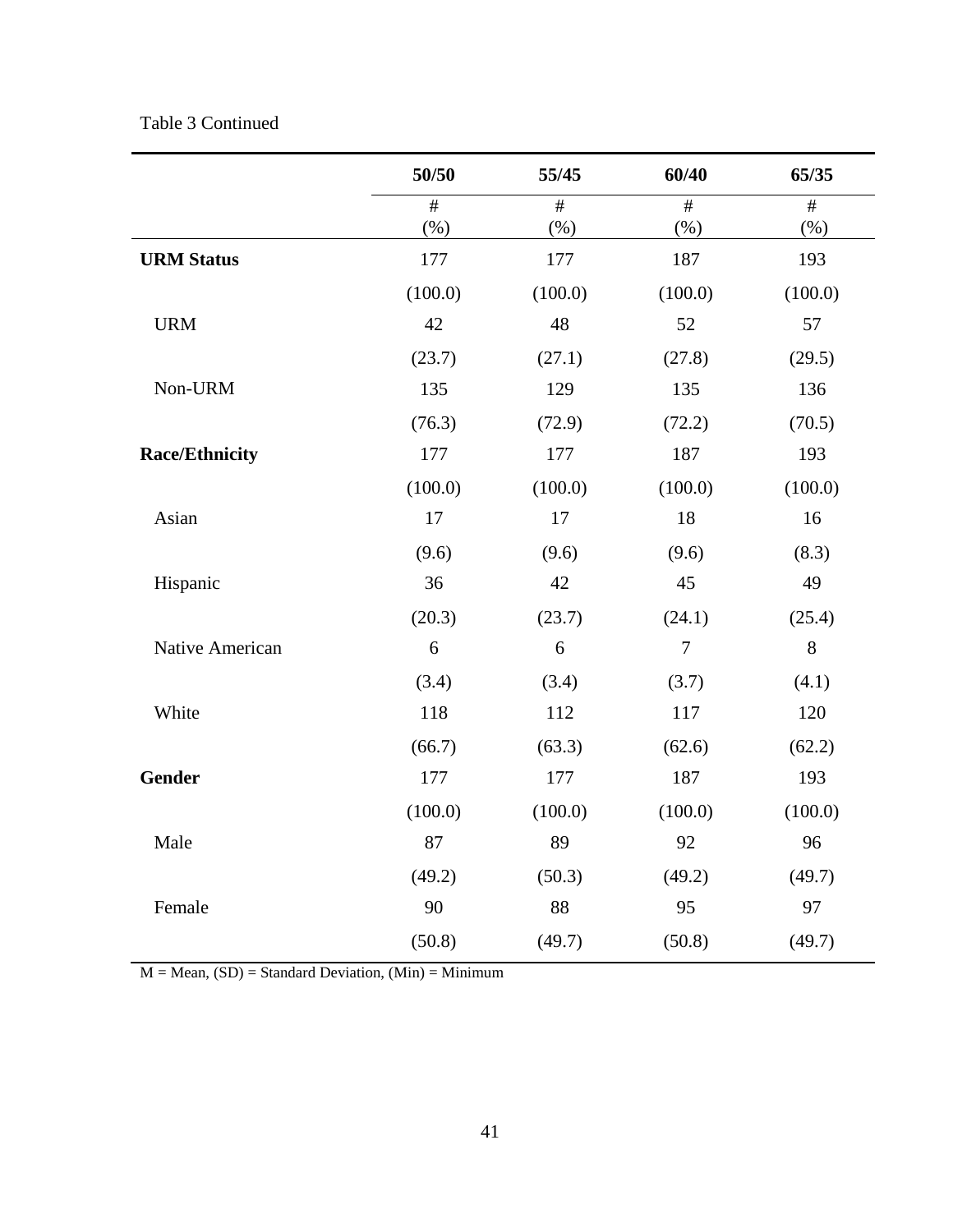The main objective of this research question was to determine if increasing the noncognitive percentages of the weighting scheme would result in an increased acceptance decision for URM's, which occurred at the 65/35 weighting scheme. These results required further analysis of the mean differences between URM's and Non-URM's on the Final, Final Non-Cognitive and Final Cognitive scores. T-tests and Cohen's *d* were conducted to explore these mean differences (see Table 4).

### **Table 4**

|                   |     |      |           |                  |        |      |           | <b>Final Scores</b> |                |      |           |                     |                |
|-------------------|-----|------|-----------|------------------|--------|------|-----------|---------------------|----------------|------|-----------|---------------------|----------------|
| <b>URM</b>        |     |      |           | Final            |        |      |           | Final Cognitive     |                |      |           | Final Non-Cognitive |                |
| <b>Status</b>     | N   | M    | <b>SD</b> | $\boldsymbol{t}$ | D      | M    | <b>SD</b> | $\mathfrak{t}$      | $\overline{d}$ | M    | <b>SD</b> | $\boldsymbol{t}$    | $\overline{d}$ |
| <b>URM</b>        | 144 | 3.29 | .29       |                  |        | 2.93 | .52       |                     |                | 3.64 | .23       |                     |                |
| Non<br><b>URM</b> | 336 | 3.35 | .29       |                  |        | 3.26 | .47       |                     |                | 3.44 | .27       |                     |                |
|                   |     |      |           | $-2.14*$         | $-.20$ |      |           | $-6.83*$            | .73            |      |           | $7.96*$             | $-.63$         |

#### *URM Group Statistics by Final Scores*

\* indicates statistical significance  $\omega$  p < .05.

Final score, final non-cognitive and final cognitive scores all were statistically significantly different between URM's and Non-URM's. Specifically, URM's had larger final noncognitive mean scores ( $M = 3.64$ ,  $SD = .23$ ) than Non-URM's ( $M = 3.44$ ,  $SD = .27$ ). Conversely, Non-URM's had larger final cognitive mean scores  $(M = 3.26, SD = .47)$  than URM's ( $M = 2.93$ , SD = .52), which was expected, given the literature. Traditionally, Non-URM's have performed higher in the cognitive criteria than URM's. URM's have performed higher in the non-cognitive criteria due to the "distance traveled" element, which takes into account challenges, obstacles and hardships applicants have overcome. URM's tend to have a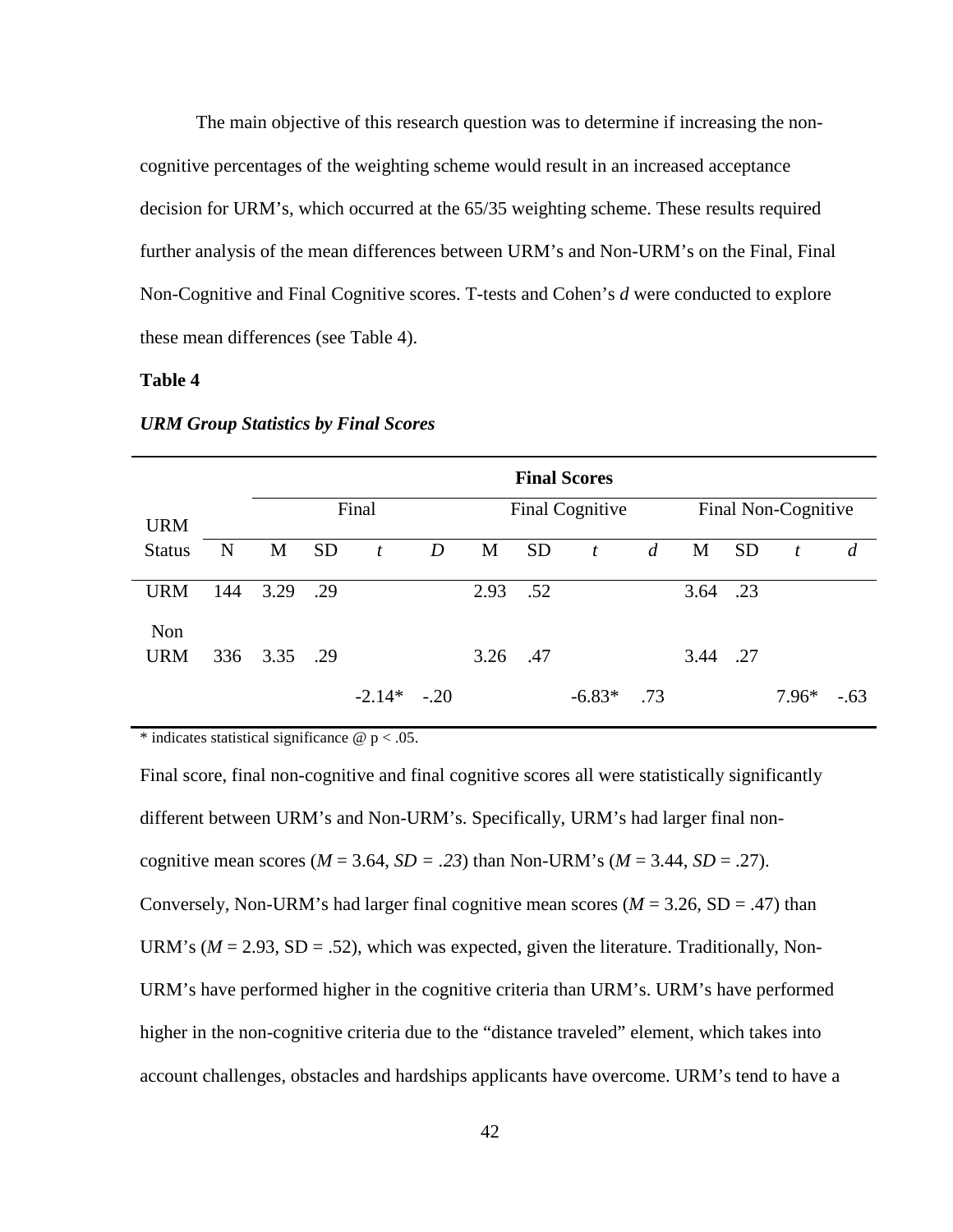greater likelihood of coming from a rural or underserved area, being a first generation college student, and experiencing educational and financial disadvantages.

Next, an examination of the role of various subcategories of the admissions questionnaire was carried out. A regression analysis was used to assess the relative contribution of each non-cognitive category to the final non-cognitive score. The null hypothesis was that all non-cognitive subcategory items contribute equally to an interviewer's judgment of the final non-cognitive score, specifically, that when ratings of letters of recommendation, interest and suitability, background and diversity, and problem solving are regressed on the final non-cognitive score, their beta weights would not be statistically significantly different.

The final non-cognitive score is an important part of this study because interviewers assign this score to each applicant they interview, while the final cognitive score is computed electronically. More importantly, the non-cognitive score and criteria encompass the Holistic Review process by selecting applicants who will succeed in both the medical school curriculum and in serving the health care needs of New Mexico as a physician. In order to further examine the criteria for using the non-cognitive score, a regression analysis was utilized.

One of the assumptions of a regression analysis is the reliability of the dependent variable, here, the final non-cognitive score and the independent variables, here, background/diversity, interest and suitability for a career in medicine, problem solving and letters of recommendation. The data that currently exist for this research is based upon Interviewer 1 and Interviewer 2 non-cognitive sub scores. Consequently, an inter rater reliability agreement index was calculated based on the two interviewer scores for each non-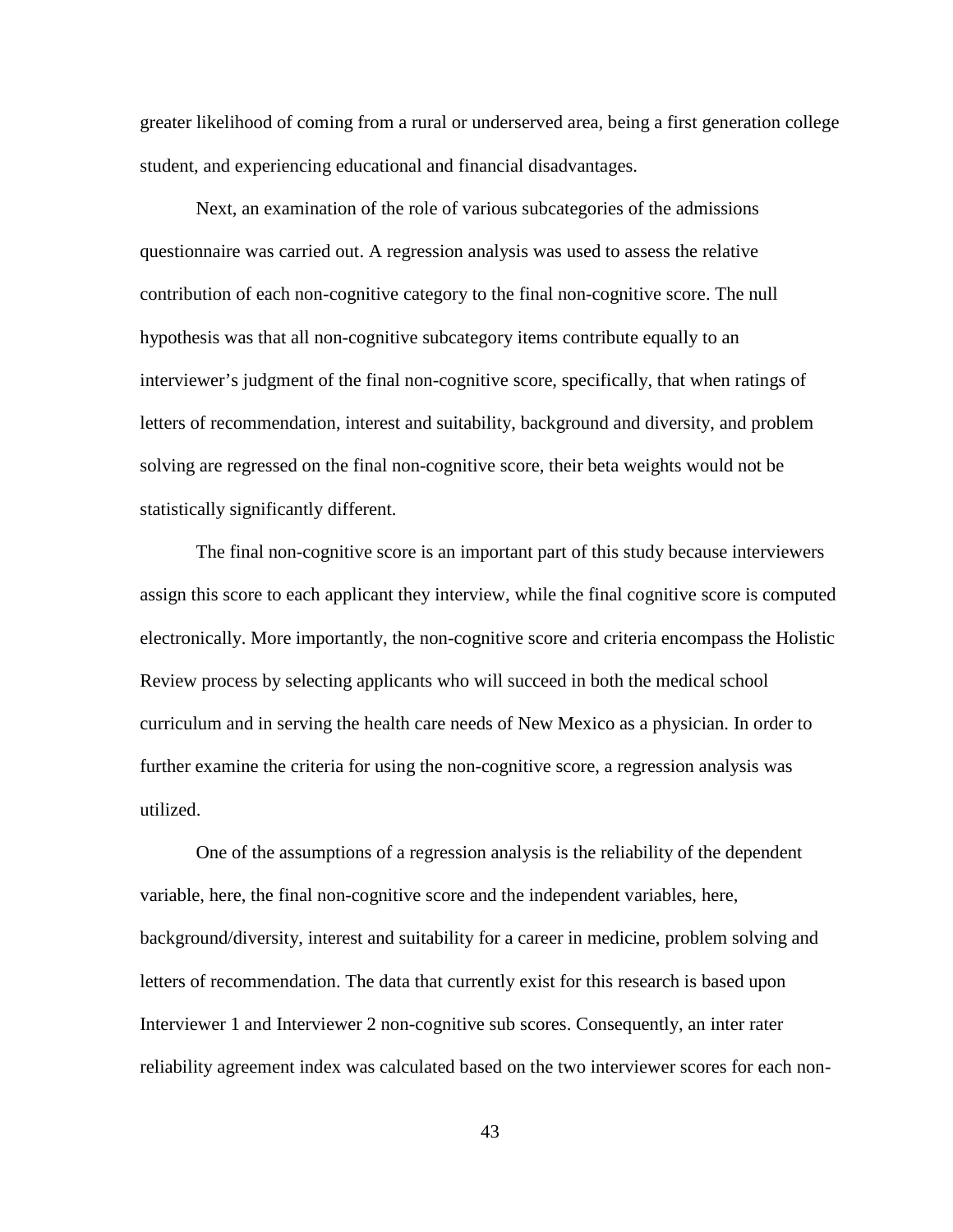cognitive subcategory item to check the proportion of time that interviewer 1 and interviewer 2 were in agreement. The extent to which the raters, or interviewers, were in agreement was based on a 0.25 score difference in agreement. The inter-rater reliability agreement indices were all fairly reliable (Interest & Suitability (IS) Difference  $= 72.2$ , Problem Solving (PS) Difference =  $67.1$ , Background/Diversity (BD) Difference =  $75.4$ , Letters of Recommendation (LR) Difference =78.1).

At the 0.50 score difference in agreement, the results were also reliable (Difference IS  $= 92.0$ , PS Difference  $= 88.2$ , BD Difference  $= 93.3$ , LR Difference  $= 95.6$  and met the assumption of reliability. As a result, disattenuation was not required.

A multiple regression analysis was conducted on averaged Interviewer 1 and Interviewer 2 data to explore which of the following subcategory items [Final Background/Diversity (FBD), Final Interest and Suitability (FIS), Final Problem Solving (FPS), and Final Letters of Recommendation (FLR)] was the best predictor in determining the Final Non-Cognitive Score (FNC) (Table 5).

The overarching relationship between final non-cognitive score and the four subcategory scores was statistically significant ( $R^2 = .905$ ,  $F = 1130.26$ , df = 4, p = .00), with all four predictors accounting for 90 percent of the variance.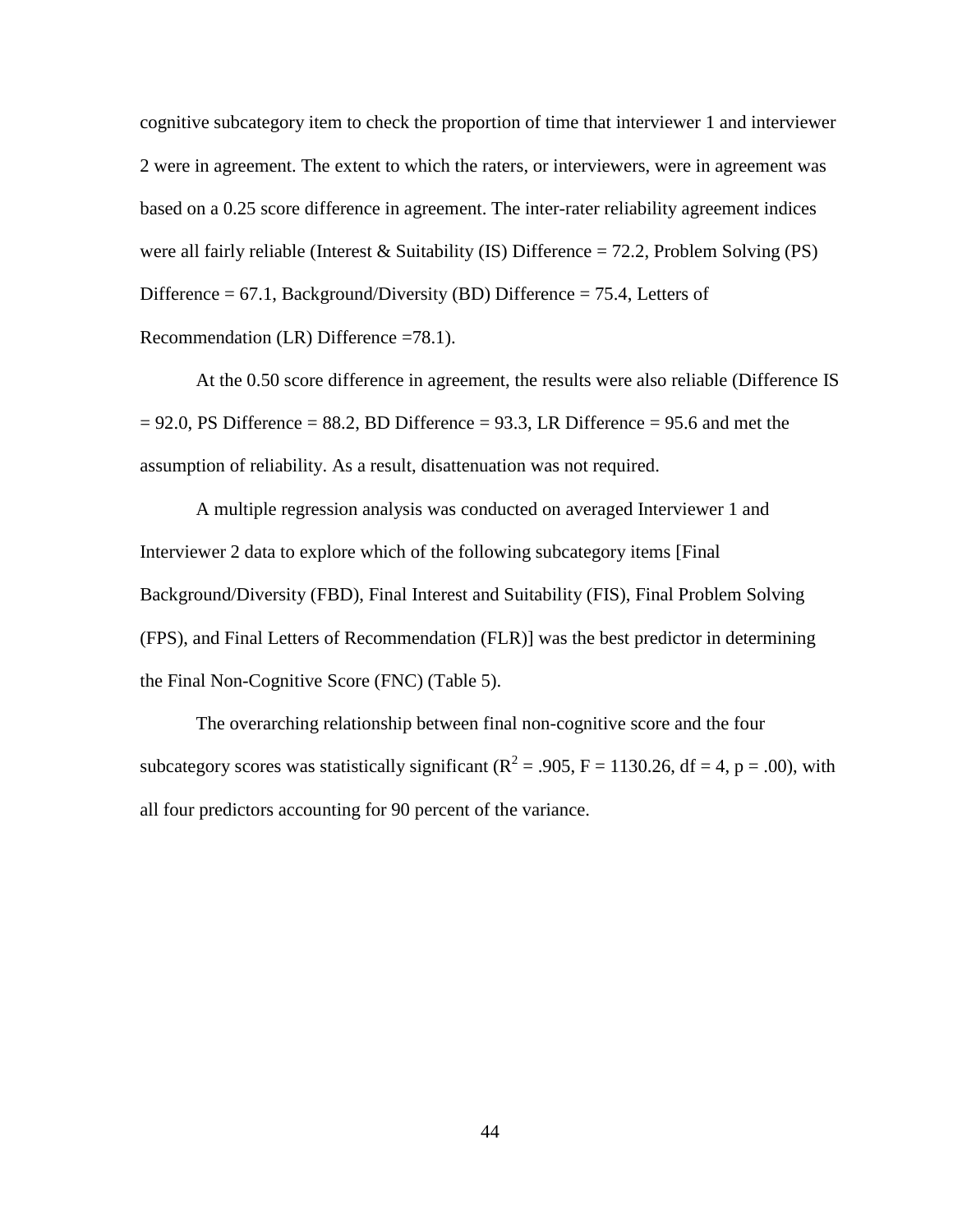### **Table 5**

### *Prediction of Multiple Regression Analysis for Variables Predicting Final Non-Cognitive*

| Variable                       | B        | <b>SEB</b> | β     |
|--------------------------------|----------|------------|-------|
| Constant                       | $-0.131$ | 0.055      |       |
| Final Background/Diversity     | 0.217    | 0.016      | 0.250 |
| Final Interest/Suitability     | 0.390    | 0.023      | 0.420 |
| Final Problem Solving          | 0.230    | 0.021      | 0.237 |
| Final Letter of Recommendation | 0.205    | 0.017      | 0.224 |

*Score (N = 480)* 

Note:  $R^2 = .905.$  \*p < .05

The beta weights were tested against one another using the technique from (Aiken & West, 1991). This analysis evaluated significant differences in interviewer evaluations of the general importance of the four subcategory scoring criteria that were used to derive the final non-cognitive score. Although all four non-cognitive subcategories contributed in a statistically significant manner to the final non-cognitive score, the IS variable beta weight was almost double that of the other variables ( $IS = .420$ ,  $BD = .250$ ,  $PS = .237$ ,  $LR = .224$ ).

Additionally, a test of the difference in beta weights (Cohen, Cohen, Aiken & West, 2003), which compares FBD with FIS, FBD with FPS, FBD with FLR, FIS with FPS, FIS with FLR and FPS with FLR was conducted. Table 6 displays all of the final non-cognitive subcategory combinations and illustrates how the combinations of FBD/FIS, FIS/FPS, and FIS/FLR were statistically significant and FBD/FPS, FBD/FLR and FPS/FLR were not statistically significant. Hence, there is a pronounced difference in the importance the group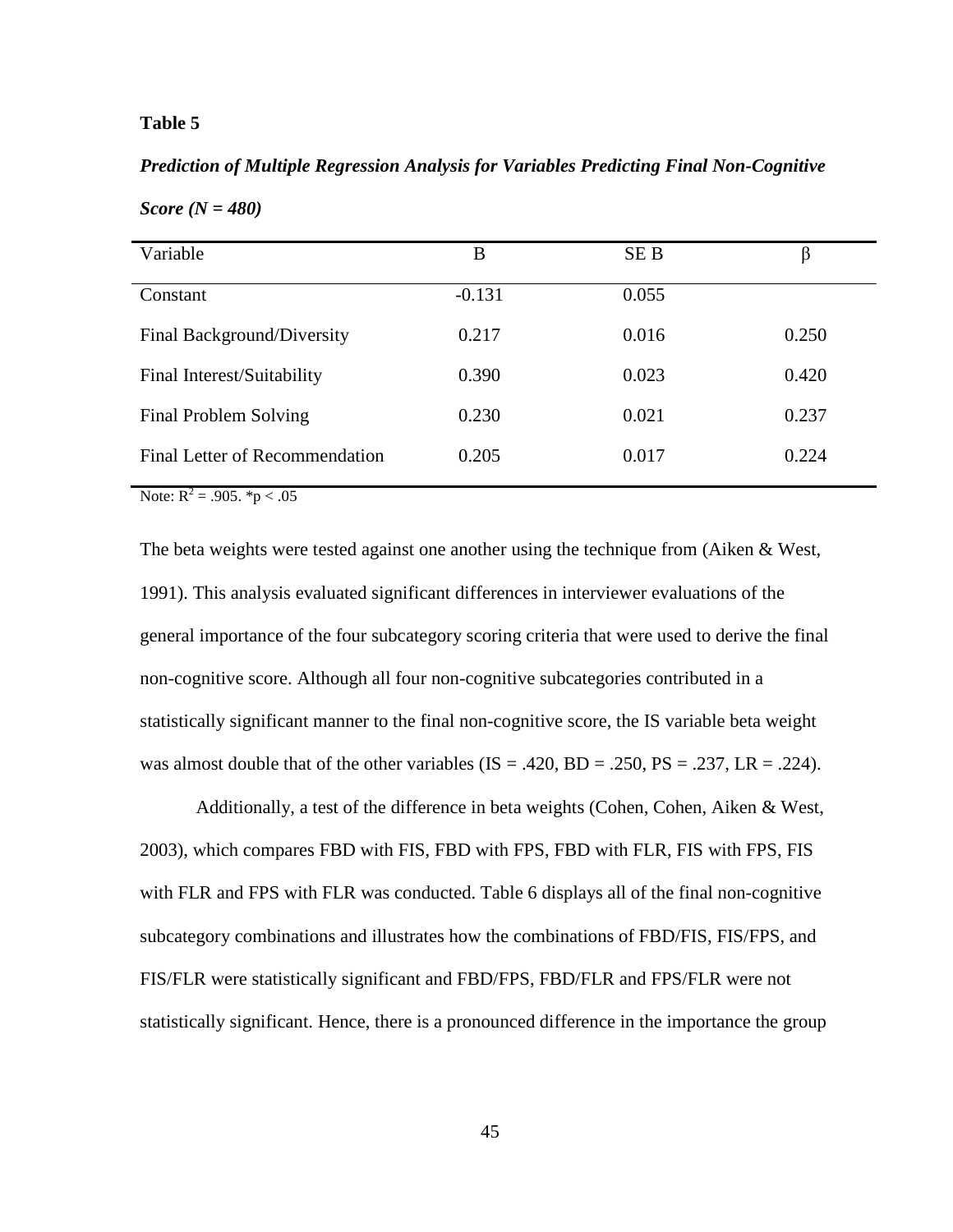places on the individual categories, with the interest and suitability item having the greatest weight.

### **Table 6**

### *Test of the Difference in Beta Weights*

| <b>Variable</b> | Difference in beta weights | p-value |
|-----------------|----------------------------|---------|
| <b>FBD/FIS</b>  | $-0.173$                   | $.000*$ |
| <b>FBD/FPS</b>  | $-0.013$                   | 0.620   |
| <b>FBD/FLR</b>  | 0.013                      | 0.602   |
| <b>FIS/FPS</b>  | 0.160                      | $.000*$ |
| <b>FIS/FLR</b>  | 0.185                      | $.000*$ |
| <b>FPS/FLR</b>  | 0.026                      | 0.384   |

\* Statistically significant  $@p < .05$ .

95% Confidence Interval for Difference

Consequently, the IS non-cognitive subcategory was statistically significant and higher in all cases when paired with the other non-cognitive subcategories individually. Thus, the holistic final non-cognitive score considerably incorporates the IS non-cognitive subcategory. The final non-cognitive domain criteria were further examined in study 3.

Next, an examination using a regression analysis was conducted to determine if the gender or racial/ethnic background of the committee member had an influence on scores of the non-cognitive subcategories

The null hypotheses were that the four non-cognitive subcategory items (background/diversity, interest and suitability, problem solving and letters of recommendation) were viewed as equally important in determining the final non-cognitive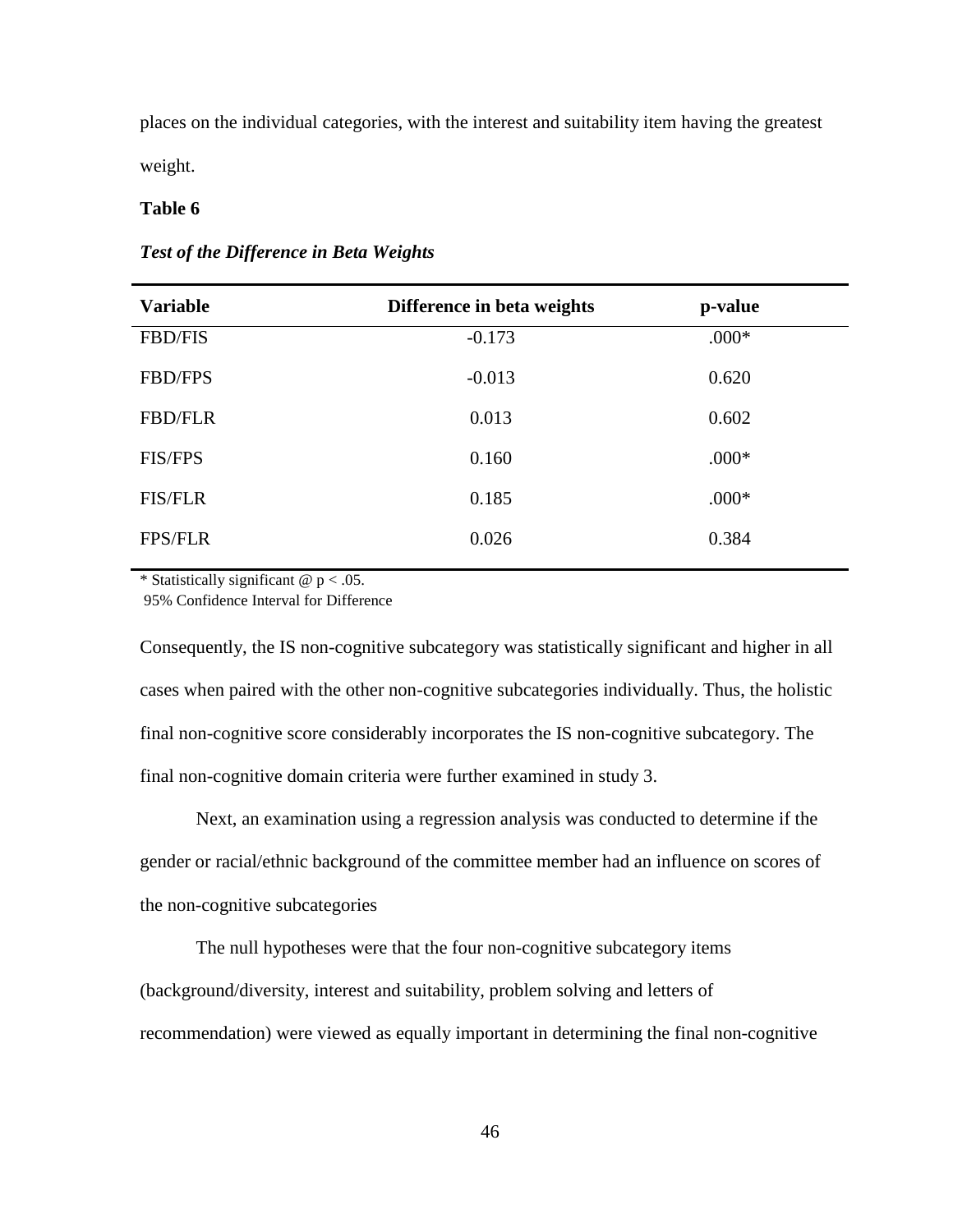score, regardless of the gender or racial/ethnic background of the interviewer (the two tailed null hypothesis).

The results shown in Table 7 illustrate the overall regression model where the four variables (background/diversity, interest and suitability, problem solving and letters of recommendation) were regressed on the centered final non-cognitive score. The centering of the final non-cognitive variable was conducted in accordance to the advice of Aiken & West (1991). All of the non-cognitive sub-categories were statistically significant according to the standardized coefficients, and Step 1 and 2 accounted for 86.1 percent of the variance. Step 2 of the regression model added the gender variable and Step 3 included the gender variable with the four interactions. The formulation for testing the differences of beta weights was employed using (Cohen, Cohen, West & Aiken, 2003).

#### **Table 7**

| Interaction of Gender Variable as a Prediction of the Final Non-Cognitive Score ( $N = 480$ ) |  |  |
|-----------------------------------------------------------------------------------------------|--|--|
|                                                                                               |  |  |

| <b>Variable</b>                 | B     | <b>SE B</b> | β        |
|---------------------------------|-------|-------------|----------|
| Step 1                          |       |             |          |
| (Constant)                      | 3.516 | 0.005       |          |
| <b>Background and Diversity</b> | 0.220 | 0.017       | $0.255*$ |
| Interest and Suitability        | 0.328 | 0.023       | $0.367*$ |
| Problem Solving                 | 0.306 | 0.022       | $0.345*$ |
| Letter of Recommendation        | 0.165 | 0.018       | $0.186*$ |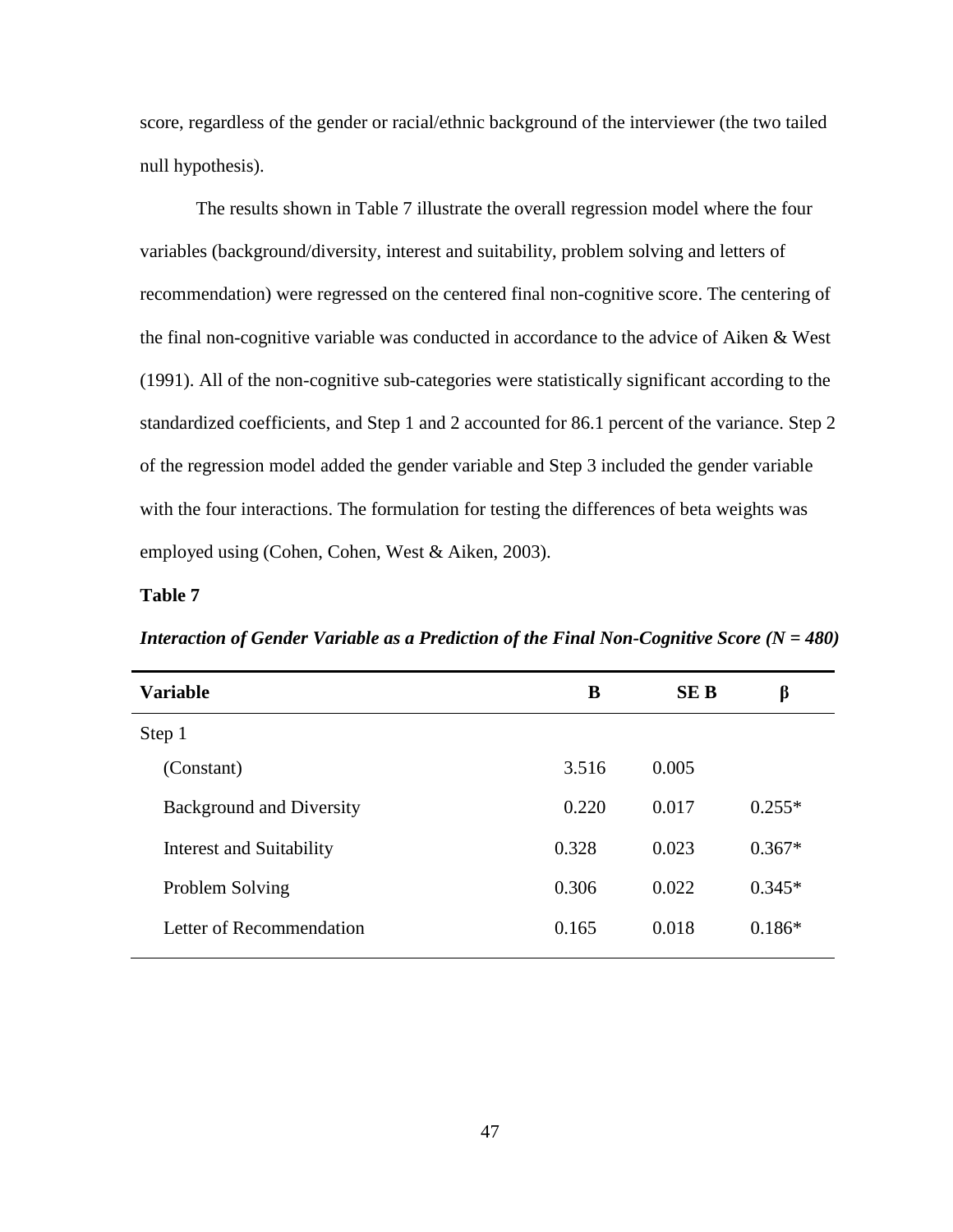Table 7 Continued

| <b>Variable</b>                   | B        | <b>SEB</b> | β         |
|-----------------------------------|----------|------------|-----------|
| Step 2                            |          |            |           |
| (Constant)                        | 3.527    | 0.008      |           |
| <b>Background and Diversity</b>   | 0.220    | 0.017      | $0.255*$  |
| Interest and Suitability          | 0.330    | 0.023      | $0.369*$  |
| Problem Solving                   | 0.302    | 0.022      | $0.341*$  |
| Letter of Recommendation          | 0.170    | 0.018      | $0.192*$  |
| Gender                            | $-0.020$ | 0.011      | $-0.032$  |
| Step 3                            |          |            |           |
| (Constant)                        | 3.526    | 0.008      |           |
| <b>Background and Diversity</b>   | 0.272    | 0.024      | $0.315*$  |
| Interest and Suitability          | 0.258    | 0.032      | $0.288*$  |
| Problem Solving                   | 0.328    | 0.030      | $0.370*$  |
| Letter of Recommendation          | 0.181    | 0.023      | $0.204*$  |
| Gender                            | $-0.020$ | 0.011      | $-0.032$  |
| Gender * Background/Diversity     | $-0.099$ | 0.034      | $-0.080*$ |
| Gender * Interest/Suitability     | 0.154    | 0.047      | $0.112*$  |
| Gender * Problem Solving          | $-0.051$ | 0.043      | $-0.038$  |
| Gender * Letter of Recommendation | $-0.034$ | 0.037      | $-0.024$  |

Note:  $R^2$  = .86 for Step 1;  $\Delta R^2$  = .00 for Step 2;  $\Delta R^2$  = .00 for Step 3 \*Statistically Significant  $@p < .05$ .

The gender interaction was non-significant (B = -.020) which indicates that the male ( $M =$ 3.506) and female ( $M = 3.526$ ) mean final non-cognitive scores were essentially the same. However, when the gender interaction was paired with the background/diversity variable, it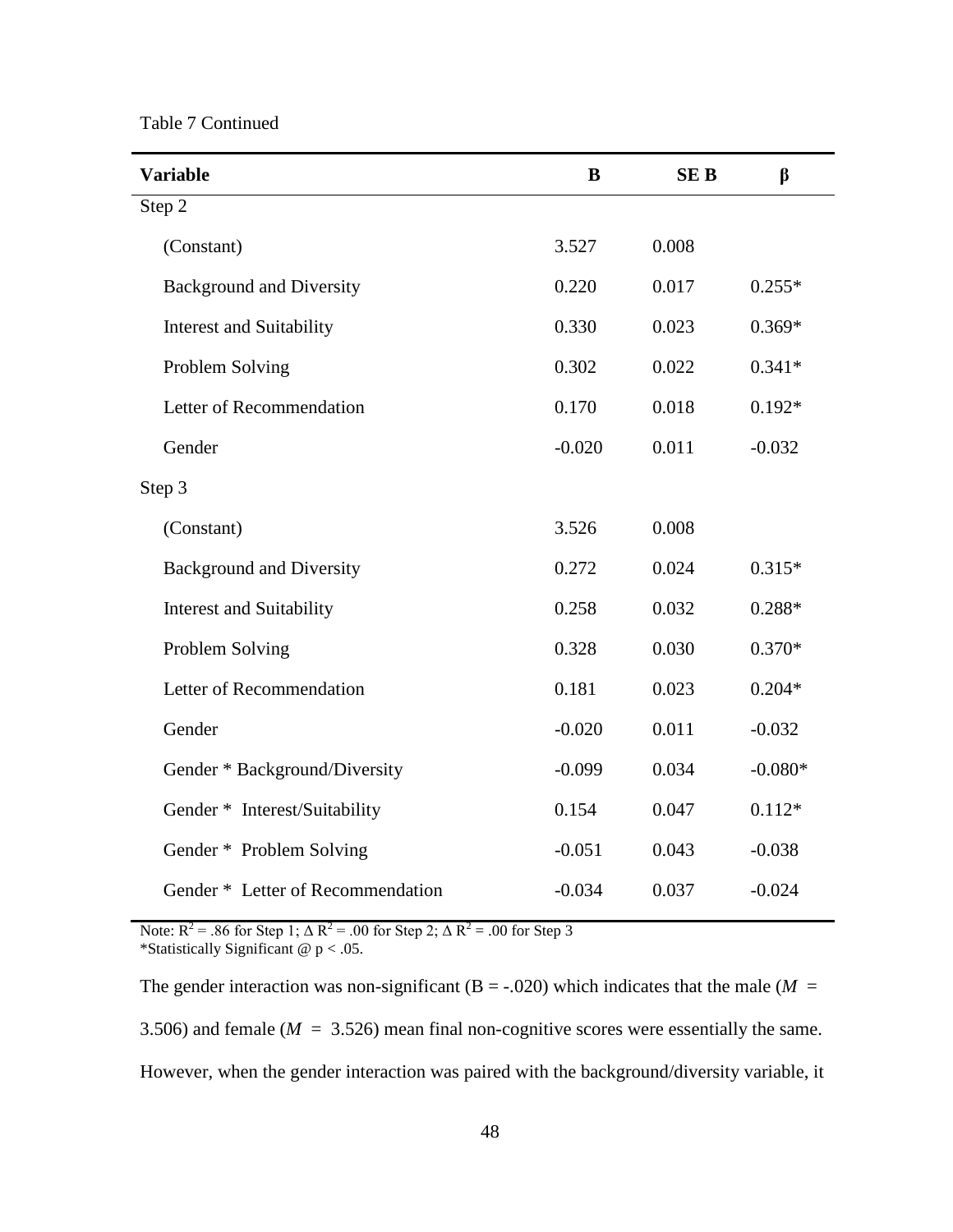was statistically significant ( $B = -0.099$ ). This indicated that the relationship between background/diversity and final non-cognitive was weaker for females than for males. The gender interaction with the interest and suitability variable was also statistically significant  $(B = .154)$ , indicating that the relationship between interest and suitability and the final noncognitive score was stronger for females than males. Both the problem solving and letters of recommendation relationships with final non-cognitive were not statistically significant  $(B = -0.051$  and  $B = -0.034$ ) and were not different for males and females.

Additionally, a cross validity coefficient was calculated comparing the first interviewer with the second interviewer using Pedhazur (1997) to show this model was equally validated at interviewer 2 and provided another step of validation in the regression model. A strong positive correlation was found (.93), indicating a significant linear relationship between the two interviewers.

Similar to the gender interaction, this research question was to determine if the racial/ethnic background of the committee member had an influence on the prediction of the final non-cognitive score. The final non-cognitive score was also centered for these analyses.

The results shown in Table 8 illustrated the overall regression model where the four variables (background/diversity, interest and suitability, problem solving and letters of recommendation) were regressed on the centered final non-cognitive score, similar to Table 6. All of the non-cognitive sub-categories were statistically significant according to the standardized coefficients and Step 1 and 2 accounted for 86.0 percent of the variance. Step 2 of the regression model added the URM variable and Step 3 included the URM variable with the four interactions for testing the differences of beta weights.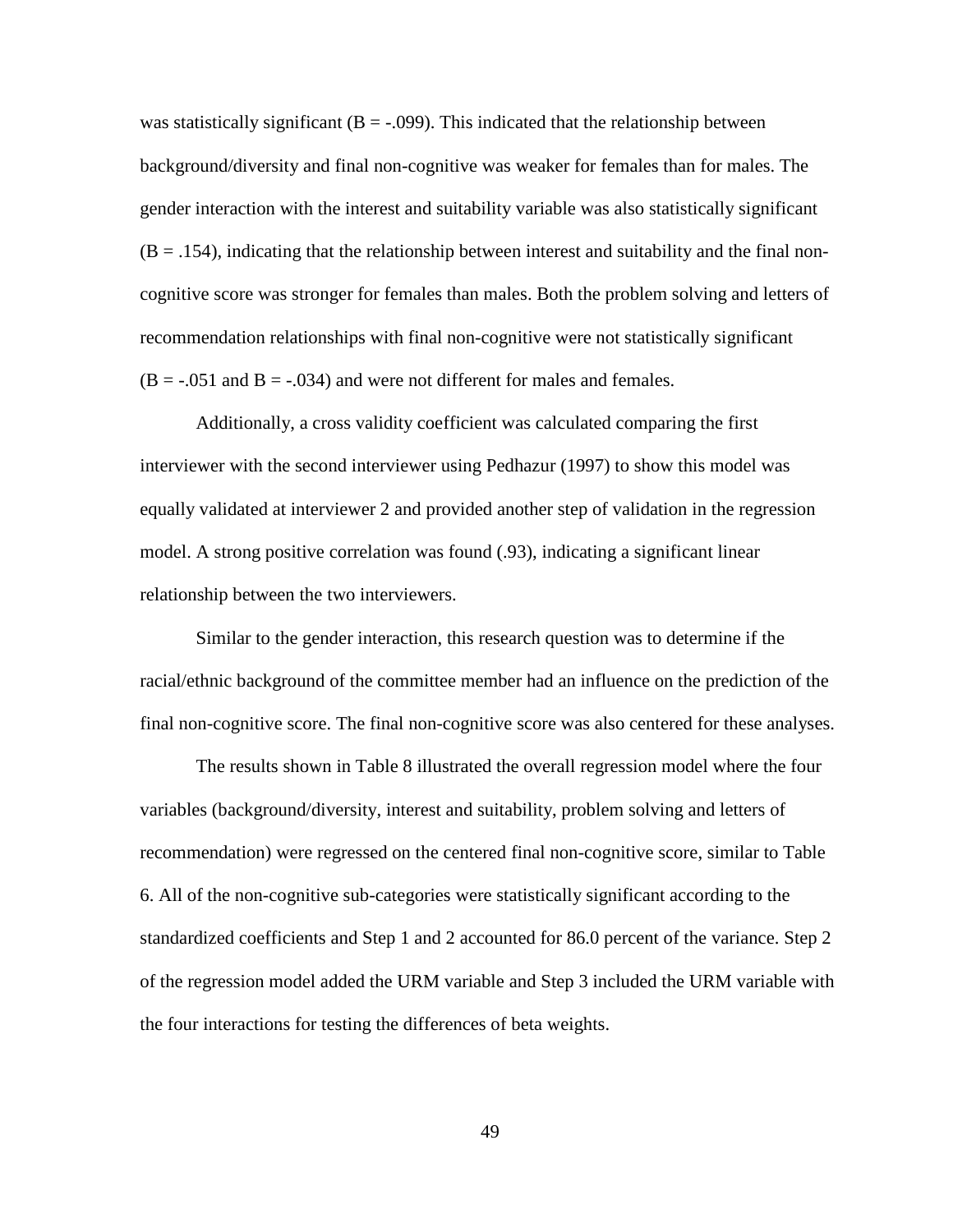## **Table 8**

| <b>Variable</b>                 | B     | <b>SEB</b> | β        |
|---------------------------------|-------|------------|----------|
| Step 1                          |       |            |          |
| (Constant)                      | 3.516 | 0.005      |          |
| <b>Background and Diversity</b> | 0.220 | 0.017      | $0.255*$ |
| Interest and Suitability        | 0.328 | 0.023      | $0.367*$ |
| Problem Solving                 | 0.306 | 0.022      | $0.345*$ |
| Letter of Recommendation        | 0.165 | 0.018      | $0.186*$ |
| Step 2                          |       |            |          |
| (Constant)                      | 3.512 | 0.006      |          |
| <b>Background and Diversity</b> | 0.221 | 0.017      | $0.257*$ |
| Interest and Suitability        | 0.330 | 0.023      | $0.369*$ |
| Problem Solving                 | 0.305 | 0.022      | $0.344*$ |
| Letter of Recommendation        | 0.165 | 0.018      | $0.187*$ |
| <b>URM</b>                      | 0.023 | 0.015      | 0.026    |

*Interaction of URM Variable as a Prediction of the Final Non-Cognitive Score (N = 480)*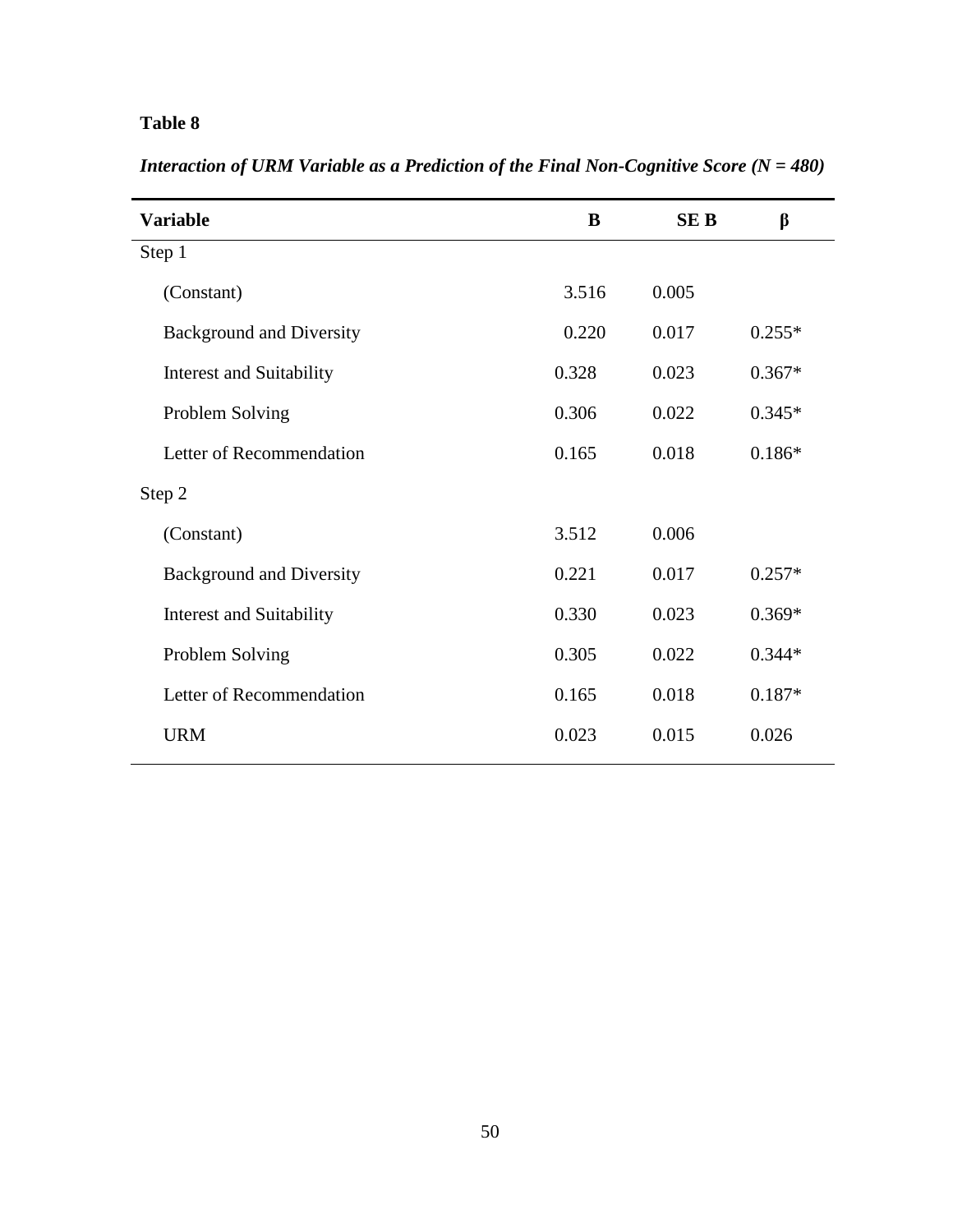Table 8 Continued

| <b>Variable</b>                 | B        | <b>SEB</b> | β        |
|---------------------------------|----------|------------|----------|
| Step 3                          |          |            |          |
| (Constant)                      | 3.513    | 0.006      |          |
| <b>Background and Diversity</b> | 0.203    | 0.019      | $0.235*$ |
| Interest and Suitability        | 0.327    | 0.025      | $0.365*$ |
| Problem Solving                 | 0.297    | 0.024      | $0.335*$ |
| Letter of Recommendation        | 0.184    | 0.021      | $0.208*$ |
| <b>URM</b>                      | 0.031    | 0.016      | $0.035*$ |
| URM * Background/Diversity      | 0.104    | 0.045      | $0.052*$ |
| URM * Interest/Suitability      | 0.067    | 0.067      | 0.029    |
| URM * Problem Solving           | 0.012    | 0.056      | 0.006    |
| URM * Letter of Recommendation  | $-0.096$ | 0.043      | $-0.054$ |

Note:  $R^2 = .86$  for Step 1;  $\Delta R^2 = .00$  for Step 2;  $\Delta R^2 = .00$  for Step 3 \*p < .05.

The URM interaction was significant  $(B = .031)$  which indicated that the URM mean is lower  $(M = 3.513)$  than the Non-URM ( $M = 3.544$ ) mean. The URM interaction with the background/diversity variable was statistically significant  $(B = .104)$ . This indicated that the relationship between background/diversity and final non-cognitive was stronger for URM's than for Non-URM's. The URM interaction with the letters of recommendation variable was also statistically significant at -.096, indicating that the relationship between letters of recommendation and final non-cognitive is weaker for URM's than Non-URM's. Both the problem solving and interest and suitability relationships with final non-cognitive were nonstatistically significant and are not different for URM's and Non-URM's.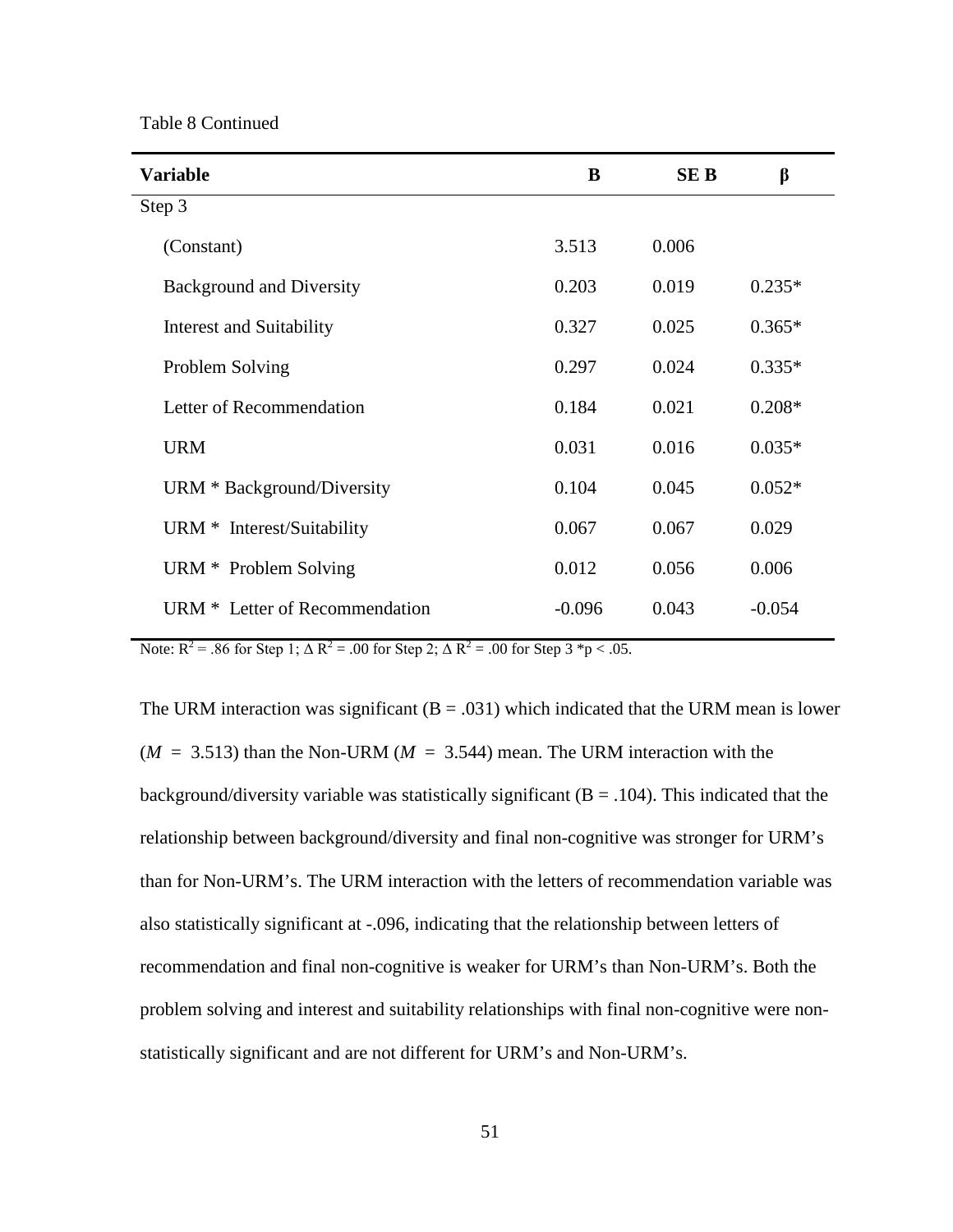A cross validity coefficient was also calculated comparing the first interviewer with the second interviewer to show that this model was equally validated at the second interviewer. A strong positive correlation was found (.88), indicating a significant linear relationship between the two interviewers. Further consideration concerning the noncognitive subcategories was further explored in the next study.

In the final phase of the study, further analysis was conducted to determine if any one non-cognitive subcategory item was more important in determining the final non-cognitive score. To accurately reflect the importance of the non-cognitive subcategory weights, a null hypothesis was formulated. The null hypotheses were that the proportion of admitted URM's who were under the 50/50 weighting scheme were equal to the proportion of URM's admitted under the manipulated weighting schemes of 1) equally calculated subcategory weights, 2) interest and suitability category weight increased and 3) removal of the letter of recommendation (the two tailed null hypothesis). The null hypotheses for the 1) equally calculated subcategory weights, 2) interest and suitability category weight increased and 3) removal of the letter of recommendation were not statistically significant.

The chi-square test of independence was used to test the proportion of admitted students who were URM's  $(N=144)$  in each manipulated weighting scheme against expected values from the 50/50 weighting scheme. The observed counts and percentages of each weighting scheme are provided in Table 9.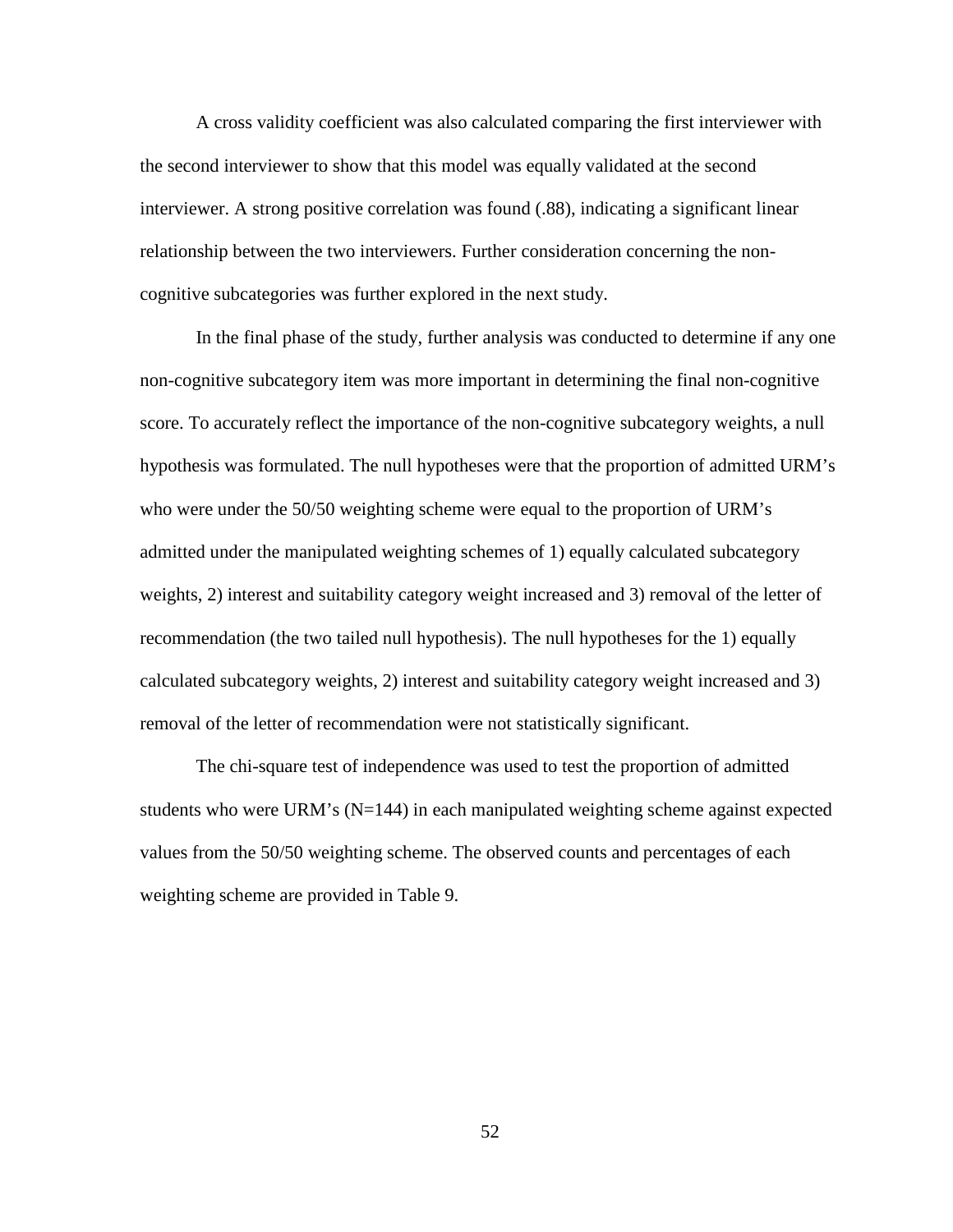## **Table 9**

|                            | <b>Admissions Decision</b> |                    |       |                         |
|----------------------------|----------------------------|--------------------|-------|-------------------------|
| Weighting<br>Scheme        | No                         | Yes                | Total | *Chi Square<br>$df = 1$ |
|                            | N<br>(percentages)         | N<br>(percentages) |       |                         |
| 50/50                      |                            |                    |       |                         |
| Non-URM                    | 201                        | 135                | 336   |                         |
|                            | (66)                       | (76)               |       |                         |
| <b>URM</b>                 | 102                        | 42                 | 144   |                         |
|                            | (34)                       | (24)               |       |                         |
| Total                      | 303                        | 177                | 480   |                         |
|                            | (100)                      | (100)              |       |                         |
| <b>Equally</b><br>Weighted |                            |                    |       |                         |
| Non-URM                    | 207                        | 129                | 336   |                         |
|                            | (66)                       | (77)               |       |                         |
| <b>URM</b>                 | 105                        | 39                 | 144   |                         |
|                            | (34)                       | (23)               |       |                         |
| Total                      | 312                        | 168                | 480   | $0.7487$ , p=           |
|                            | (100)                      | (100)              |       | 0.3868                  |
| <b>IS Preferred</b>        |                            |                    |       |                         |
| Non-URM                    | 204                        | 132                | 336   |                         |
|                            | (66)                       | (76)               |       |                         |
| <b>URM</b>                 | 103                        | 41                 | 144   |                         |
|                            | (34)                       | (24)               |       |                         |
| Total                      | 307                        | 173                | 480   | $0.1449$ , p=           |
|                            | (100)                      | (100)              |       | 0.7034                  |

*Cross-tabulation of URM and Acceptance Decision by Manipulated Weighting Scheme*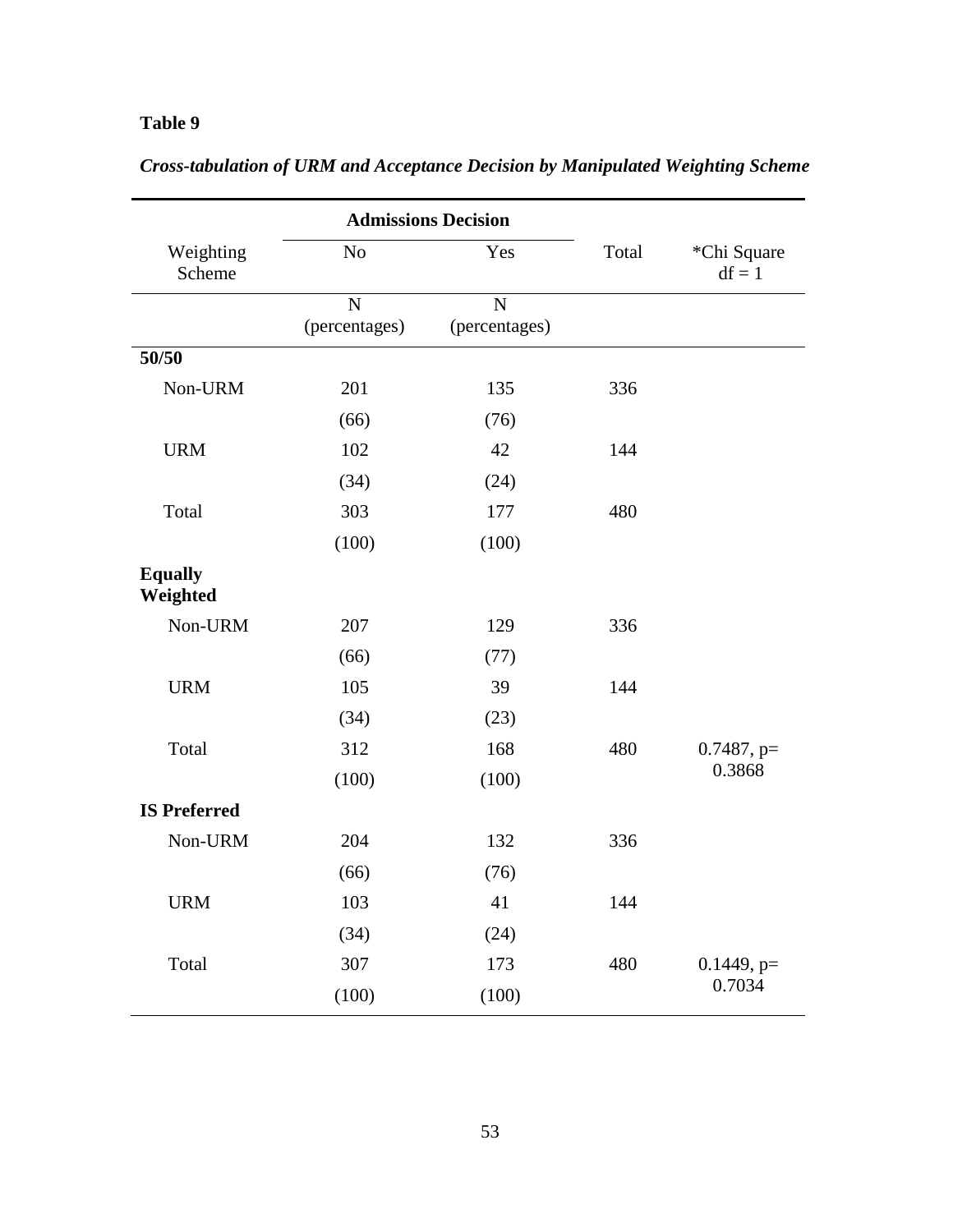#### Table 9 Continued

|                     | <b>Admissions Decision</b> |               |       |                         |
|---------------------|----------------------------|---------------|-------|-------------------------|
| Weighting<br>Scheme | N <sub>o</sub>             | Yes           | Total | *Chi Square<br>$df = 1$ |
|                     | N                          | $\mathbf N$   |       |                         |
|                     | (percentages)              | (percentages) |       |                         |
| <b>Remove LR</b>    |                            |               |       |                         |
| Non-URM             | 215                        | 121           | 336   |                         |
|                     | (67)                       | (75)          |       |                         |
| <b>URM</b>          | 104                        | 40            | 144   |                         |
|                     | (33)                       | (25)          |       |                         |
| Total               | 319                        | 161           | 480   | $2.5613$ , p=           |
|                     | (100)                      | (100)         |       | 0.1095                  |

Note: Critical Value @ .05 = 3.84

\*Chi square was computed based on the count (N)

The Bonferroni adjustment (.05/3 = .01666) was applied to correct for family-wise error. Three weighting schemes 1) equally calculated subcategory weights  $(\chi^2(1, N = 480) = .7487,$  $p = .3868$ ), 2) interest and suitability category weight increase ( $\chi^2(1, N = 480) = .1449$ ,  $p =$ .7034) and 3) removal of the letter of recommendation ( $\chi^2(1, N = 480) = 2.5613$ , p = .1095) were tested against the 50 cognitive/50 non-cognitive weighting scheme that was currently utilized. None of the imposed weighting schemes proved to be statistically significant for increasing the proportion of URM acceptances above the 50/50 weighting scheme. As Table 9 illustrates, the URM acceptance rate change decreased from 42 percent at the 50/50 weighting scheme to 39, 40 and 41 percent at the equal, IS preferred and removal of letter of recommendation weighting schemes.

Although the decreased number of URM acceptances was incremental at each stage of the imposed weighting scheme, it was not statistically significant at any of the imposed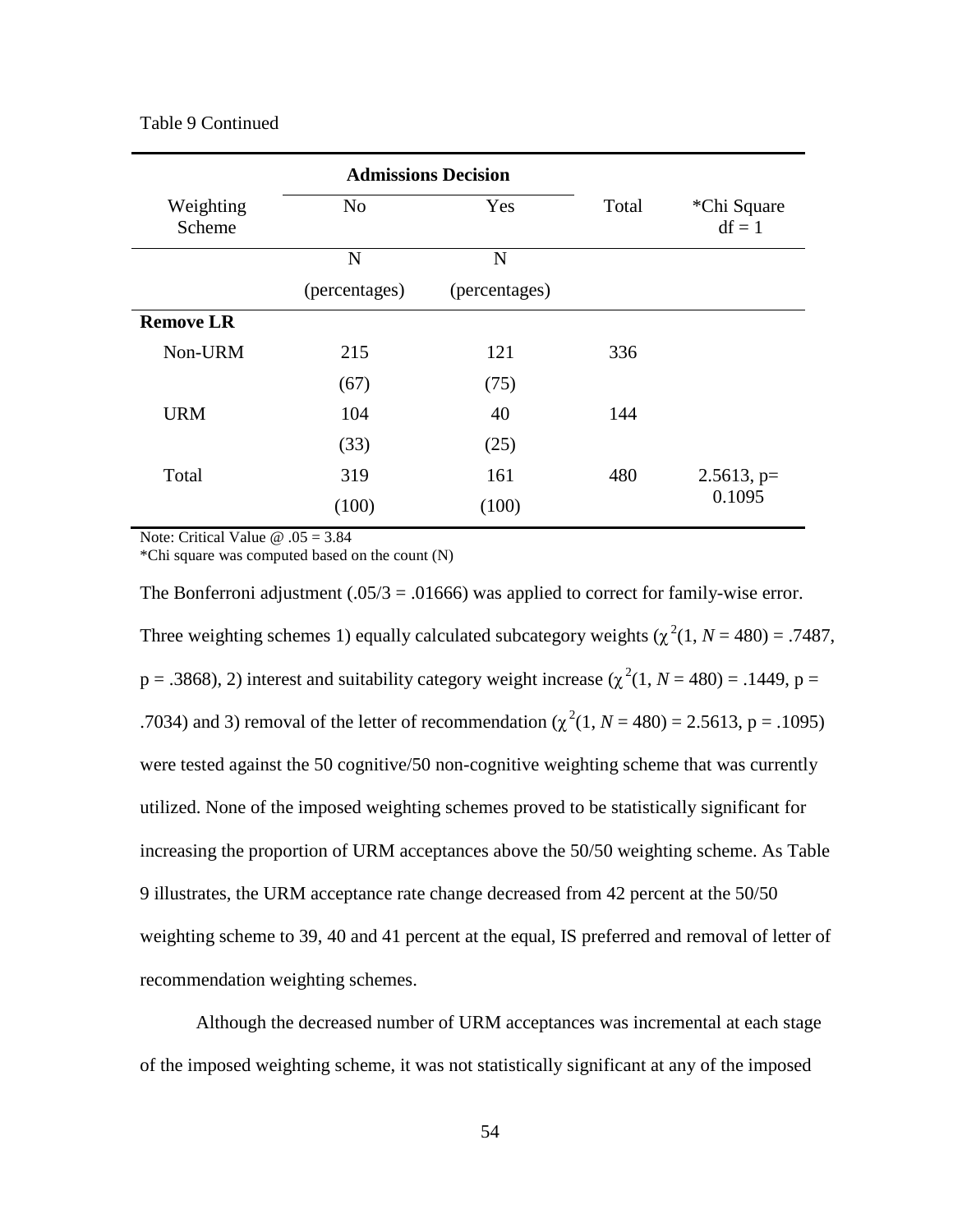weighting schemes. Thus, changing the weighting scheme in an effort to yield the student diversity the school is seeking would be detrimental to this cause.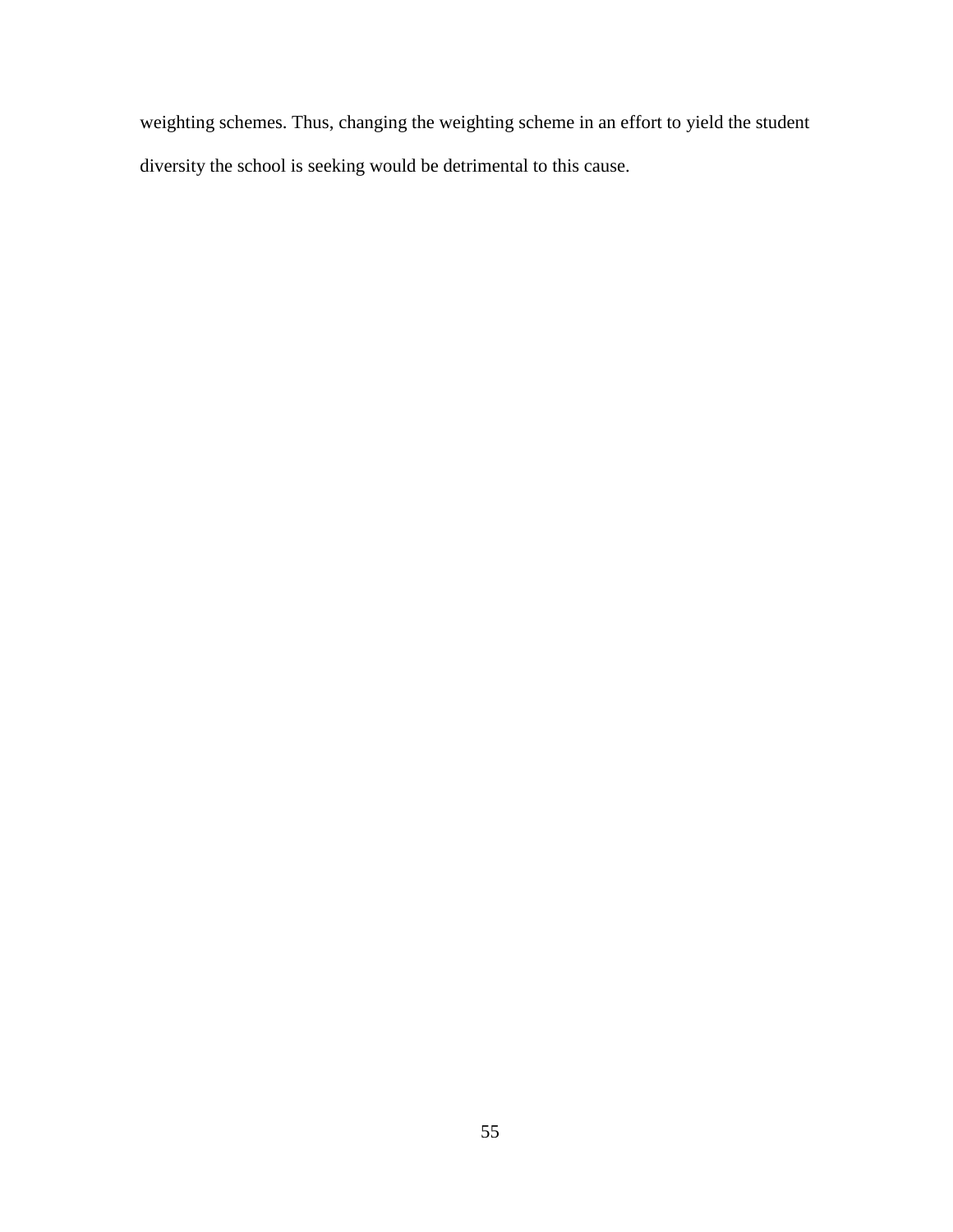#### **Discussion**

As the trend toward diversifying the physician workforce continues to grow, all US and Canadian medical schools are now mandated to consider non-cognitive characteristics beyond academic or cognitive ability in the selection of applicants for medical school (LCME, 2008). Hence, scoring of the non-cognitive criteria for medical school admissions requires admissions committees to make judgments about the background, diversity, interest, suitability, problem solving skills and overall assessment of applicants for medical school.

Cognitive and non-cognitive weighting schemes of the medical school admissions process were investigated to determine the effect they had on the rate of underrepresented minority applicants being accepted to medical school. Non-cognitive characteristics were further explored to illustrate which subcategory items were the best predictors in determining the final non-cognitive score and whether the gender and/or race and ethnicity status of the interviewer had an influence on the non-cognitive interview score. The task of assessing these non-cognitive characteristics is critical to the admissions process and the analysis of the current weighting scheme was the first step in considering the role of non-cognitive characteristics in increasing the proportion of URM's in medical school.

Several analyses were conducted on changing the cognitive and non-cognitive weights as well as imposing various weights. Only one weighting scheme proved to be statistically significant above the 50/50 weighting scheme for improving the proportion of URM's admitted into medical school, the 65 Non-Cognitive/35 Cognitive weighting scheme. This analysis revealed that, although the cognitive portion of the weighting scheme was decreased to 35 percent of the total score, the minimum MCAT threshold of 22 and minimum GPA threshold of 3.0 were still adhered to. It appears that by increasing the weighting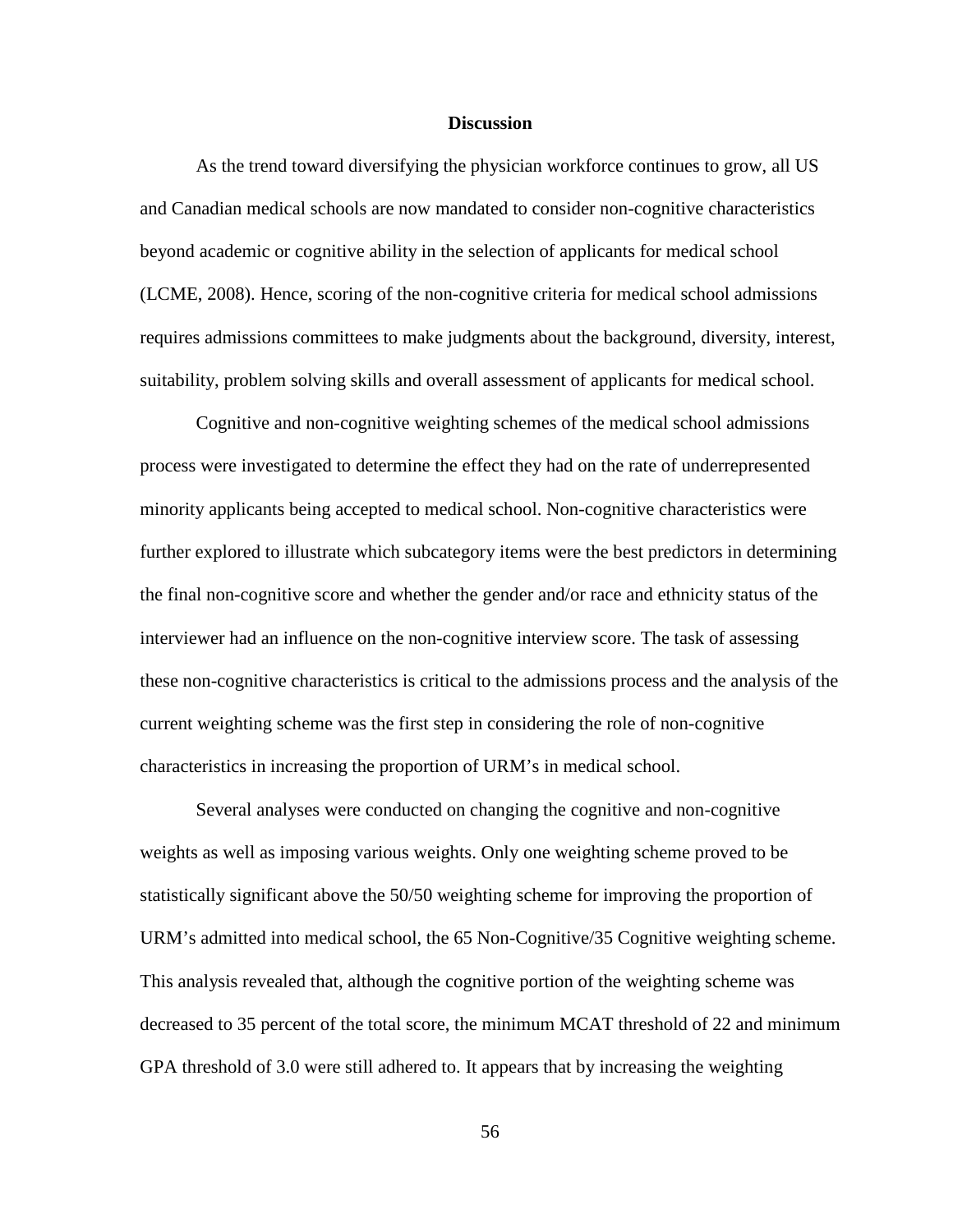scheme to the 65/35 ratio would increase the URM proportion of acceptances, and would increase the diversity of the entering class.

As discussed previously, an increase in URM's could significantly affect the workforce in rural and underserved areas of New Mexico and ultimately help to alleviate the health care disparities.

According to the AAMC Facts (2006), the African American and Hispanic populations are among the fastest growing and they are also the most severely underrepresented in medicine, and comprise an inadequate percent of the US physician workforce. Further, in a recent article by Grbic and Slapar (2010) "Seventy-five percent of African-American and 70 percent of Hispanic/Latino students maintained their intention to serve the underserved from the beginning to end of medical school, compared with 53 percent of Asian students and 58 percent of white students." Thus, the intention of URM's to serve the rapidly increasing underserved populations would address the UNM SOM goal of combating the health care crisis in the state.

An often competing goal to selecting a diverse class of students is to accept students with appropriate academic preparation, abilities and achievement who will be successful in the medical school curriculum and beyond. The Committee on Admissions has determined that applicants who have achieved the minimum MCAT and GPA threshold values are capable of successfully completing the medical school curriculum and passing USMLE Step 1 on their first attempt. However, this does not necessarily mean that there is no difference between the academic abilities of the 50/50 cohort in comparison to the 65/35 cohort. An applicant with an MCAT score of a 22 is not equivalent to an applicant with an MCAT score of 32 in terms of academic preparation, achievement, and abilities. Many of the students who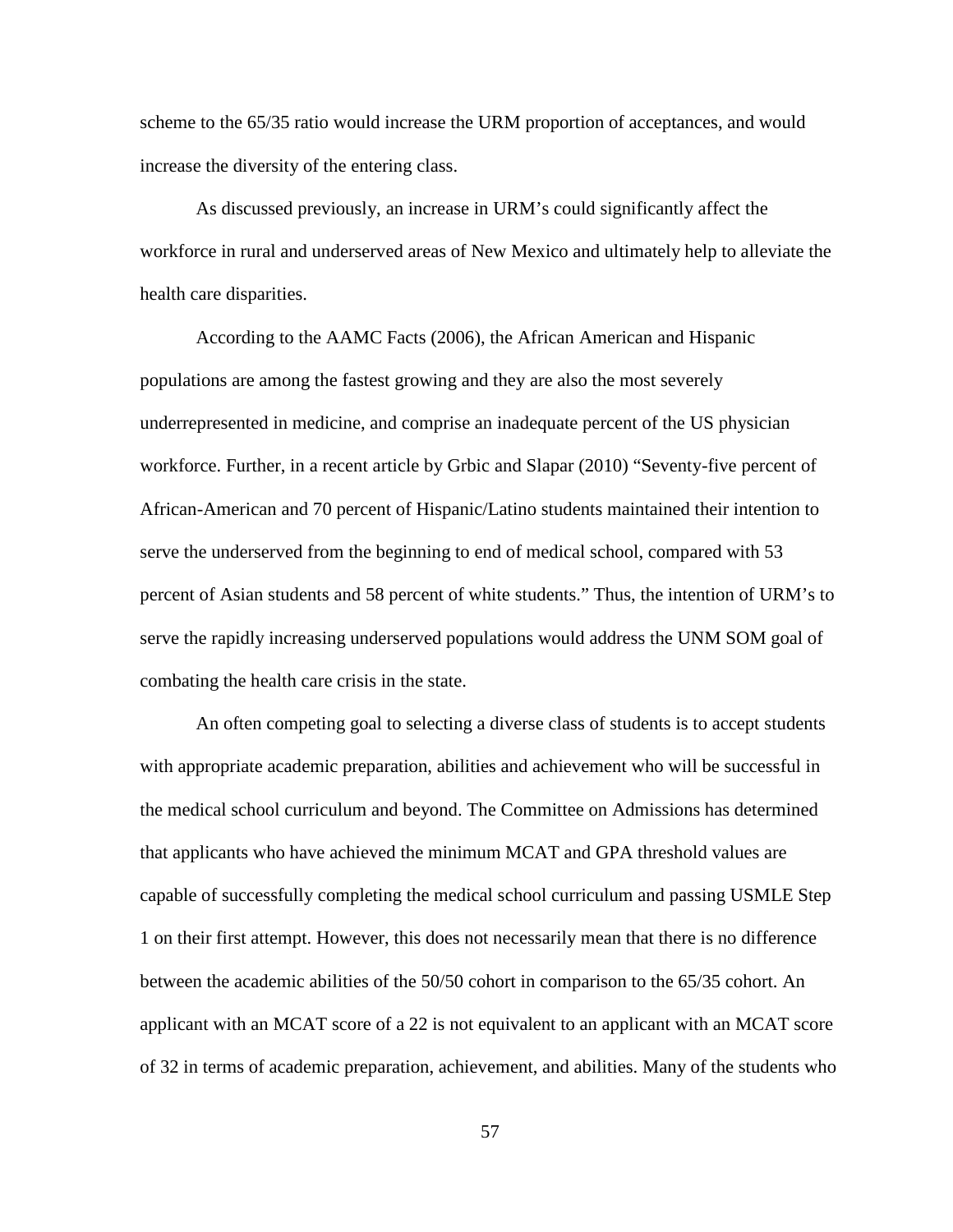are unsuccessful in the medical school curriculum have had MCAT and GPA scores that were well below the UNM SOM averages.

Furthermore, academic preparation and performance play a key role in students' ability to be successful in the medical school curriculum. Meeting the minimum thresholds does not necessarily mean that the applicant is as academically competitive as the rest of the applicant pool. A rigorous study at the national level (Albanese et al., 2003) and data from the UNM SOM student cohort (UNM, 2009), support the use of the established UNM SOM thresholds in helping to move toward a 100 percent pass rate on the USMLE Step 1. The UNM SOM continues to monitor the correlation between MCAT scores and success in medical school so as not to overemphasize standardized tests in the admission process. However, to simply disregard these cognitive criteria would be detrimental to the process.

Another confounding factor is the perception of decreasing the cognitive scores to 35%, for the expressed purpose of increasing the number of URMs that gain entry into medical school, and the larger ramifications this would have on the Committee on Admissions, the medical school and the University community. An important consideration of the cognitive criterion is the reputation of an institution's academic program. All US and Canadian medical schools receive national ranking scores that are partially based on average MCAT and GPA scores in comparison to other medical schools (US News & World Report, 2009). One of UNM SOM's goals is to attract the best and the brightest students from the state of New Mexico who have the greatest likelihood of returning to the state and practicing medicine for underserved populations. Consequently, in order to attract the best and brightest students, the academic standards and reputation must afford competitive opportunities for students as they compete with other medical students throughout the country for residency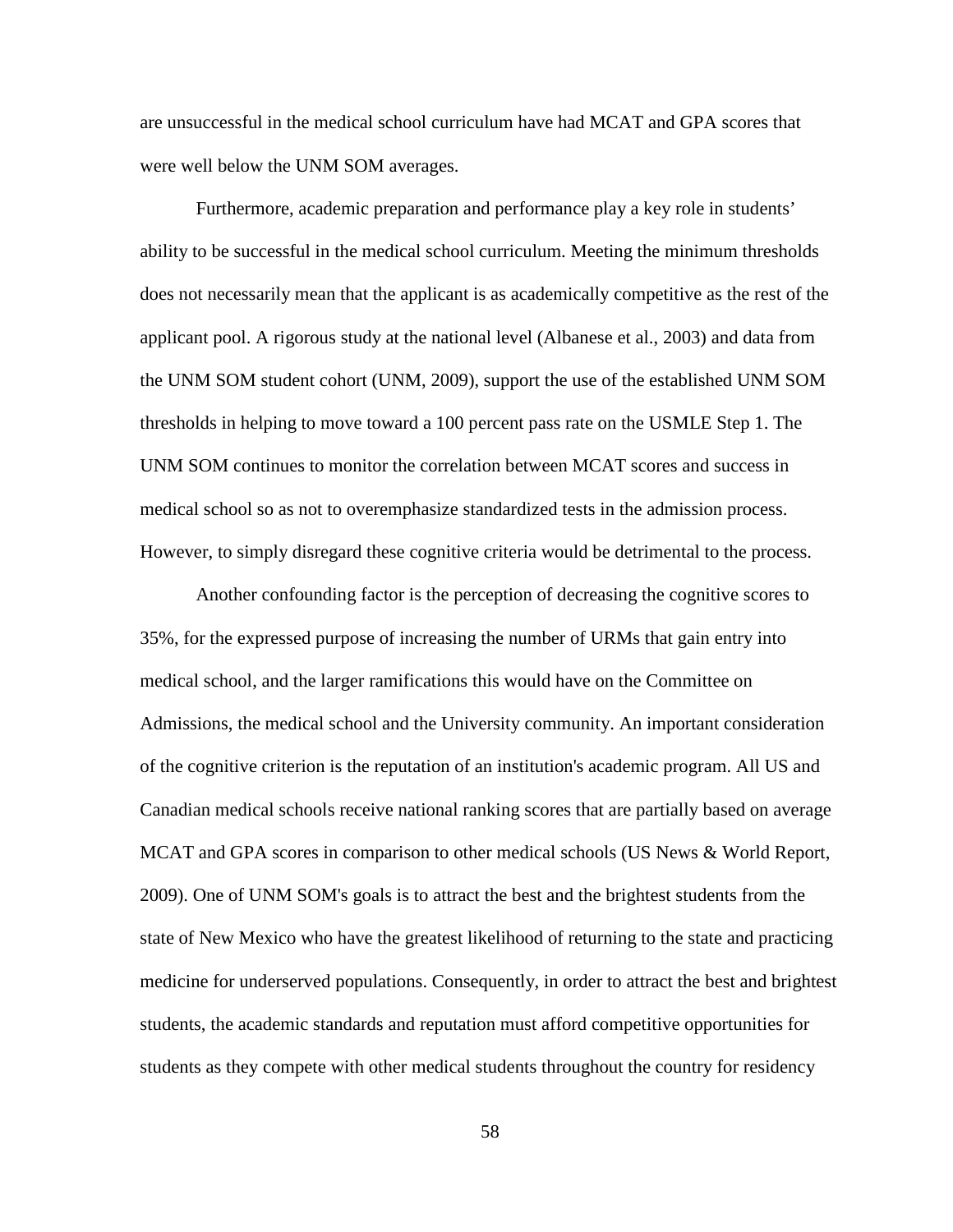programs. In the event that UNM SOM decreased the cognitive portion of the rank score, more URM's would be admitted to medical school (Table 3). Although the minimum threshold values have been established, more students would have values closer to the minimum, thus decreasing the average scores. Although this would help the school to achieve a greater portion of URM's being accepted, it may affect the desirability of attending and matriculating at UNM. According to the Medical School Admissions Requirements (AAMC, 2010), other public medical schools in the surrounding states currently have average MCAT/GPA scores above UNM, and UNM is well below the 2009 national average MCAT composite score of 32 (Table 10).

Table 10 illustrates that although UNM accepts a class that resembles the national average, the class that matriculates is very different. The 65/35 weighting scheme averages reflect those that receive acceptances as of March 15. The averages for the matriculating class decrease as applicants withdraw from the UNM SOM and applicants are accepted from the alternate list. Thus, the reputation of UNM's academic program has an influence on where applicants with multiple acceptances choose to matriculate. Future research into the reasons students choose one medical school over another should further be examined.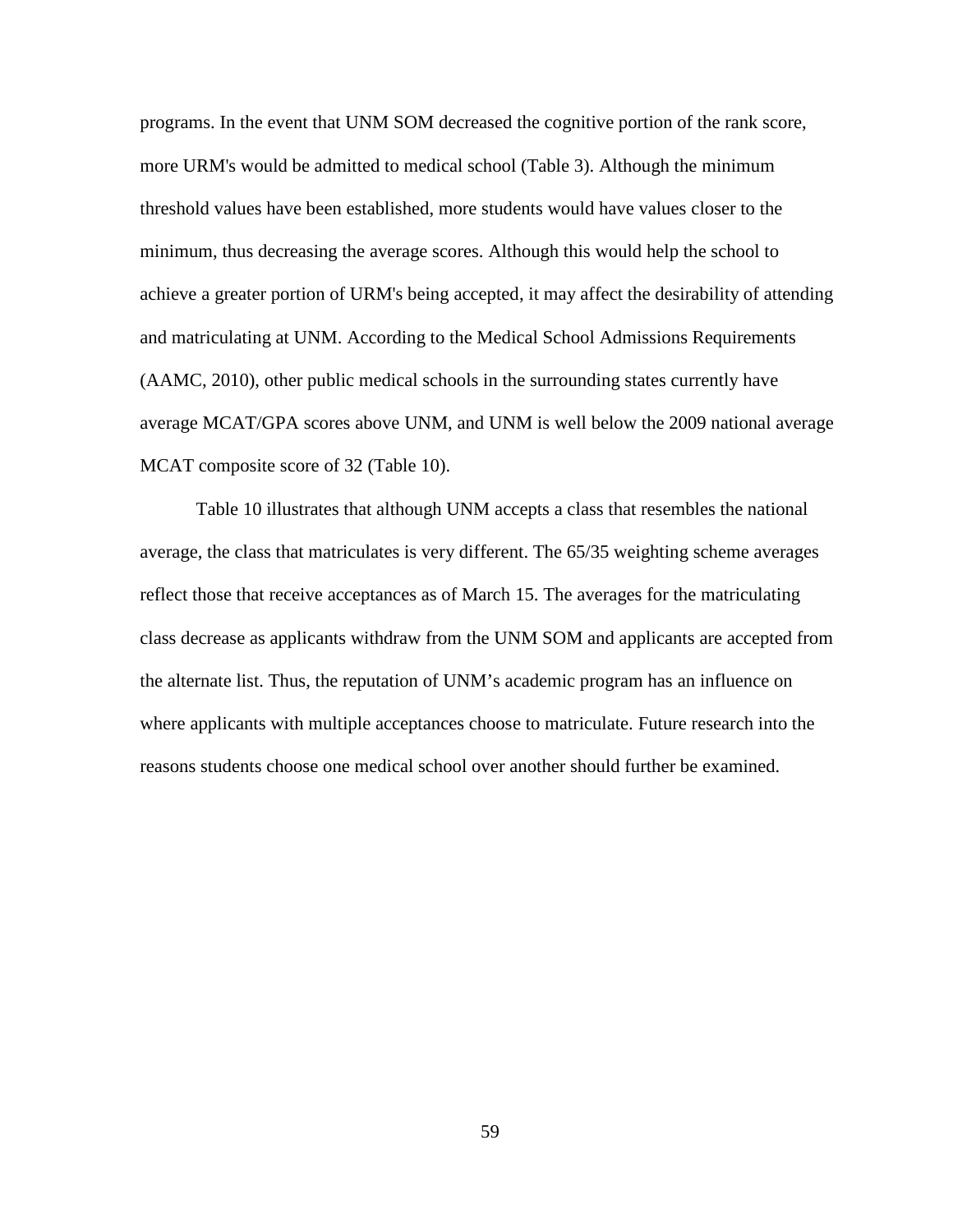## **Table 10**

## *2009 Average MCAT and GPA Comparison Scores for Public Medical Schools in*

| <b>State</b>                    | <b>Average Overall GPA</b> | <b>Average MCAT</b> |
|---------------------------------|----------------------------|---------------------|
| Arizona                         | 3.8                        | 30                  |
| Colorado                        | 3.8                        | 32                  |
| Utah                            | 3.8                        | 30                  |
| Texas - El Paso                 | 3.8                        | 30                  |
| Texas - College Station         | 3.8                        | 31                  |
| Texas - Lubbock                 | 3.7                        | 31                  |
| Texas - Galveston               | 3.8                        | 31                  |
| Texas - Houston                 | 3.8                        | 33                  |
| Texas - San Antonio             | 3.7                        | 32                  |
| Texas - Dallas                  | 3.9                        | 34                  |
| New Mexico 50/50 (Matriculated) | (3.6)                      | (29)                |
|                                 | $*3.8$                     | $*31$               |
| New Mexico 65/35                | 3.7                        | 30                  |

## *Surrounding Area*

\*MCAT/GPA averages for students who received acceptances March 15.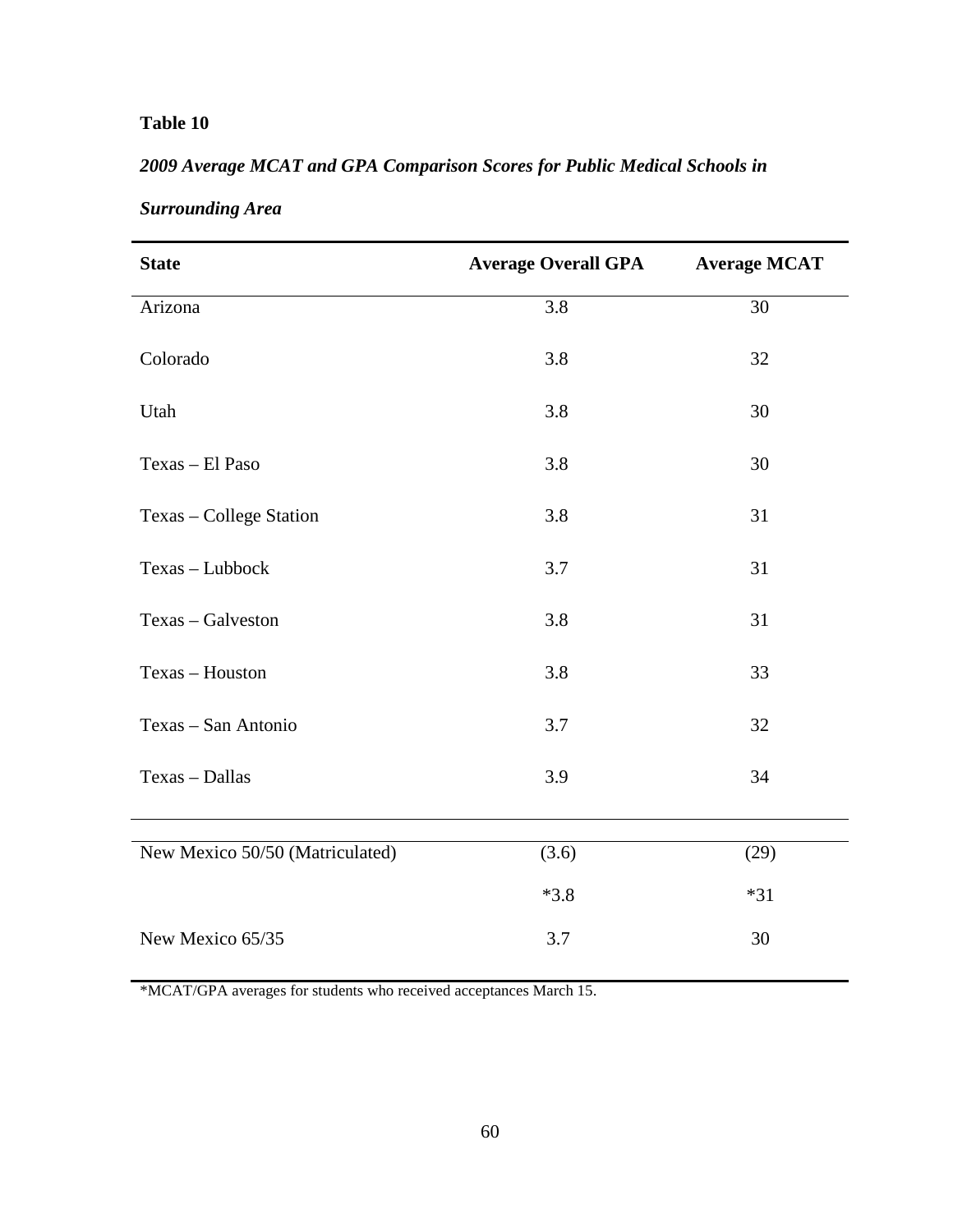Although the UNM SOM is making great strides in accepting one of the largest minority populations in the United States, there has also been an increase in the number of students who have had to repeat their first year of medical school. In addition, over the past several years, UNM SOM has had students who have dropped out of the medical school curriculum entirely due to academic difficulties. These students serve as sobering reminders that merely accepting URM's (many of them high-risk students) into medical school is not enough. Medical schools must ensure that these students are provided with sufficient resources to be successful in the medical school curriculum and beyond. Consequently, although the 65/35 weighting scheme does increase the percentage of URM admissions rate at a statistically significant level, that drastic decrease in the cognitive portion is not feasible at this time. A careful balance of both the cognitive and non-cognitive criteria must be maintained in order to foster success in the medical school curriculum and alleviate the health care needs in New Mexico.

These data provided further support for utilizing the holistic review process, which allows each school to decide for itself what diversity means and tailor its admissions process to the mission, goals and educational interests for each medical school. UNM SOM is a state funded medical school and has a special responsibility to the many diverse communities in New Mexico, via a social contract. Finding the balance between diversity and fairness is a key component of the complexities of re-weighting the admissions formula for the UNM SOM. However, the current medical school curriculum, policies and practices are not equipped to provide the type of resources and support that the 65/35 weighting scheme cohort would allow for.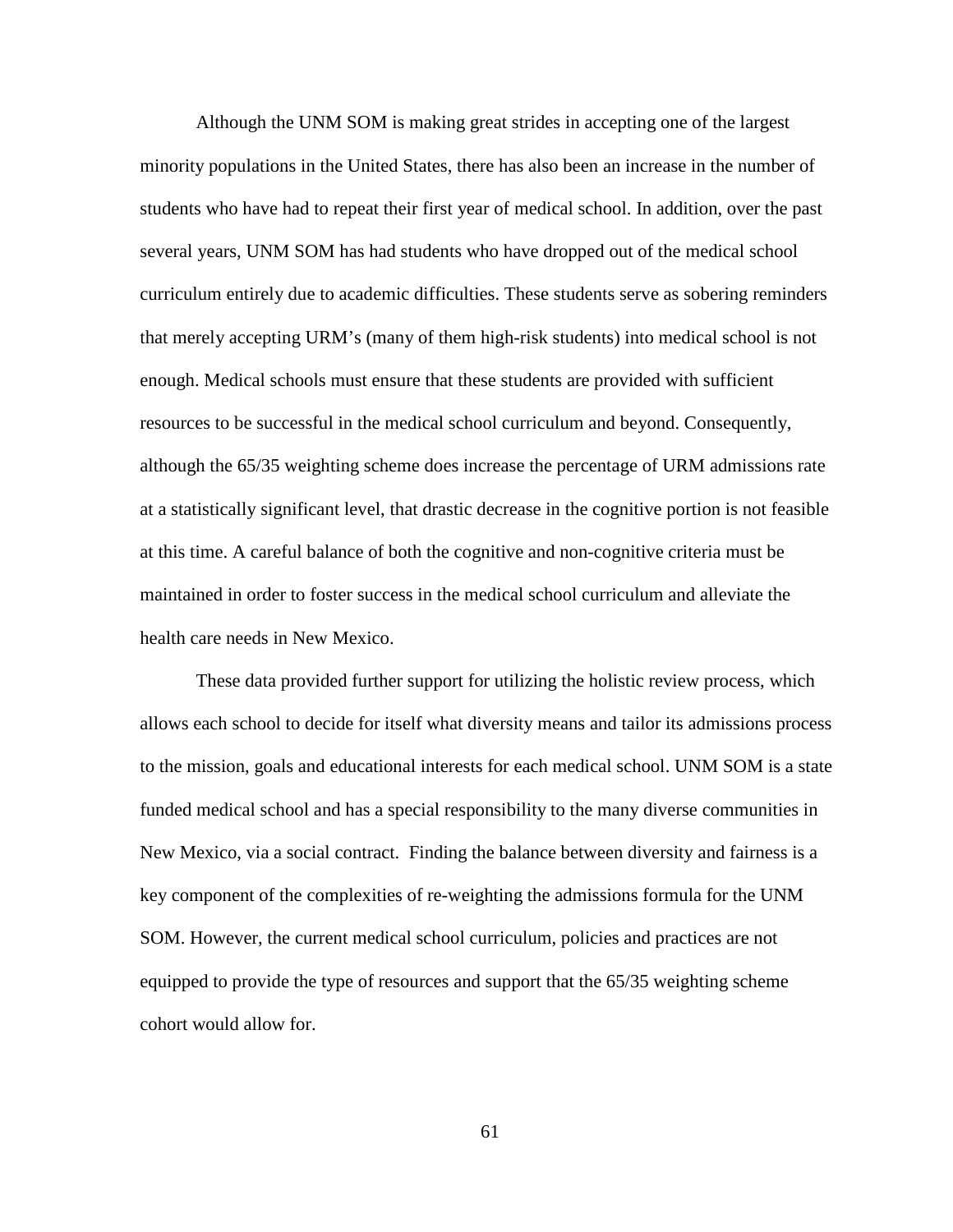The AAMC has encouraged medical schools to expand the literature on the effects of admissions committee composition and decision-making in the medical school setting to further explore the advocacy for applicants who have similar demographic factors as the committee members (Addams, Bletzinger, Sondheimer, White & Johnson, 2010). Therefore, committee composition was examined to determine what, if any, influence the gender or racial/ethnic background of committee members had on the final non-cognitive score. Examining the data for the gender interaction indicated a consistent pattern of gender differences favoring the background/diversity and interest and suitability subcategories. Thus, the gender of the committee member only mattered for the background/diversity and interest and suitability variables. The URM interaction with the background/diversity subcategory proved to be the strongest in relation to the final non-cognitive score and only mattered for the background/diversity and letters of recommendation variables.

The results of this analysis were expected, as many of the URM committee members often refer to applicants by their "story" and reference them by describing the applicants' life experiences.

Furthermore, the results suggest that the URM committee members consider the background and diversity of applicants in very high regard and that simply averaging the subcategory scores ignores the fact that different subcategory domains have different weights. These results can also be used to guide the development of the admissions protocols, particularly for the UNM SOM, ensuring that future orientation and training sessions are designed to emphasize the assessment of problem solving skills. The Problem Solving subcategory had the largest disagreement, and a full investigation of this subcategory item and committee member training prior to the next admissions cycle is recommended.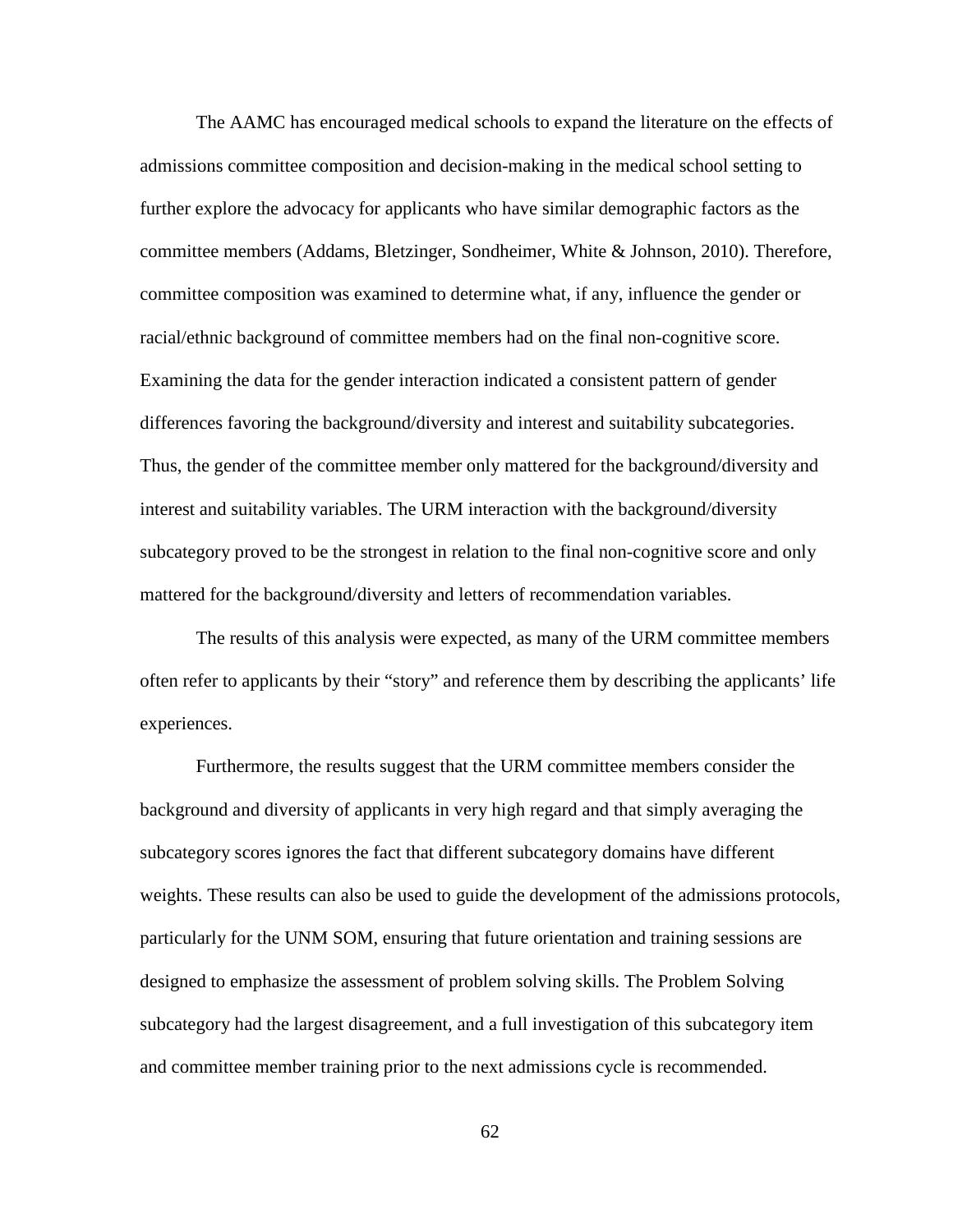It is incumbent on admissions committees to make every reasonable effort to ensure a high level of inter-rater reliability in the scoring of the non-cognitive criteria for medical school admissions. The Committee on Admissions considers the two final non-cognitive interview scores of 0.25 to be in close agreement and 0.50 and below to be in acceptable agreement. It was not surprising that, given the range of non-cognitive subcategories, issues and perspectives, there was not total agreement on all points discussed. Yet, in spite of the complexity of the issues and the diversity of the points of view, a high degree of consistency regarding the relative importance of the characteristics was found. This ensures that a reliable process in which everyone fundamentally agrees on the shared mission, goals, and approach has been accomplished (Addams et al., 2010).

According to Addams et al. (2010), most medical schools use the Holistic Review process in the interview and throughout the selection process. However, the AAMC recommends that medical schools also implement the Holistic Review in the screening process. The UNM SOM can consider the race/ethnicity background of applicants and consider those applicants who are not New Mexico residents but are members of a URM group in order to establish a critical mass. Other factors that have proven to be predictive with future practice in underserved populations are rural upbringing and participation in the National Health Service Corps (Grbic & Slapar, 2010). These benefits extend well beyond the classroom and serve to increase access to health care, accelerate advances in research and ultimately alleviate the health care disparities of the local communities in the State of New Mexico. By incorporating the Holistic Review early in the initial screening process, qualified and desirable applicants can enrich the pool and help to shape the entering class.

63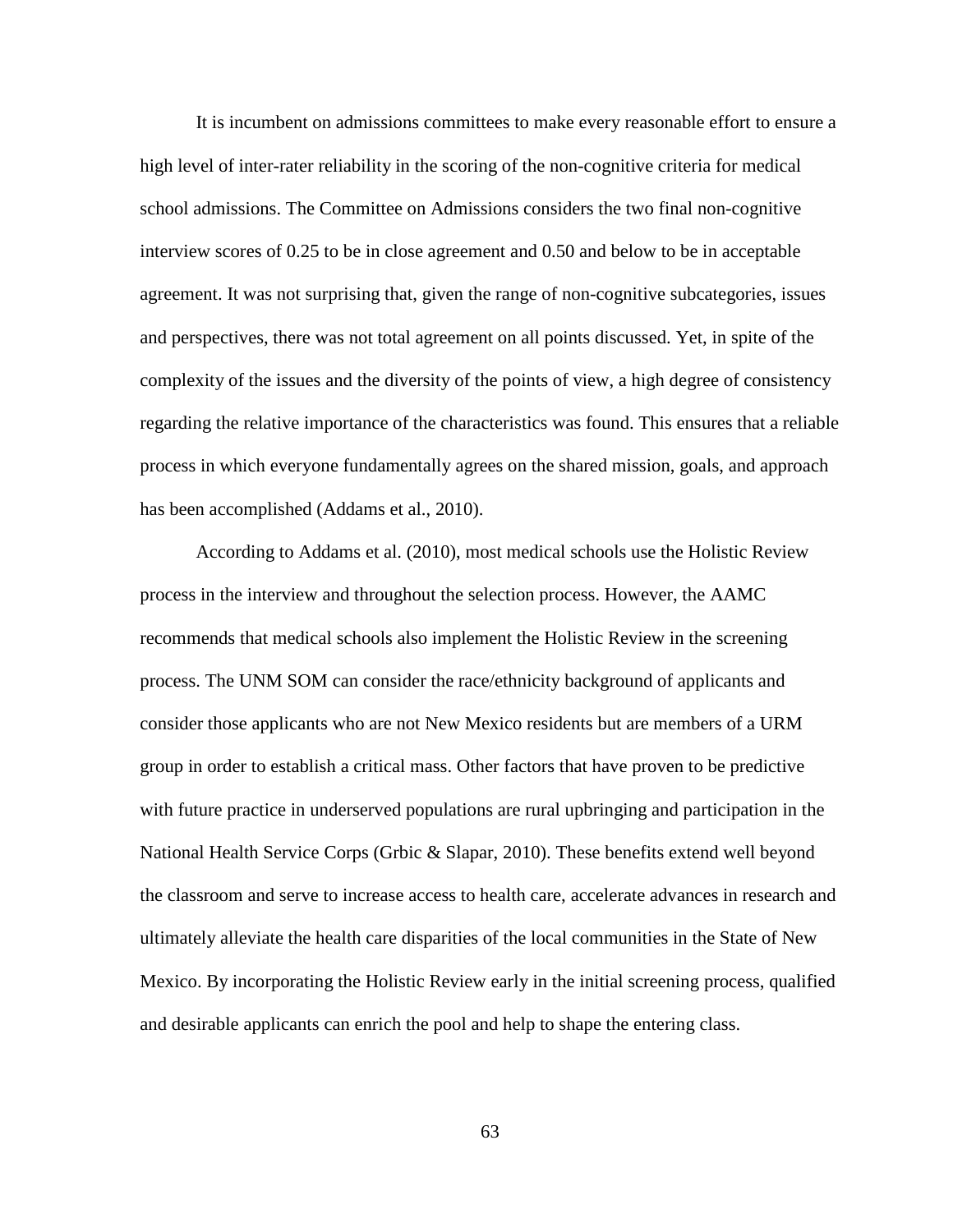In conclusion, admissions policies to promote racial and ethnic diversity in the physician workforce are based, at least in part, on the principle that a more diverse health care workforce will improve public health. Hence, the admissions criteria used to select medical students serve a paramount role in the future of the physician workforce. These findings illuminate the valuable role of the non-cognitive criteria for URM's in the medical school admissions process and reiterate the association between the medical school interview and the high stakes results (Kulatunga-Moruzi & Norman, 2002).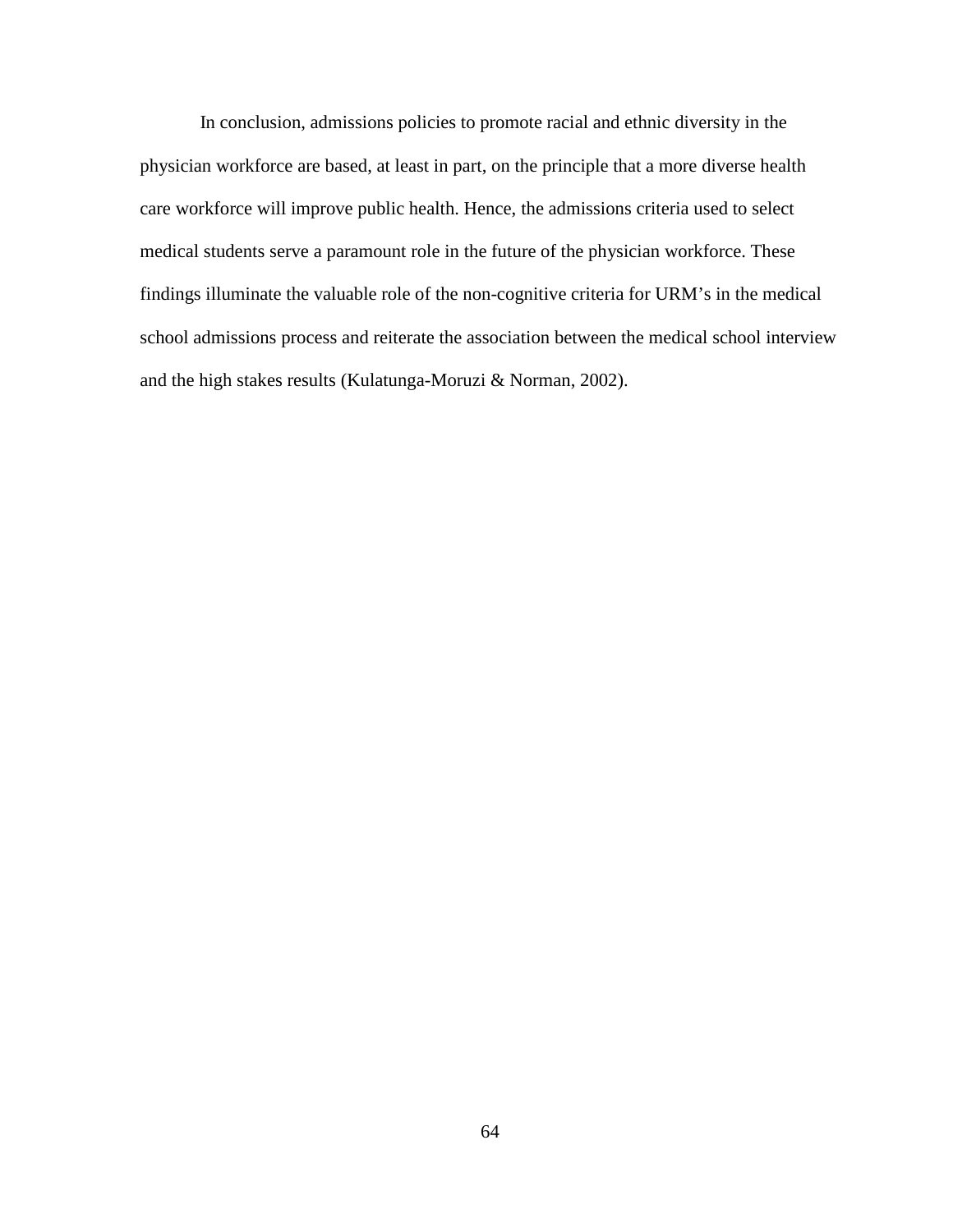#### **References**

- Addams, A.N., Bletzinger, R.B., Sondheimer, H.M., White, S.E., & Johnson, L.M. (2010). *Roadmap to Diversity: Integrating Holistic Review Practices into Medical School Admissions Processes.* Washington, DC. (Association of American Medical Colleges).
- Agency for Healthcare Research and Quality (2010). *2009 National Health Care Disparities Report.* Rockville, MD. (U.S. Department of Health and Human Services).
- Aiken, L. S., & West, S. G. (1991). *Multiple regression: Testing and interpreting interactions*. Thousand Oaks, CA US: Sage Publications, Inc.
- Albanese, M.A., Snow, M., Skochelak, S.E., Huggett, K.N., & Farrell, P.M. (2003). Assessing personal qualities in medical school admissions. *Academic Medicine*, *78*(3), 313-321.
- Association of American Medical Colleges. (2009). *Data Warehouse: Applicant/Matriculant File*. Retrieved from [http://www.aamc.org/data/facts/applicantmatriculant/table19](http://www.aamc.org/data/facts/applicantmatriculant/table19-mcatpgaraceeth09-web.pdf) [mcatpgaraceeth09-web.pdf](http://www.aamc.org/data/facts/applicantmatriculant/table19-mcatpgaraceeth09-web.pdf)
- Association of American Medical Colleges. (2010). *Medical School Admissions Requirements: The Most Authoritative Guide to U.S. and Canadian Medical Schools*. Washington, DC.
- Association of American Medical Colleges. (2007). *The Diversity Research Forum: Exploring Diversity in the Physician Workforce: Benefits, Challenges, and Future Directions*. Washington, DC.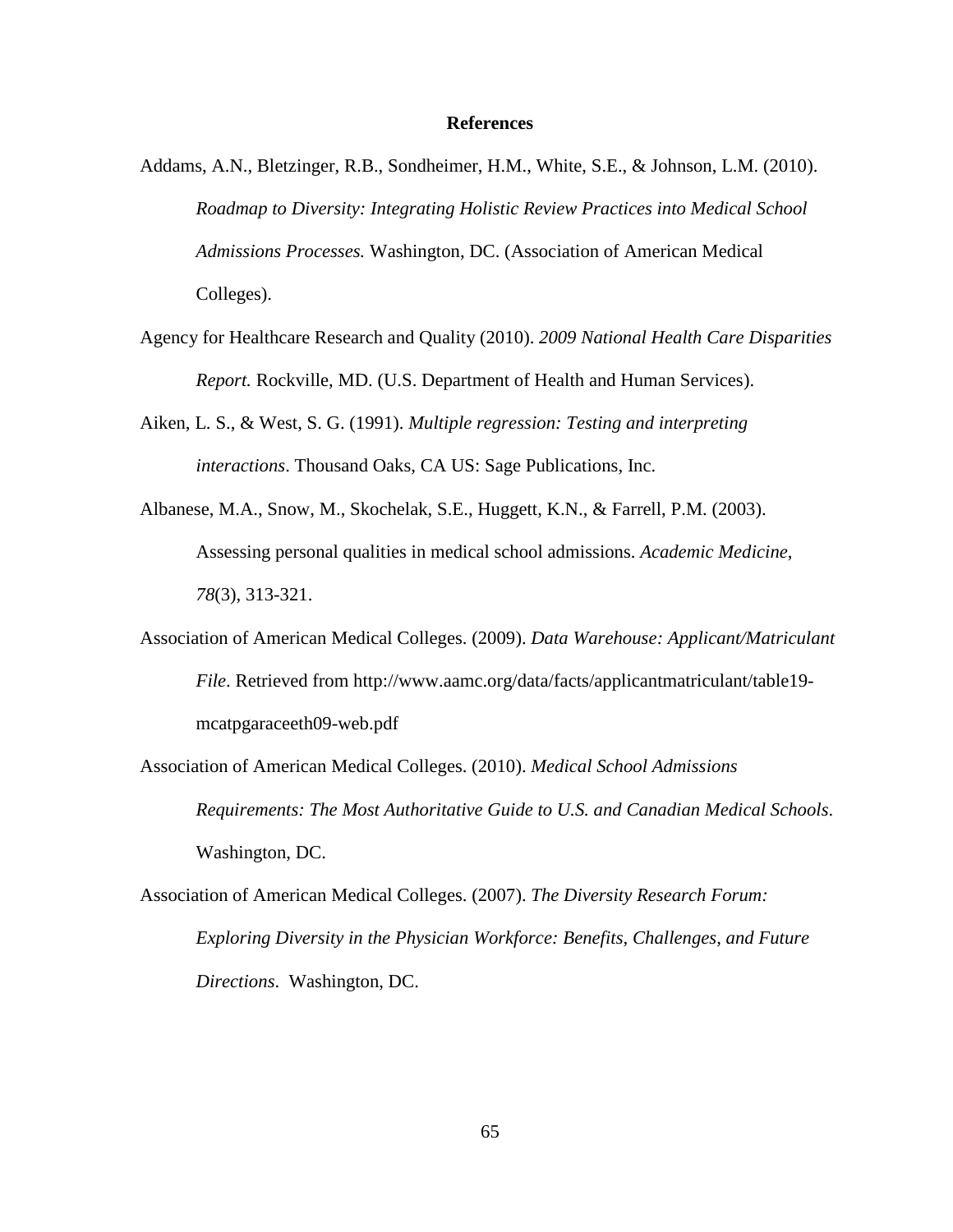Association of American Medical Colleges FACTS. (2006). *America Needs a More Diverse Physician Workforce.* Retrieved from

https://www.aamc.org/newsroom/pressrel/2006/physician\_diversity\_facts.pdf

- Bardes, C. L., Dremer, S. J., Best, P. C., & Kienstag, J. (2008). *Medical School Admissions and Non-Cognitive Testing: Some Open Questions.* Northeast Consortium on Medical Education.
- Cohen, J., Cohen, P., West, S. G., & Aiken, L. S. (2003). *Applied multiple regression/ correlation analysis for the behavioral sciences*. Mahwah, NJ, *3*, 640-642.
- Coleman, A. L., Palmer, S. R., & Winnick, S. Y. (2008). *Roadmap to Diversity: Key Legal and Educational Policy Foundations for Medical Schools.* Washington, DC. (Association of American Medical Colleges).
- College Board (2009). *Access & Diversity Toolkit for Higher Education Professionals.*  Retrieved from [http://www.host-](http://www.host-collegeboard.com/advocacy/accessanddiversity/tool1_page5.php)

[collegeboard.com/advocacy/accessanddiversity/tool1\\_page5.php](http://www.host-collegeboard.com/advocacy/accessanddiversity/tool1_page5.php) 

- Elam, C.L., Stratton, T.D., Scott, K. L., Wilson, J. F. & Lieher, A. (2001). Review, Deliberation, and Voting: A Study of Selection Decisions in a Medical School Admission Committee. *Teaching & Learning in Medicine*, *14*(2), 98-103.
- Grbic, D. & Slapar, F. (2010). *Changes in Medical Students' Intentions to Serve the Underserved: Matriculation to Graduation.* Analysis in Brief. Washington, DC. (Association of American Medical Colleges).
- Hispanic Business Magazine. (2009). *2009 Top 20 Medical Schools for Hispanic Students*. Santa Barbara, CA. Retrieved from<http://www.hispanicbusiness.com/>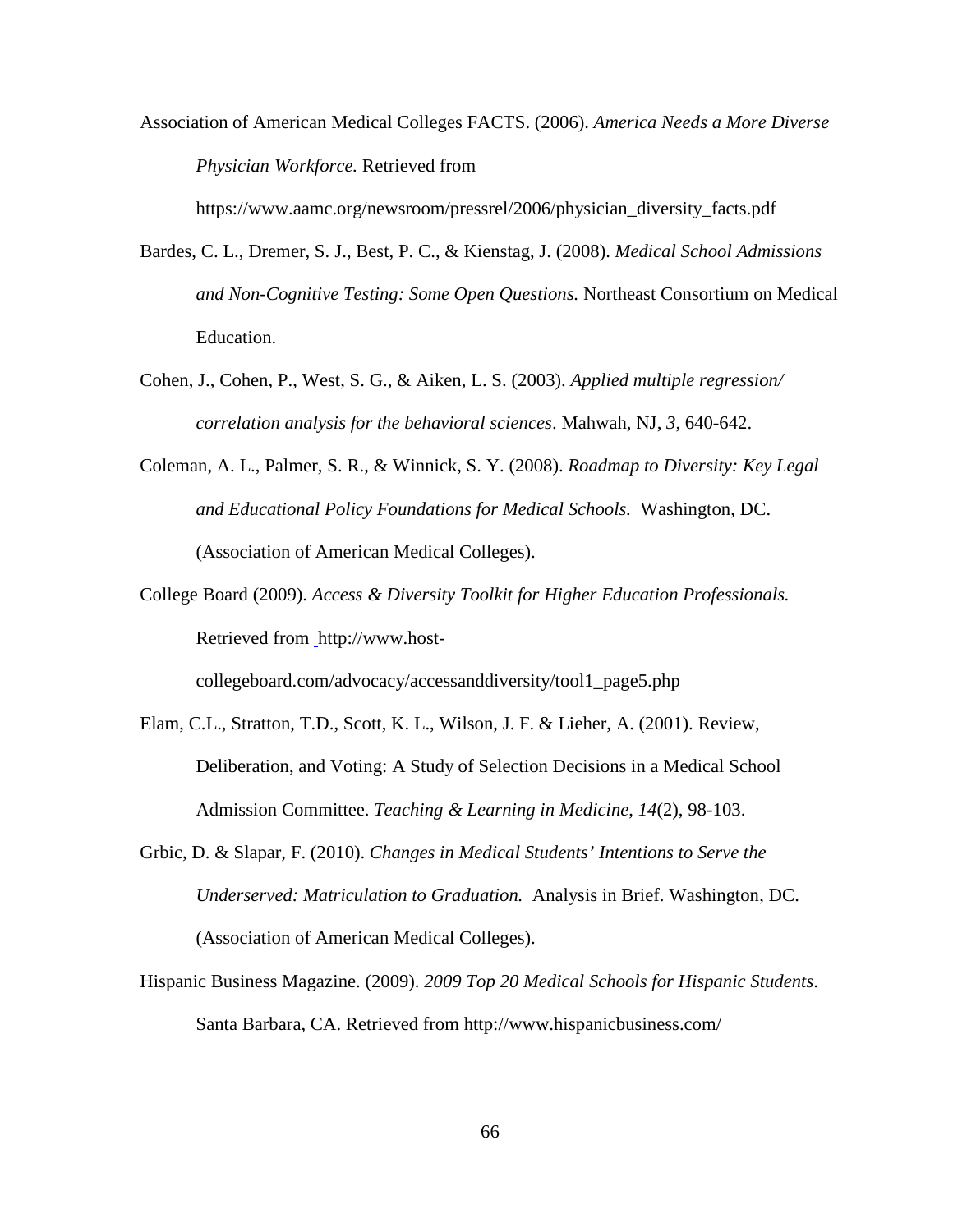- Kulatunga-Moruzi C., Norman G.R. (2002). Validity of admissions measures in predicting performance outcomes: The contribution of cognitive and non-cognitive dimensions. *Teaching and Learning in Medicine*, *14*(1), 34-42.
- Kreiter, C.D., Yin, P., Solow, C., & Brennan, R.L. (2004). Investigating the Reliability of the Medical School Admissions Interview. *Advances in Health Sciences Education*, 9, 147-159.
- Liaison Committee on Medical Education. (2008). *Functions and Structure of a Medical School: Standards for Accreditation of Medical Education Programs Leading to the M.D. Degree*. 1-30.
- Marley, J., & Carman, I. (1999). Selecting medical students: A case report of the need for change. *Medical Education*, *33*(6), 455-459.
- Pedhazur, E.J. (1997). *Multiple Regression in Behavioral Research: Explanation and Prediction* (3<sup>rd</sup> ed.) p. 33-36, 209-211. Orlando, FL: Harcourt Brace.
- Ready T. (2001). *The impact of affirmative action on medical education and the nation's health*. In: Orfield G, ed. Diversity challenged: evidence on the impact of affirmative action. Cambridge: Harvard Education Publishing Group, 215.
- Reiter, H., & Eva, K. (2005). Reflecting the Relative Values of Community, Faculty, and Students in the Admissions Tools of Medical School. *Teaching & Learning in Medicine*, *17*(1), 4-8.
- Saha, S., Shipman, S. (2006). The Rationale for Diversity in the Health Professions: A Review of the Evidence. *Bureau of Health Professions*.
- Salvatori, P. (2001). Reliability and validity of admissions tools used to select students for the health professions. *Advances in Health Sciences Education, 6*(2), 159-175.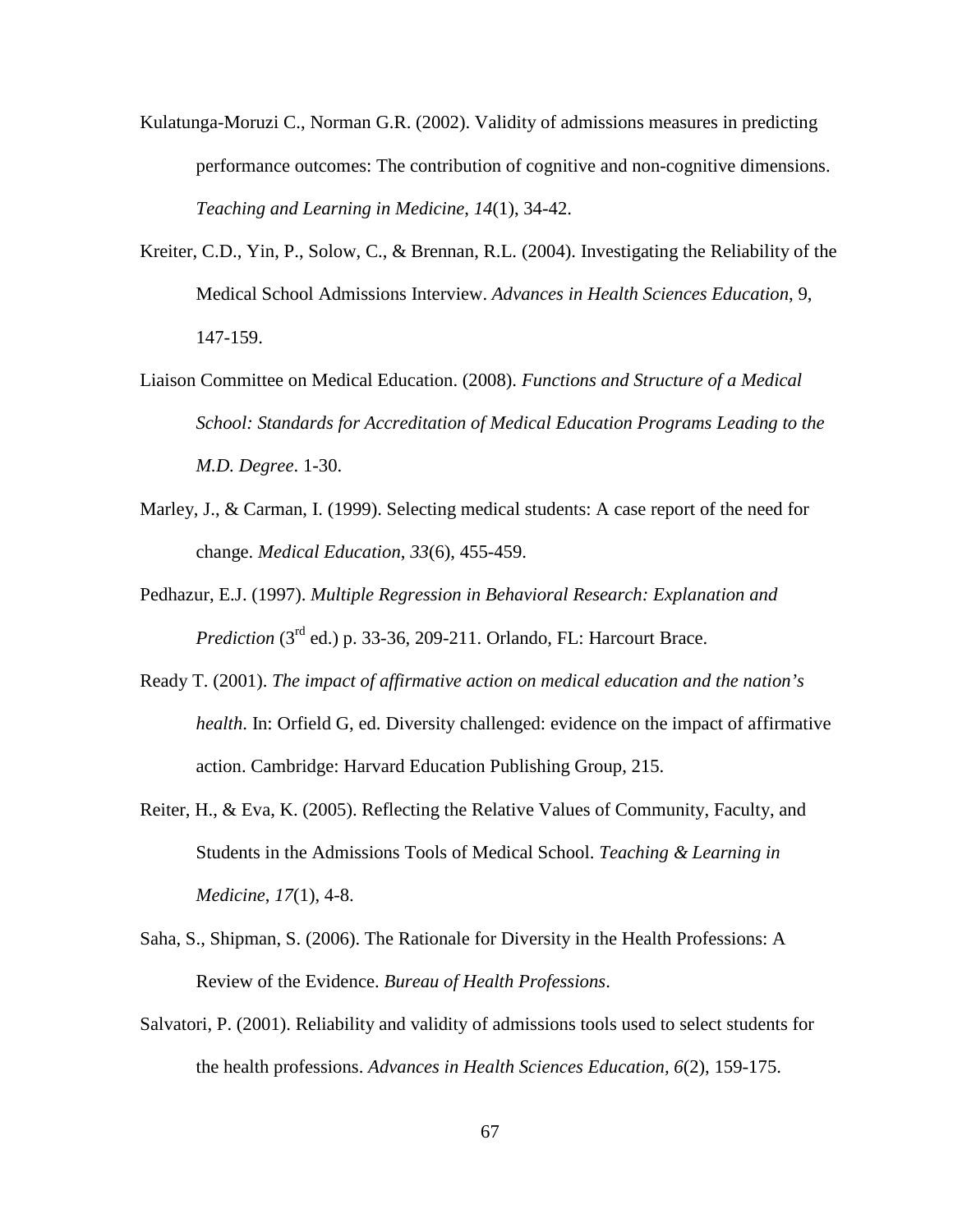- Smedley, B., Stith, A., & Nelson, A. (2003). *Unequal treatment: Confronting racial and ethnic disparities in health care*. Washington, DC US: National Academies Press.
- Steinecke, A., Beaudreau, J., Bletzinger, R.B., & Terrell, C. (2007). Race-Neutral Admission Approaches: Challenges and Opportunities for Medical Schools. *Academic Medicine*, *82*(2), 117-126.
- The New Mexico Higher Learning Commission: A Commission of the North Central Association of Colleges and schools. (2009). *Report of a Comprehensive Evaluation Visit*. Retrieved from

<http://www.unm.edu/~accred/SupportingDocuments/UNMAssurance.pdf>

The New Mexico Health Policy Commission. (2006). *Physician Supply in NM 2006*.

Retrieved from<http://www.hpc.state.nm.us/pages/currentreports/currentreports.html>

The University of New Mexico. (2009). *Advancement Section: Report of a Comprehensive Evaluation Visit.* Retrieved from

<http://www.unm.edu/~accred/SupportingDocuments/UNMAdvance.pdf>

- The University of New Mexico School of Medicine. (2009). *New Member Orientation Manual: Committee on Admissions*. p. 20-21. Albuquerque, NM.
- U.S. Census Bureau. (2008). *State and County Quick Facts*. Retrieved from <http://quickfacts.census.gov/qfd/states/35000.html>
- U.S. News & World Report. (2009). America's Best Graduate Schools. Retrieved from http://grad-schools.usnews.rankingsandreviews.com/best-graduate-schools/topmedical-schools
- U.S. Department of Health and Human Services Health Resources and Services Administration. (2003). *Changing Demographics: Implications for Physicians,*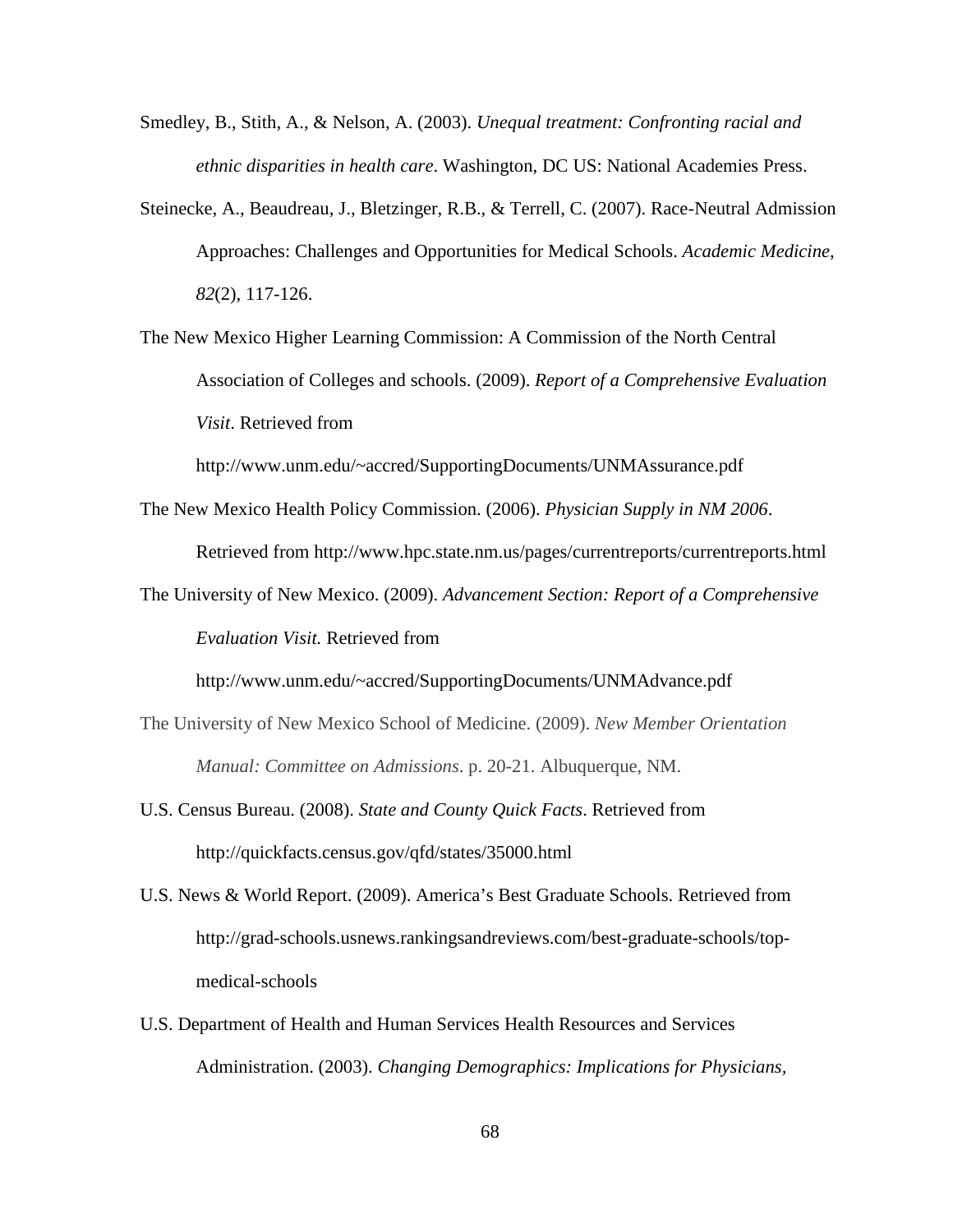*Nurses, and Health Workers*. Retrieved from

<http://bhpr.hrsa.gov/healthworkforce/reports/changedemo/summary.htm>

- U.S. Department of Health and Human Services Health Resources and Services Administration. (2009). *Transforming the Face of Health Professions Through Cultural and Linguistic Competence Education: The Role of the HRSA Centers of Excellence*. Retrieved from<http://www.hrsa.gov/culturalcompetence/roleofcoes.pdf>
- Zambrana, R.E., Molnar, C., Munoz, H.B., & Lopez, D.S. (2004). Cultural competency as it intersects with racial/ethnic, linguistic, and class disparities in managed healthcare organizations. *American Journal Managed Care, 10*, 37-44.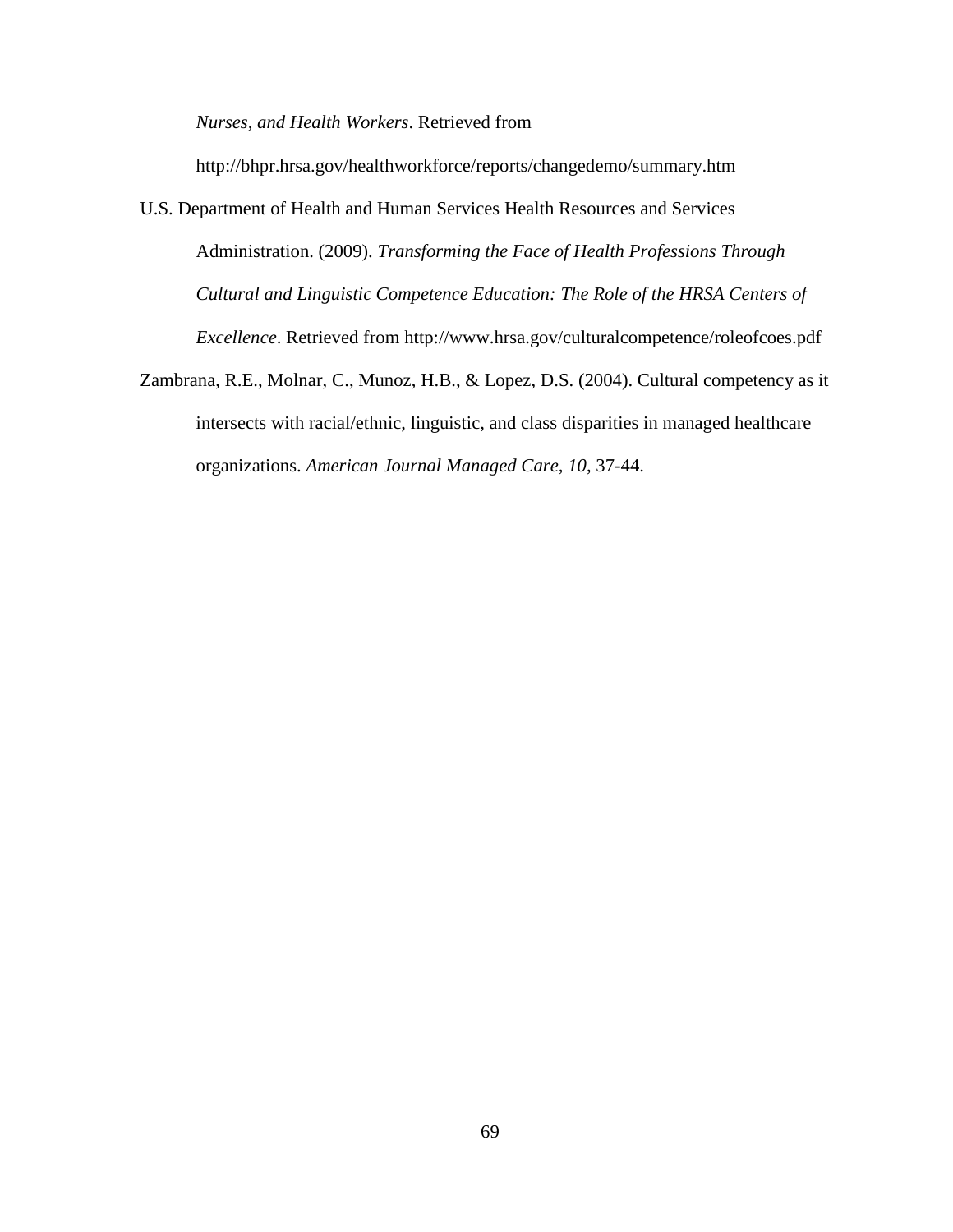## **Appendices**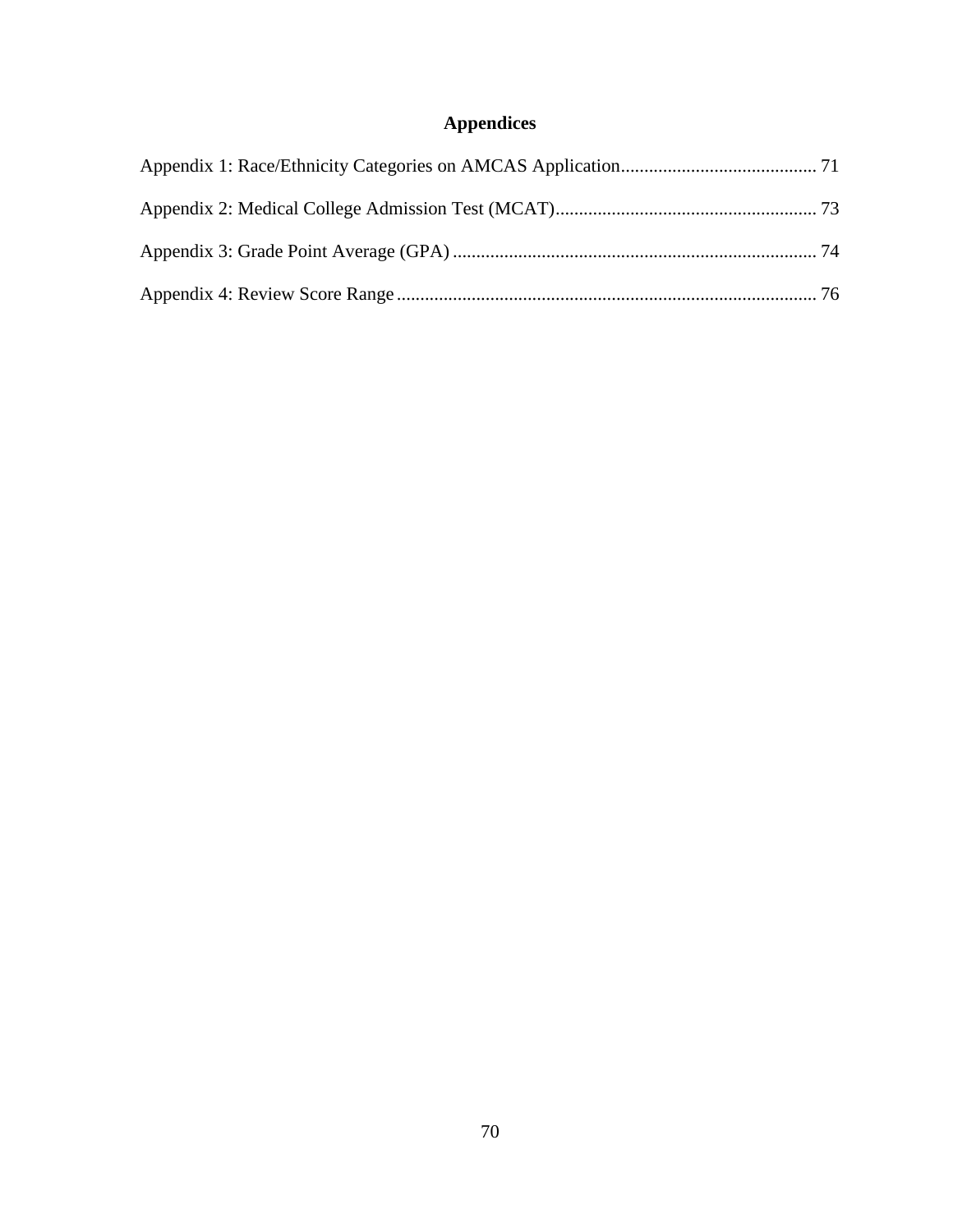# <span id="page-80-0"></span>**Appendix 1: Race/Ethnicity Categories on AMCAS Application**

| Ethnicity                                                   |  |  |
|-------------------------------------------------------------|--|--|
| □ Not Spanish/Hispanic/Latino/Latina                        |  |  |
| Spanish/Hispanic/Latino/Latina                              |  |  |
| Mexican, Mexican American, Chicano/Chicana<br>$\bullet$     |  |  |
| Other                                                       |  |  |
| Cuban<br>$\bullet$                                          |  |  |
| Puerto Rican                                                |  |  |
| Race                                                        |  |  |
| □ American Indian or Alaska Native                          |  |  |
| Please specify the name of your enrolled or principal tribe |  |  |
| Asian                                                       |  |  |
| Please check all that apply below:                          |  |  |
| Asian Indian<br>$\bullet$                                   |  |  |
| Chinese                                                     |  |  |
| Filipino<br>$\bullet$                                       |  |  |
| Japanese                                                    |  |  |
| Korean<br>$\bullet$                                         |  |  |
| Other Asian                                                 |  |  |
| Pakistani                                                   |  |  |
| Vietnamese                                                  |  |  |
|                                                             |  |  |
| <b>Black or African-American</b>                            |  |  |
| Native Hawaiian or Other Pacific Islander                   |  |  |
| Please check all that apply below:                          |  |  |
| Guamanian or Chamorro<br>$\bullet$                          |  |  |
| Native Hawaiian                                             |  |  |
| Other Pacific Islander<br>$\bullet$                         |  |  |
| Samoan                                                      |  |  |
| White                                                       |  |  |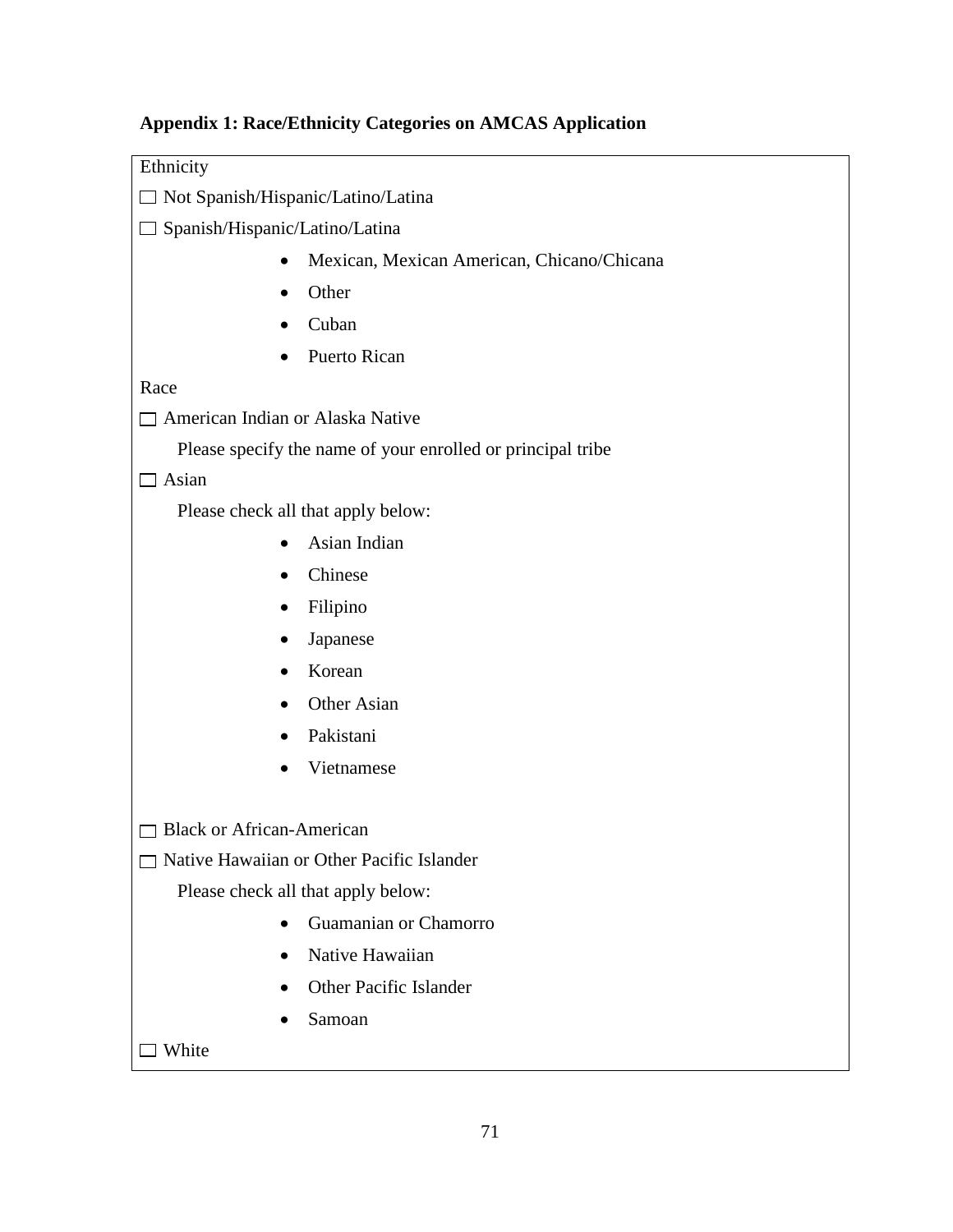#### **Optional Race/Ethnicity Information on UNM SOM Secondary Application**

### **Race and Ethnicity**

#### **If a member of a tribe, please specify the name of the tribe you are a member of:**

 **\_\_\_\_\_\_\_\_\_\_\_\_\_\_\_\_\_\_\_\_\_\_\_\_\_\_\_\_\_\_\_\_\_\_\_\_\_\_\_\_\_\_\_\_\_\_\_\_\_\_\_\_\_\_\_\_\_\_\_\_\_\_\_\_\_**

Please note: The above Race/Ethnicity responses are in compliance with the Federal Race and Ethnicity Codes for data collection. However, the Race/Ethnicity characteristics are self declared by the applicant and are optional on both the AMCAS application and the UNM School of Medicine secondary application.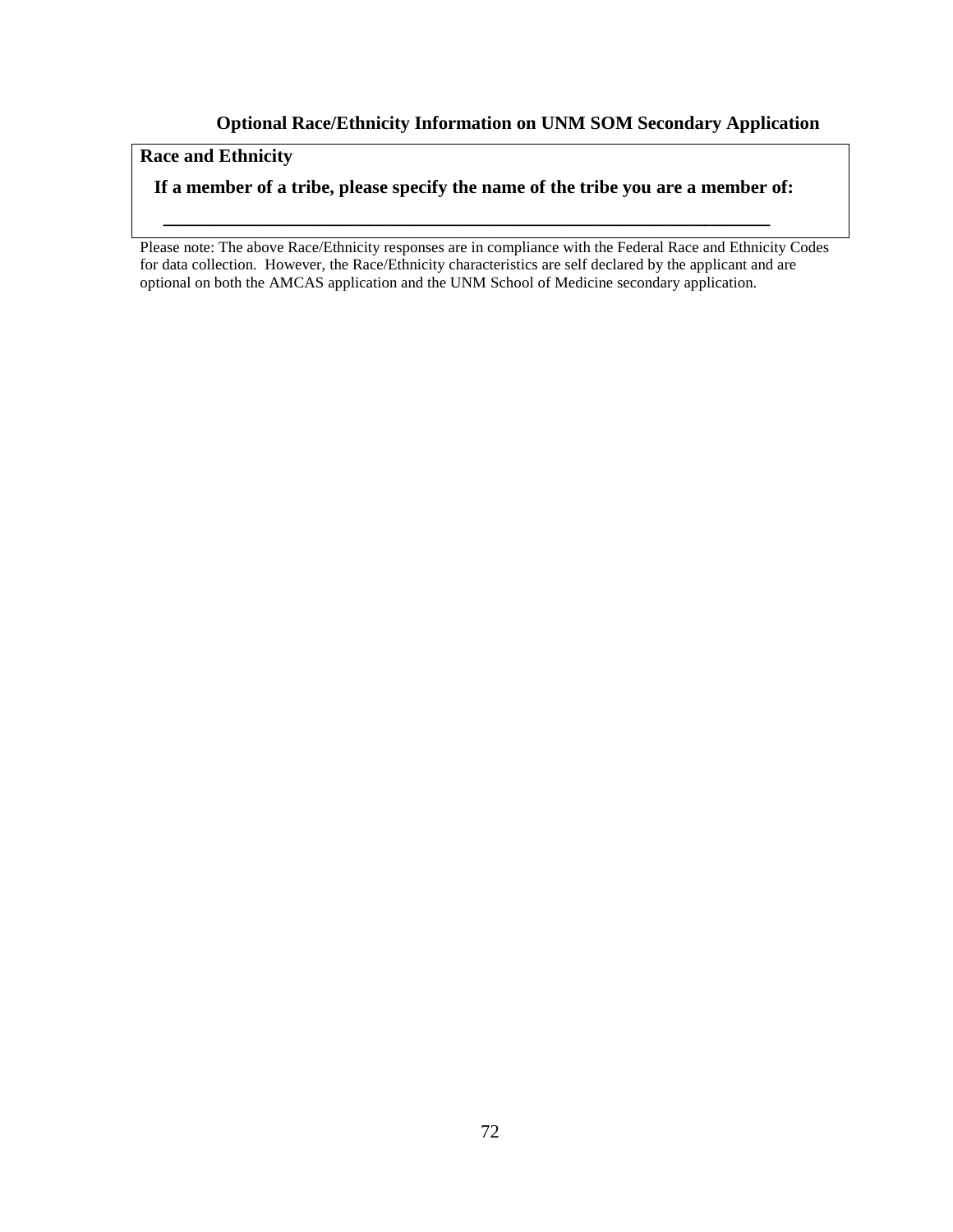#### <span id="page-82-0"></span>**Appendix 2: Medical College Admission Test (MCAT)**

The following information is used in evaluating MCAT scores and their use by the

Committee on Admissions:

- The MCAT accounts for 25% of the applicants' total score and is calculated by the computer.
- The average MCAT score for the 2009 entering class was 28.
- There tends to be a positive correlation between performance on MCAT's and United States Medical Licensing Exam (USMLE) Step 1 such that those with MCAT sub scores in the 6-7 range or below tend to have difficulty passing the USMLE Step 1 on the first attempt.
- A combination of low MCAT scores and a low GPA indicates high academic jeopardy.

| <b>MCAT Score</b> | <b>Points</b> |
|-------------------|---------------|
| $>=30$            | 4.00          |
| 29                | 3.75          |
| 28                | 3.50          |
| 27                | 3.25          |
| 26                | 3.00          |
| 25                | 2.75          |
| 24                | 2.50          |
| 23                | 2.25          |
| 22                | 2.00          |

#### **MCAT scoring levels**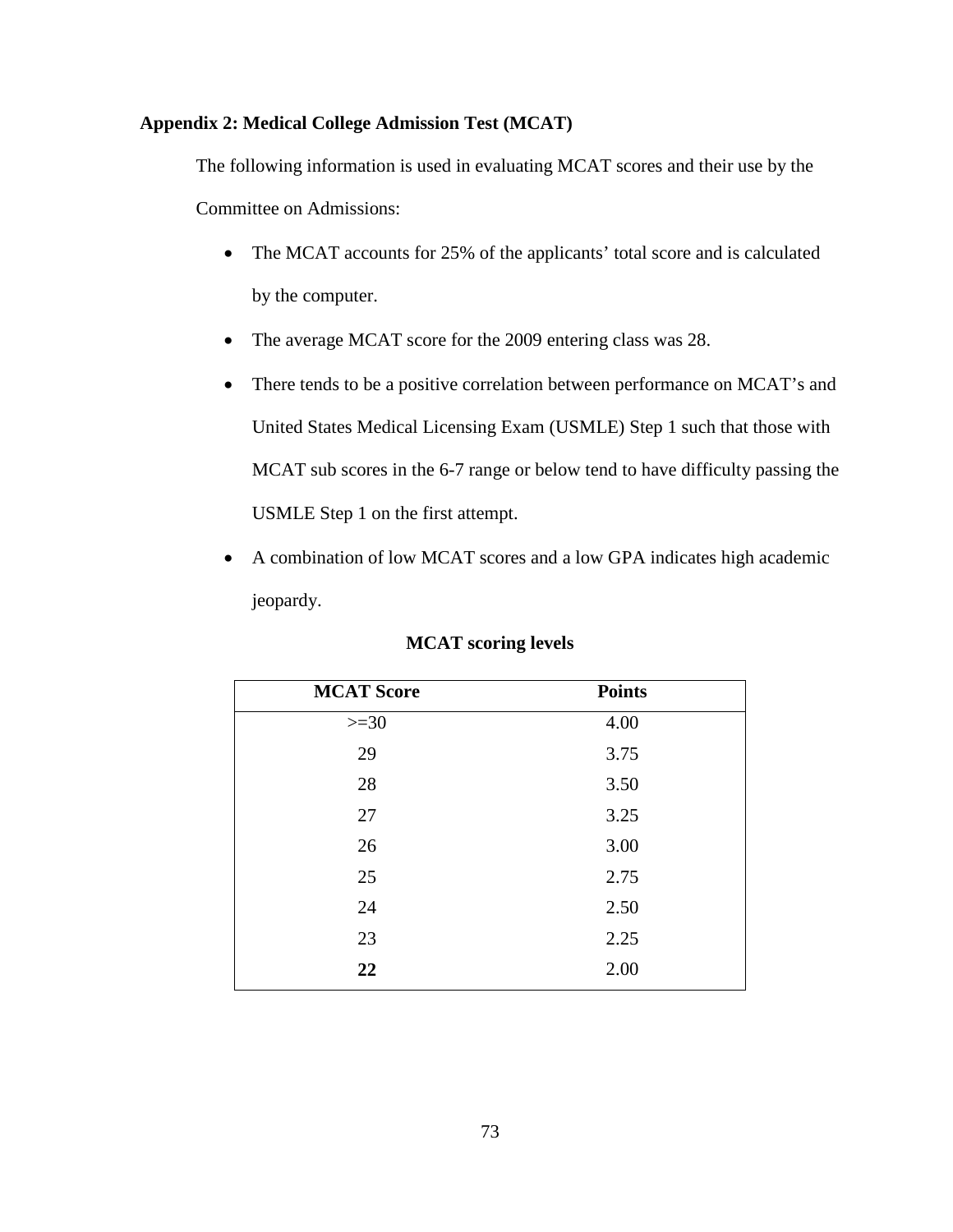#### <span id="page-83-0"></span>**Appendix 3: Grade Point Average (GPA)**

The following information is used in evaluating the GPA and academic record by the Committee on Admissions:

- The GPA accounts for 25% of the applicants' total score and is calculated by the computer.
- The average cumulative GPA for the 2009 entering class was 3.60.
- The grades in all courses taken, regardless of whether the courses were taken as an undergraduate, graduate or non-degree student will count towards the overall GPA.
- Only grades received in the AMCAS application will be considered in GPA evaluation.
- To allow for the fact that some students may have experienced a difficult transition from high school into college, the GPA's will be weighted according to the year in school.
- All AMCAS GPA's are calculated on a 4.0 scale (with all A+'s becoming  $A's$ ).
- A combination of low MCAT scores and a low GPA indicates high academic jeopardy.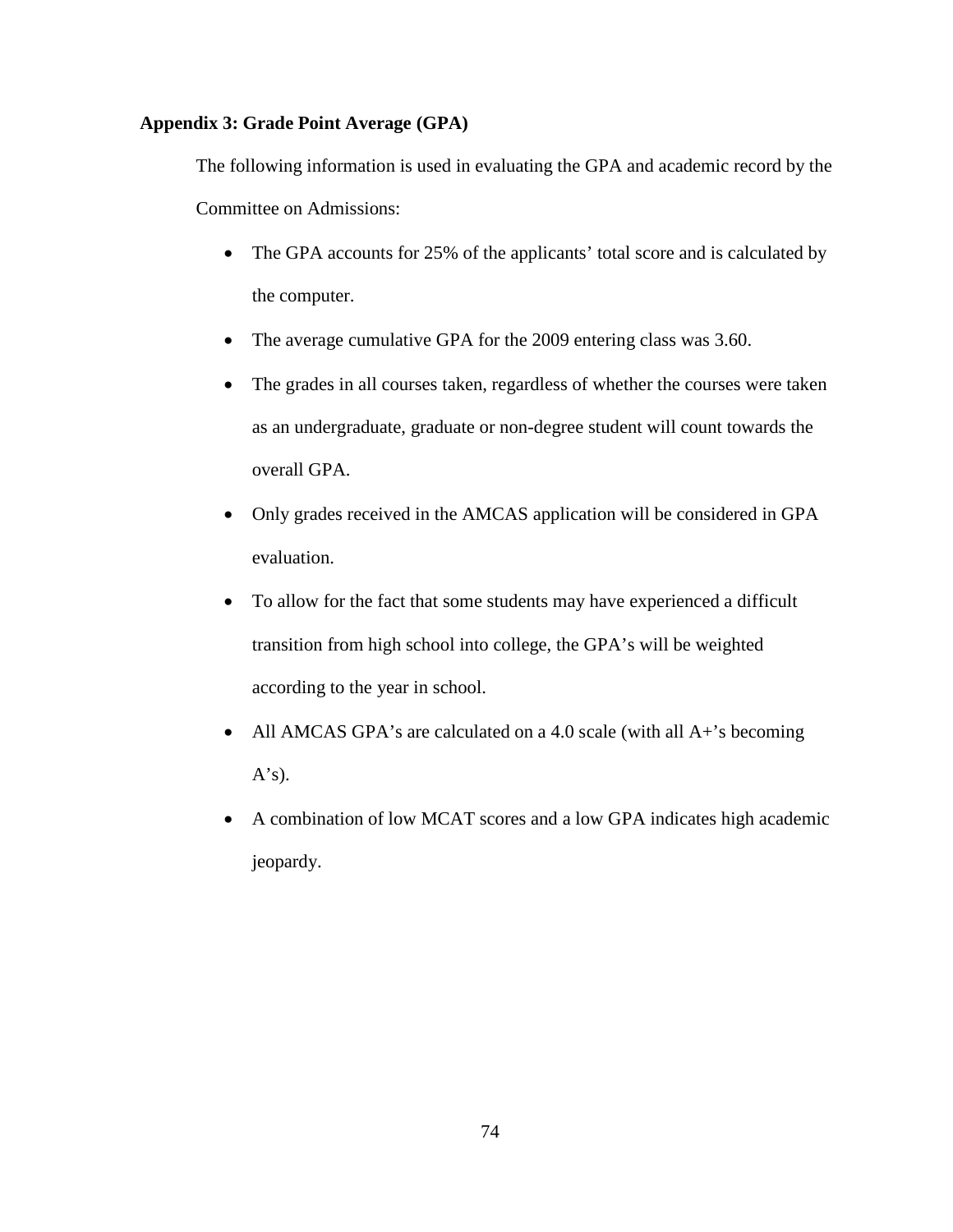## **GPA Scoring Levels**

| Cumulative Undergraduate GPA | <b>Points</b> |  |
|------------------------------|---------------|--|
| 4.00                         | 4.00          |  |
| 3.75                         | 3.50          |  |
| 3.50                         | 3.00          |  |
| 3.25                         | 2.50          |  |
| 3.00                         | 2.00          |  |

## **GPA Weighting**

| <b>Credit Hours</b>                                     | <b>Year in School</b><br><b>Status</b> | <b>Weighted GPA</b> |
|---------------------------------------------------------|----------------------------------------|---------------------|
| College-level course work taken while in high<br>school | High School                            | All grades $X_1$    |
| 0-32 semester hours                                     | Freshman                               | All grades $X_1$    |
| 31-64 semester hours                                    | Sophomore                              | All grades $X$ 2    |
| 61-96 semester hours                                    | Junior                                 | All grades $X_3$    |
| 91 or more semester hours                               | Senior                                 | All grades $X_3$    |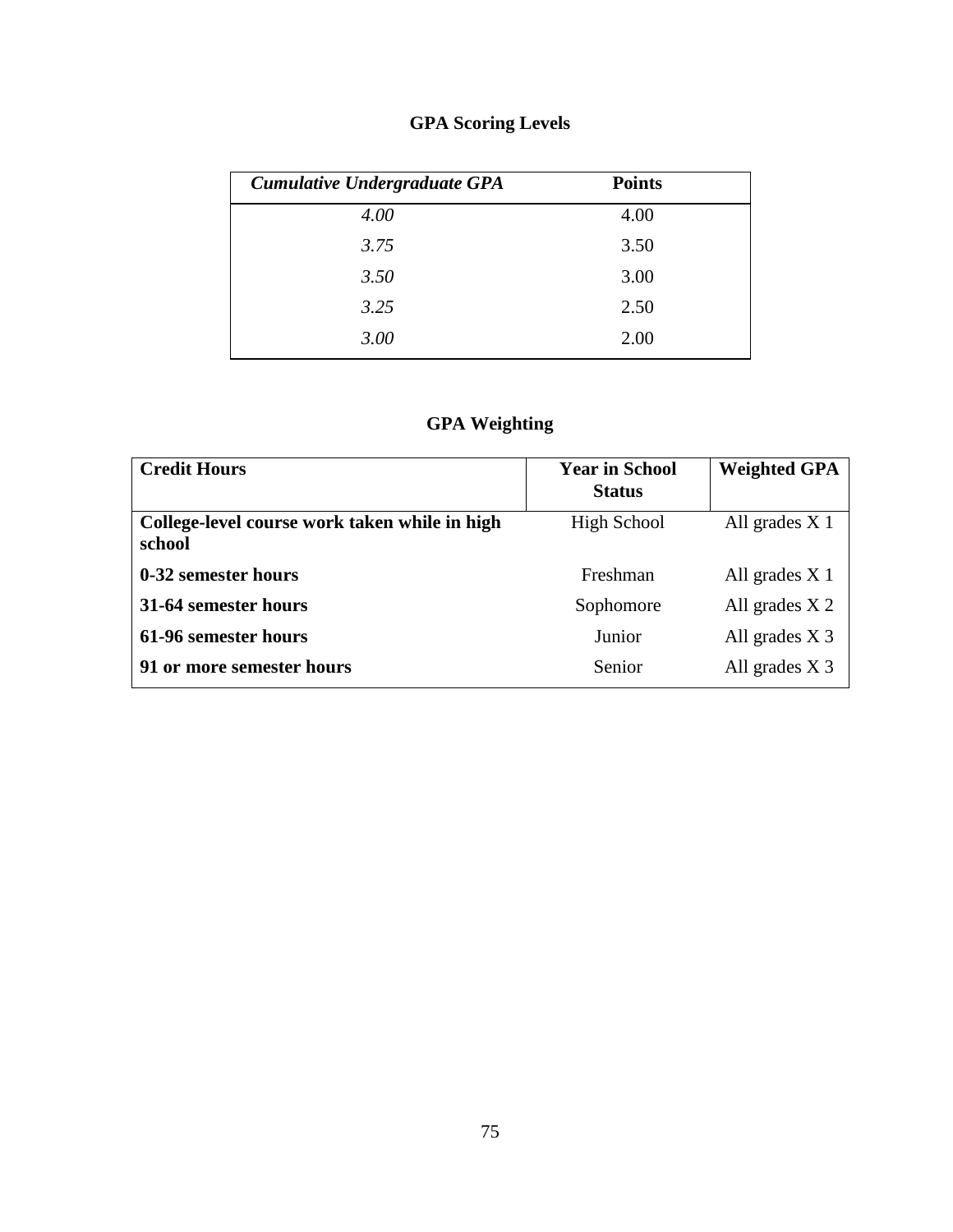## <span id="page-85-0"></span>**Appendix 4: Review Score Range**

Each non-cognitive subcategory is rated by each interviewer based on the following score scale:

| <b>Score</b> | <b>Description</b>                            |
|--------------|-----------------------------------------------|
| 4.00         | <b>Truly Exceptional - Rolling Admissions</b> |
| 3.75         | <b>Outstanding - Rolling Admissions</b>       |
| 3.50         | <b>Excellent - Definitely Accept</b>          |
| 3.25         | Very Good - Alternate List                    |
| 3.00         | Good - Specific small improvements required   |
| 2.75         | Good - Multiple small improvements required   |
| 2.50         | Fair - Specific major improvements required   |
| 2.25         | Fair - Multiple major improvements required   |
| 2.00         | Poor - Should not reapply                     |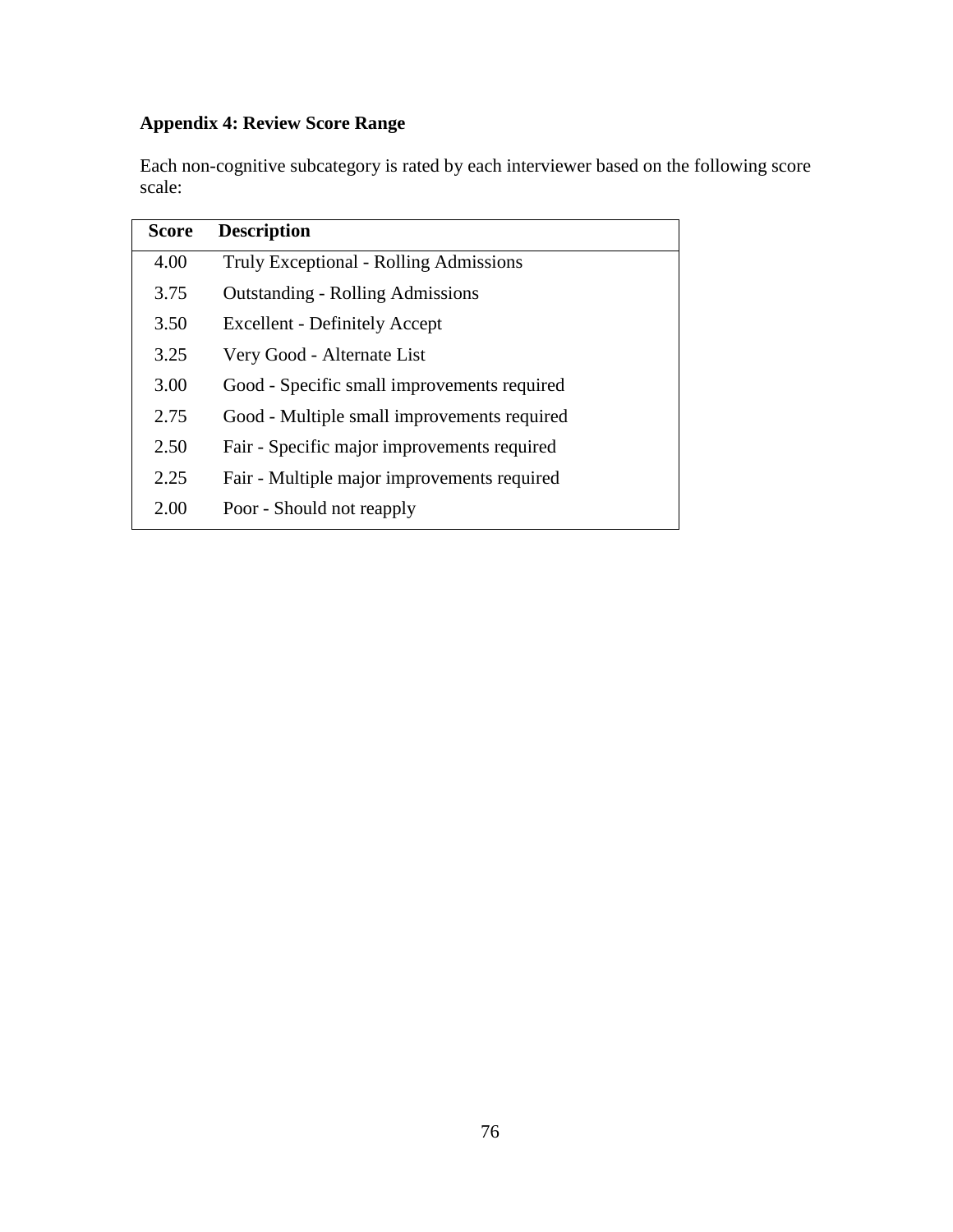